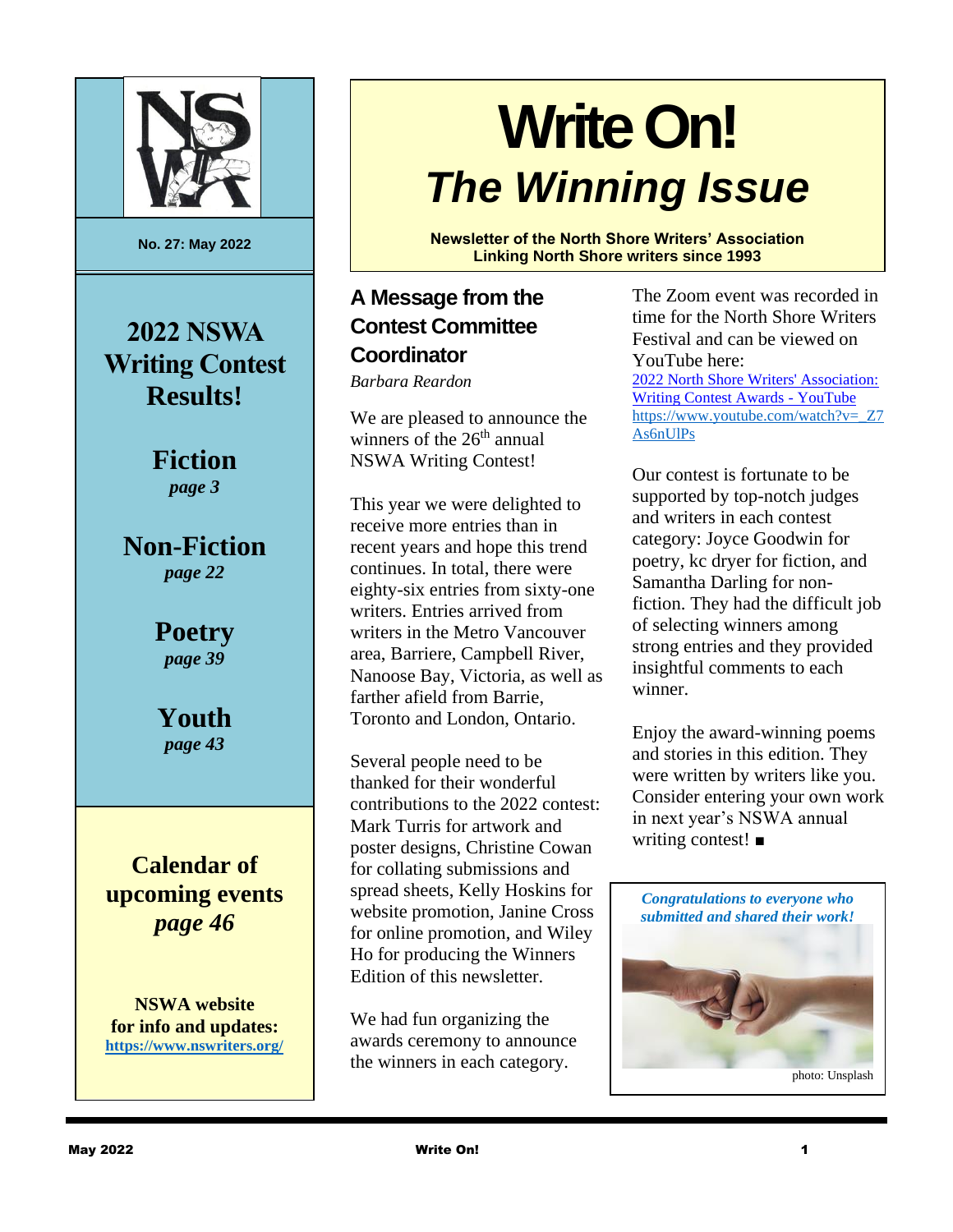

### *North Shore Writers' Association 26 th Annual Writing Contest Winners*

#### *Fiction*

| First Place:        | B.R. Bentley for <i>The Passenger</i>            |
|---------------------|--------------------------------------------------|
| Second Place:       | Lois Keane for <i>Camping</i>                    |
| Third Place:        | Bill Koch for <i>First Kiss</i>                  |
| Honourable Mention: | Rose Dudley for You'll Never Be A Miss Havisham! |
|                     |                                                  |

#### *Non-Fiction*

| Lisa Bagshaw for Confessions of a Covid Addict |
|------------------------------------------------|
| Trish Gauntlett for The Rosewater Sprinkler    |
| Erin Rochfort for Let This Teach Me            |
| Rod Baker for The Last Voyage of the Solander  |
|                                                |

#### *Poetry*

*First Place:* Trish Gauntlett for *Paintbox Second Place:* Cathy Sosnowsky for *Autumn Along the Mamquam Third Place:* **Rosemary Gretton for** *Covid Conditions*<br>*Honourable Mention:* Jannette Edmonds for *Sparks Honourable Mention:* Jannette Edmonds for *Sparks*

### *Youth*

*Fiction Winner:* Tyler McIntosh for *Touching the Sky Poetry Winner:* Rose Fitzgerald for *Woodpecker*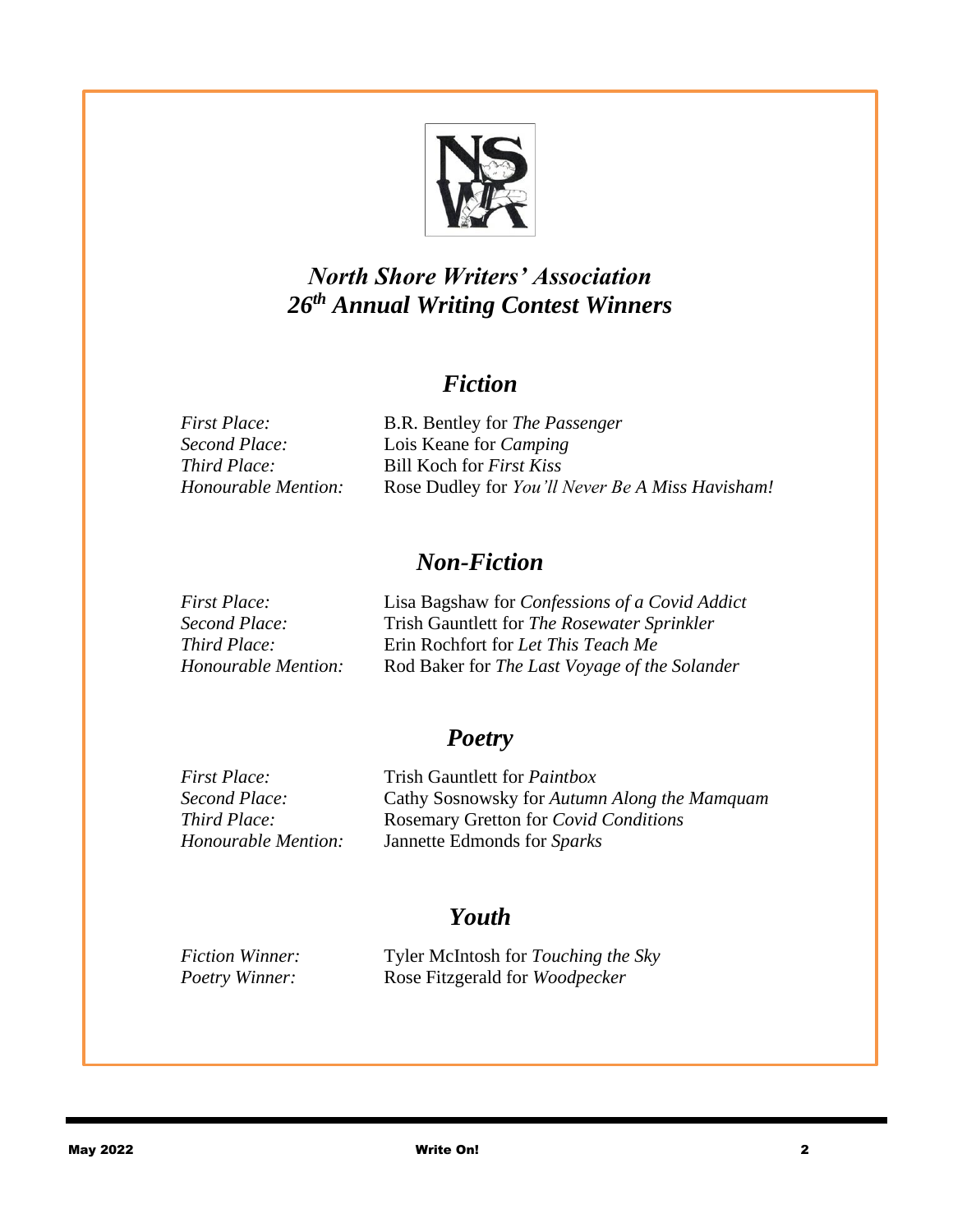

## *Fiction*

**First Place**

**The Passenger** *B.R. Bentley*

Simon Powell hurried through the business class boarding line as soon as it opened. Fast as he was, there were still two or three people ahead of him. With only a carry-on bag and his briefcase, he was anxious to get everything stored. Neurotic maybe, but certainly effective, and he had work to do. Once general boarding started, the limited storage space would quickly overflow.

As usual, he had booked seat 3C – hopefully the newer pod style seats. In the rush to the airport, he hadn't checked. Worst case it would be the older style but at least it would be on the aisle. Working might be more difficult, but he could live with that.

The flight attendant smiled, examined his ticket, and pointed down the aisle to a nearby seat. No pods. Damn. At least his fellow passenger was already seated. He looked away then quickly glanced back. The woman in seat 3A was exquisite. Maybe this was one occasion he should break his no speaking rule. *No,* he thought, *better not, she looked exhausted.*

Simon lifted the carry-on and pushed it into the overhead locker before tucking his small, leather briefcase under the seat in front. The woman's expression didn't change. Not a single flicker of acknowledgement of his presence. *Looks like an IT executive*, he thought. *Sophisticated, smart, and very distant*. Having satisfactorily categorized his travelling companion, he settled in for the four-hour flight. The meetings had gone well and he was pumped – he could almost feel the energy in his body. Pity his laptop was new. A malfunction would have been a good icebreaker – particularly if his IT guess was accurate.

\*\*\*

Simon stared at the error message on the laptop screen in disbelief. Something had "failed to load". He hated things like this. It had been fine in the airport lounge. He shut it down and tried again. Same result. He looked at the small TV screen on the backrest of the seat ahead. Three hours and twentyseven minutes to their destination.

"Excuse me, Mr. Powell." The voice of the flight attendant broke into his thoughts. "Will you be having lunch?"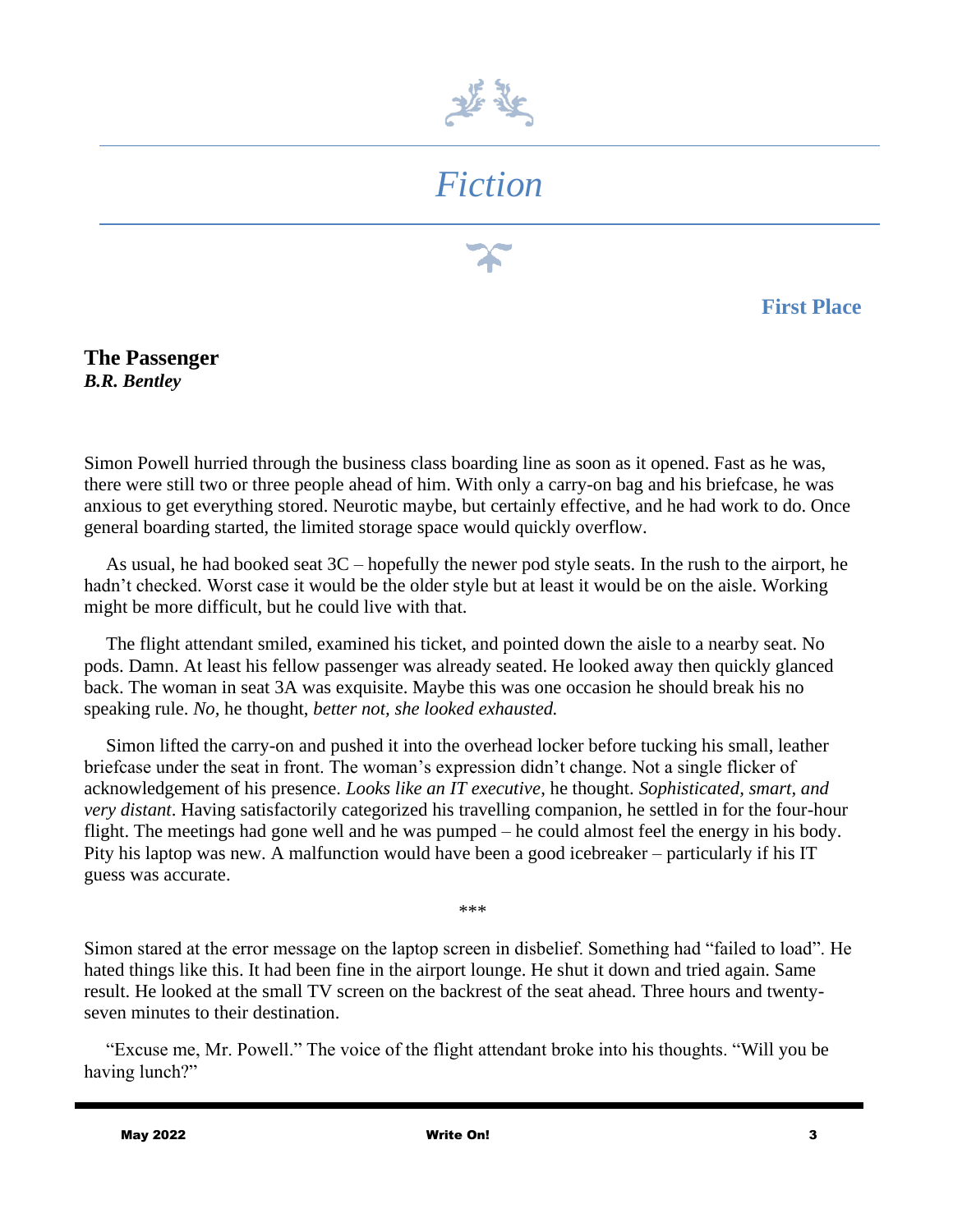"Sure. Why not. This bloody thing is playing up anyway, so working's out."

The flight attendant looked past Simon at the woman seated alongside.

"And you, Dr. Traynor. Will you be having lunch?"

"No thank you, I'll just rest and recharge my batteries."

As the flight attendant left, Simon turned to the woman, "You're not in IT by any chance?" he asked. He stuck out his hand. "Simon Powell."

"Hi, Ellen Traynor, and no I'm not. Although I do have some knowledge of electronic fields. I'm in ET."

"Never heard of that," Simon replied. "What's ET?"

Ellen smiled. "How long have you got?"

Simon looked at the screen on the backrest of the seat ahead. "Three hours and twenty-five minutes."

\*\*\*

Thirty-five minutes later, Simon offered a summary of their discussion. "Not to over-simplify things, but essentially you're saying the whole planet is one big force field and we're all connected by the same energy."

"Well almost," Ellen replied. "It's actually greater than that. I'm saying the entire universe is one single force field and that everything in it is connected by the same energy. As a result, whatever happens in one place, or to one person, affects everything else in one way or another. It's a zero-sum event – energy-in must equal energy-out and vice-versa."

"No disrespect intended, but that sounds pretty far-fetched. Is this a widely held belief?" Simon smiled in an attempt to take some of the sting out of his words.

"Much larger than you imagine, but not widely known. I can give you a practical example if you like."

"Really?"

"Sure. Could you turn your computer on again?"

Simon moved the remnants of his meal to one side and placed his laptop back on the tray. "It's the newest version of Wattle," he said. "It's not supposed to have glitches. Maybe it won't do it this time."

"Oh, it will," Ellen replied.

*Overconfident*, Simon thought, but said nothing as his laptop powered-up.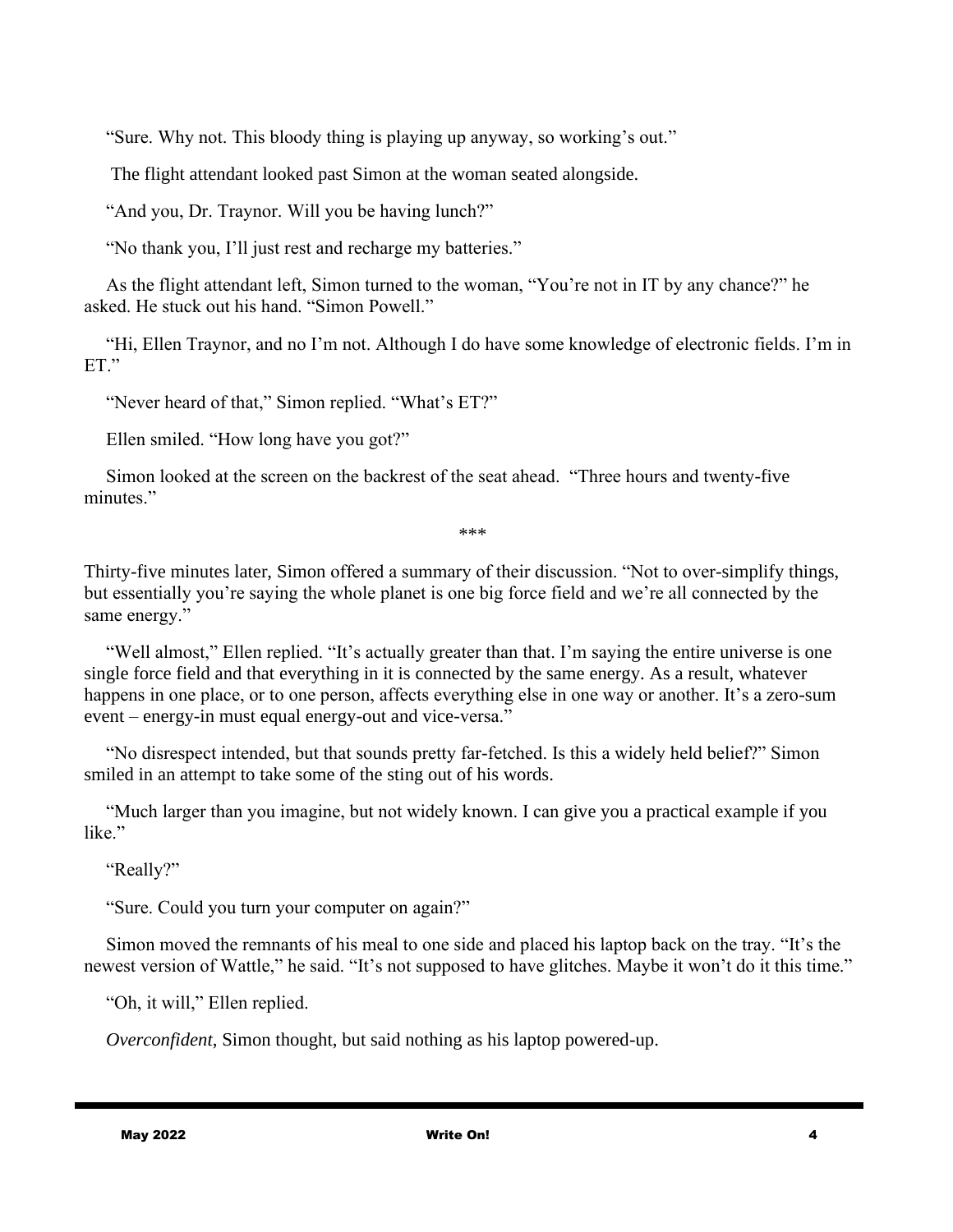Ellen leaned over to watch the screen, her shoulder resting lightly on his. Simon felt his nerves tingle at her touch.

"Ok," she said as the error message appeared. "See how the message says 'one element of Wattle has failed to load'?"

"Yup. Got that."

"Well, that one failure has affected everything else within your computer system or, to put it differently, its 'energy field'. If you tried any of your other programs they wouldn't work, or might work but with changes which you may not be able to recognize."

"I get that, but how is that the same as what you described earlier?"

"Well in this example you've accepted that one change in the 'energy field' affects the working of your whole computer. What I'm saying is that this 'glitch', as you called it, impacts more than just your computer and actually spreads to the ether beyond."

"Really?" said Simon. "How?"

"Are you sure you want to know?" Ellen asked looking directly at him.

"Yes. I'm intrigued. I can follow you up to a point but then I lose it. If you're willing to explain further, I'll try to understand. *Besides,* he thought*, this way I get to keep looking at you.*

Interrupted by the removal of Simon's lunch tray, it was a few minutes before the conversation resumed. "Imagine that somewhere in the computer language are the correct settings which you were using before the error. Can you accept that premise?" Ellen asked.

\*\*\*

"Sure, but if the settings are corrupt, I'm sunk, unless I get them fresh from somewhere else. Like off the internet."

"How about if you could go back in time and get them before they were corrupted. Perhaps they're there and you just don't know how to find them."

"I still don't get your point," said Simon.

"I'm almost there," Ellen replied. "Go to your start screen. Search 'restore'. Then go to 'create a restore point'."

Simon did as she instructed.

"Ok, let's see. When was your computer last working properly?"

"Just before we boarded,"

"So now type in that date and time and press 'restore'."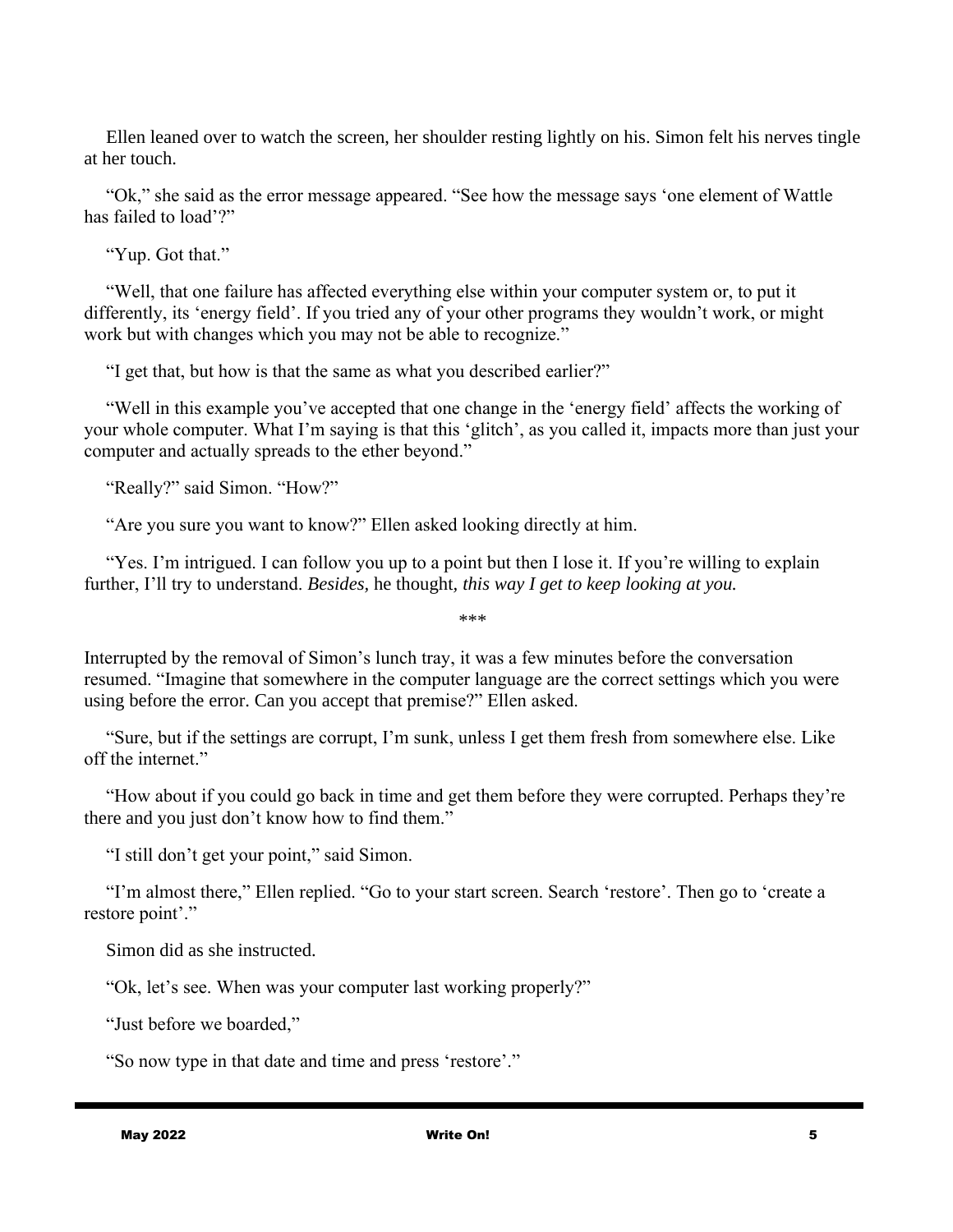"Are you sure this will work?" Simon asked. "I can't afford to make it any worse than it is."

"Trust me," Ellen replied.

Simon looked directly into her dark eyes and, somewhat shocked, realized that he would probably trust her no matter what she asked. He pressed 'restore'.

Various messages appeared on the screen as the computer did its job. Finally, a password request appeared. Simon entered his password and Wattle started up. No error message . . . the problem was resolved! "Amazing," he said. "It's gone back in time and re-established itself as it was before the problem occurred."

"Correct," Ellen said. "Because the program's 'language' or 'energy field' remained in its own universe, you merely had to know where and how to access it to correct the problem. It's the same for the human species operating within their universe."

"You mean all of us, like you and me," Simon said.

Ellen smiled. "Not quite. You perhaps, but not me." Before Simon could ask her what she meant, she spoke again. "By the way, do you have a headache? You're frowning."

"I am?"

"Yes. Hold still for a moment." As Ellen spoke, she turned to face Simon and placed her fingers on his temples. He felt his eyes grow heavy. His head nodded as he fought to stay awake.

\*\*\*

Simon's head jerked up. He felt drained. *Wow*, he thought, *can't afford to nod off I have to get that report done before we land.* Wattle had taken only moments to start. He was all set. He looked at screen on the backrest of the seat ahead. Three hours and twenty-seven minutes to their destination. He glanced again at his travelling companion in seat 3A. Exquisite was definitely the right description, she positively glowed. Not a flicker of acknowledgement of his presence showed on her face. *Too bad*, he thought. *Oh well, he had work to do anyway*. *Funny though, something about her was very familiar. Maybe he should say something.* 

"Excuse me Mr. Powell." The voice of the flight attendant broke into Simon's thoughts. Will you be having lunch?"

"Yes please," Simon replied.

Looking past Simon, the flight attendant spoke to the woman seated alongside.

"And you, Dr. Traynor. Will you be having lunch?"

"No thank you," she replied. "I've already absorbed as much as I should for today."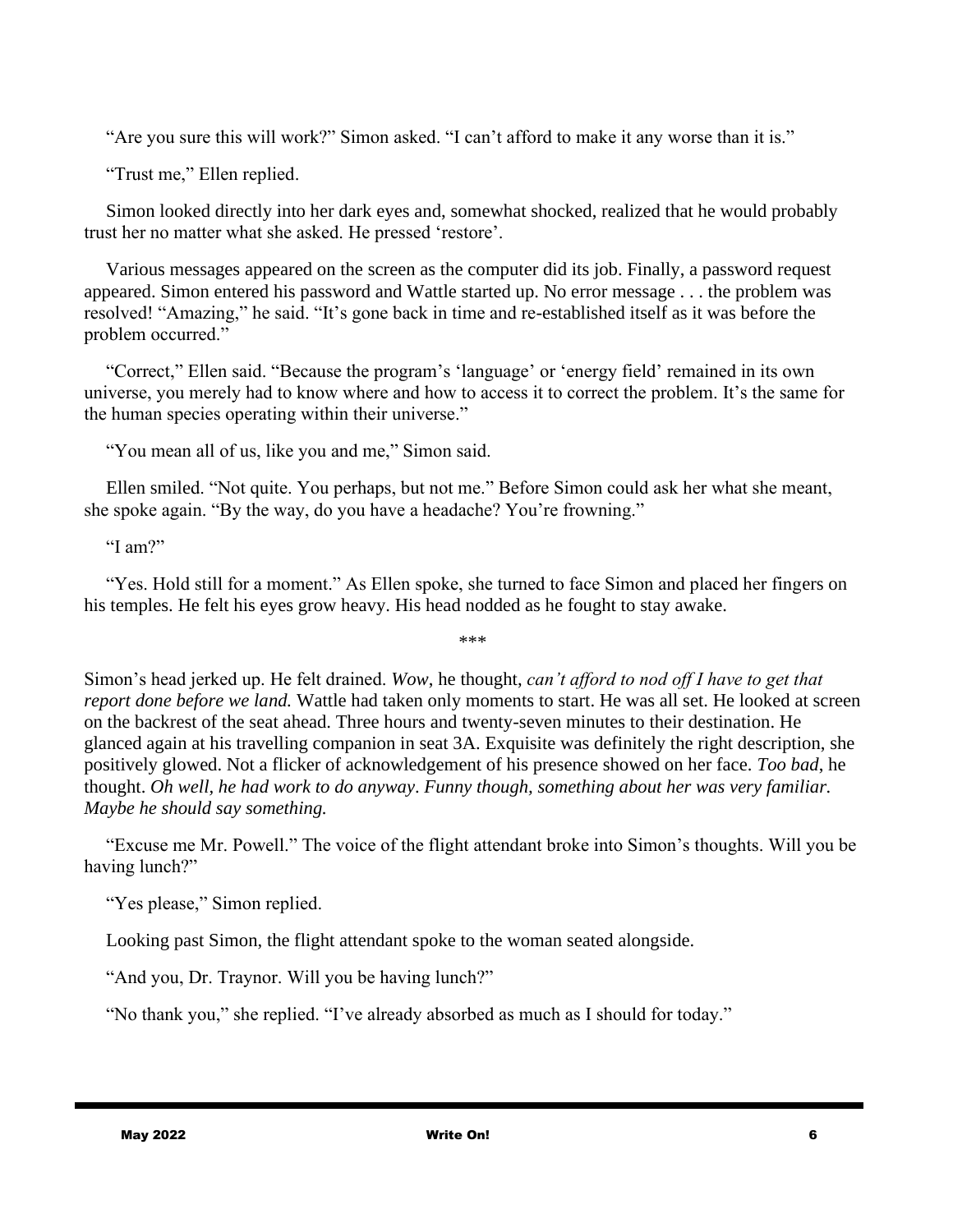

## *Fiction*

**Second Place**

**Camping** *Lois Keane*

It was hot in the car. One after another, small farm with abandoned barns, rusty tractors. Now and then a few cows.

*Chez Henri,* a sign read in the distance. As I got closer and braked, I saw the boarded windows and the bleached-out sign, *Pepsi Bierre froide, Patate frite*. A crate stood by the door and in it, remnants of a kitchen – an old-fashioned egg beater, two battered fryers. Off to the side, the remains of chairs.

Perhaps there had been two or three long tables that drew farm people. Laughter, cigarettes, steamed hot dogs, hearty meat stews. I pictured the last customer offering his regret. A neighbor holding the board as the hammer made contact.

My thighs were clinging to the seat. I got out and covered it with a towel. Poured some lemonade from the thermos. Checked my map and thought about being in a cool lake by noon. A car passed with a family on vacation – a canoe on the roof, headed for a cabin and good times.

What I would give to have Teagan back. Almost anything – but not unless she faced up to the shame she'd brought on our family. I'd emptied her room. Hauled her mannish clothes out to the garage. Bought a large aquarium and some rare fish. It would be a nice meditation space for me and Monica.

She'd taken one look. "You have created a graveyard," she said.

I'd heard some of my colleagues talk about the clear cool lakes and the fishing in Gatineau Park. I needed some time on my own. August was a good choice with the black flies and mosquitoes gone.

A cloud of thick dust trailed me as I made the turn-off to the campsite I'd circled on the map. Bulrushes rose out of the ditches on either side. A young deer bounded from between the brown stalks,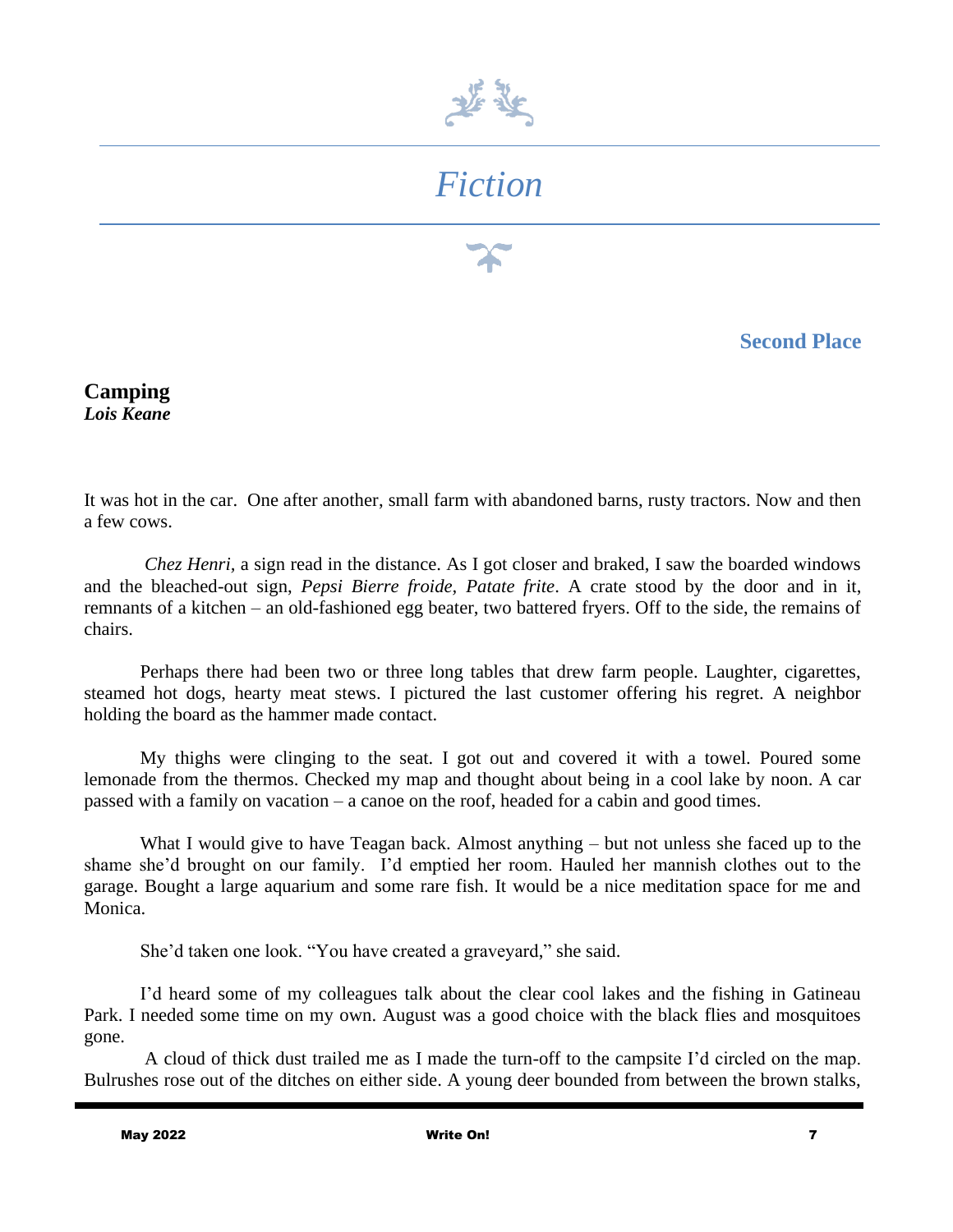crossed the road and disappeared into a grove of sumac. The branches were heavy with pale fingers of fruit. By September they would be like red candelabras against the blue of the sky.

Teagan had made a painting of sumac once, at the cottage. In my purge of her bedroom I came across the painting and was surprised by Monica's fury: *'I won't let you destroy it'* – she faced me, holding it close to her chest.

Several kilometers beyond where I expected to arrive at the campsite, I came to a farm with a wide gateway and a sign – B*elanger*. I pulled over, hoping to get directions. The cattle were the first to greet me, jostling toward the fence. Then a woman wearing a wide-brimmed straw hat, a faded, pink, sleeveless dress and stained blue apron came from behind the house, carrying a basket of eggs.

"Bonjour. Perdue?" She switched to English, when she heard me speak. "Looks like you're lost."

I showed her the map with the campsite marked.

"It closed last year. The owner died suddenly. Good friend of my husband."

"I'm sorry."

"You're not the first one to ask. They should put a notice up. Where 're you from?"

"Ottawa." I was hoping to do some fishing there."

"Oh, then I know just the place for you. Less than an hour from here. Peaceful and full of trout. But it's a bit tricky to find. Let me draw you a map. Come in. You must be thirsty." She walked ahead of me, then turned, "I'm Madeline."

"Very kind of you. I'm Alan."

I felt instantly at home with this woman and her basket of eggs and found myself stroking a cat rubbing itself against my leg. "This is a grand old place you've got here." The wide porch, the six Adirondack chairs. Several outer buildings in the distance, all of which had the look of a time gone by.

A small shed from my past began to take shape. The door hanging from a single hinge. My brother, Paul lurking in the dusky light of the shed. Our mother calling us inside for dinner.

'*What you going to tell Ma?*' I could hear the town boys shouting, punching him after school that day – *Paul the pansy, Funny boy, Paul the faggot, homo Paul.*

*'Will tell her I fell off my bike'*

*'Why can't you grow some backbone and show them you're a man?'*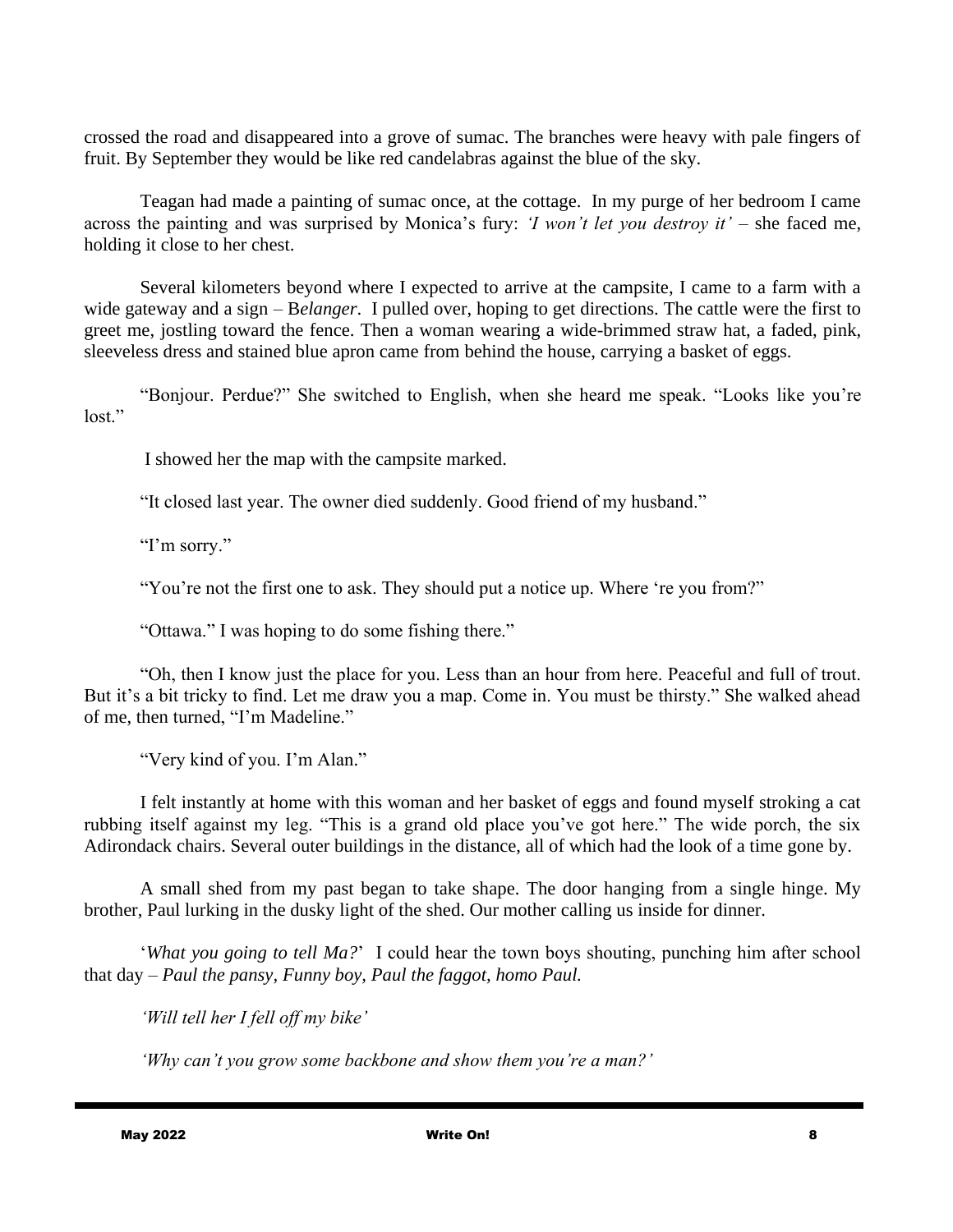*'Just shut it. Better not tell Ma.'*

Madeline was saying "My grandfather built this farm – just grew corn back then. My parents added the dairy business and now my husband Guy and I are doing what we can. We have a son Pierre – works for a bank in Quebec City. The young people don't want to farm anymore. See them two or three times a year."

"You have grandchildren?"

"Yes. Thank God, Pierre's wife Marguerite drives the four grand-children here every August. She's a teacher – stays a couple of days and the kids spend the month. We drive them back just before school starts. Not this year though. They're with her folks in New Brunswick."

"Four of them! Any teenagers?"

"No, the oldest boy, Joseph is eleven. They love the farm – can't wait to jump out of bed in the mornings and help with the milking and the chickens."

Early mornings. Those were the best times with Teagan. Her, sitting on the counter measuring oats for our porridge. *'Let me Dad'* as we grated nutmeg. Her taking a tray of breakfast in bed for Monica. Later, as she entered her teens, the two of us preparing whole meals together. Recipes she found online.

Madeline poured lemonade then reached into an old jam cupboard which had a prominent place in a corner of the open kitchen. "This cupboard is over a hundred years old," she said proudly. "My grandfather built it." She pulled out a glass jar of pickled eggs and a larger jar of carrots. On the counter was a freshly baked loaf. "You must be hungry," she said as she began slicing the bread.

I pictured my mother's bent back, her worn boots and coarse pants as she removed bread from the wood oven – the stifling walls of our dark kitchen.

"So, what do you do in Ottawa? Married? Kids?"

"Yes, married – one daughter at university." What would be the point of explaining?

I looked over at the large living room, the two blue couches with colourful quilts and cushions, the framed family pictures decking every wall and table. "I'm a teacher, like your daughter-in-law. High school math. It's good to be away from the teenagers."

"You'll like being at the lake. You'll run into Mr. Tremblay – nicest old fellow. Lives in an old shack there. Sees himself as a care-taker, sort of. He'll show you the ropes"

"Sounds just right. And what about you? You always farmed here?"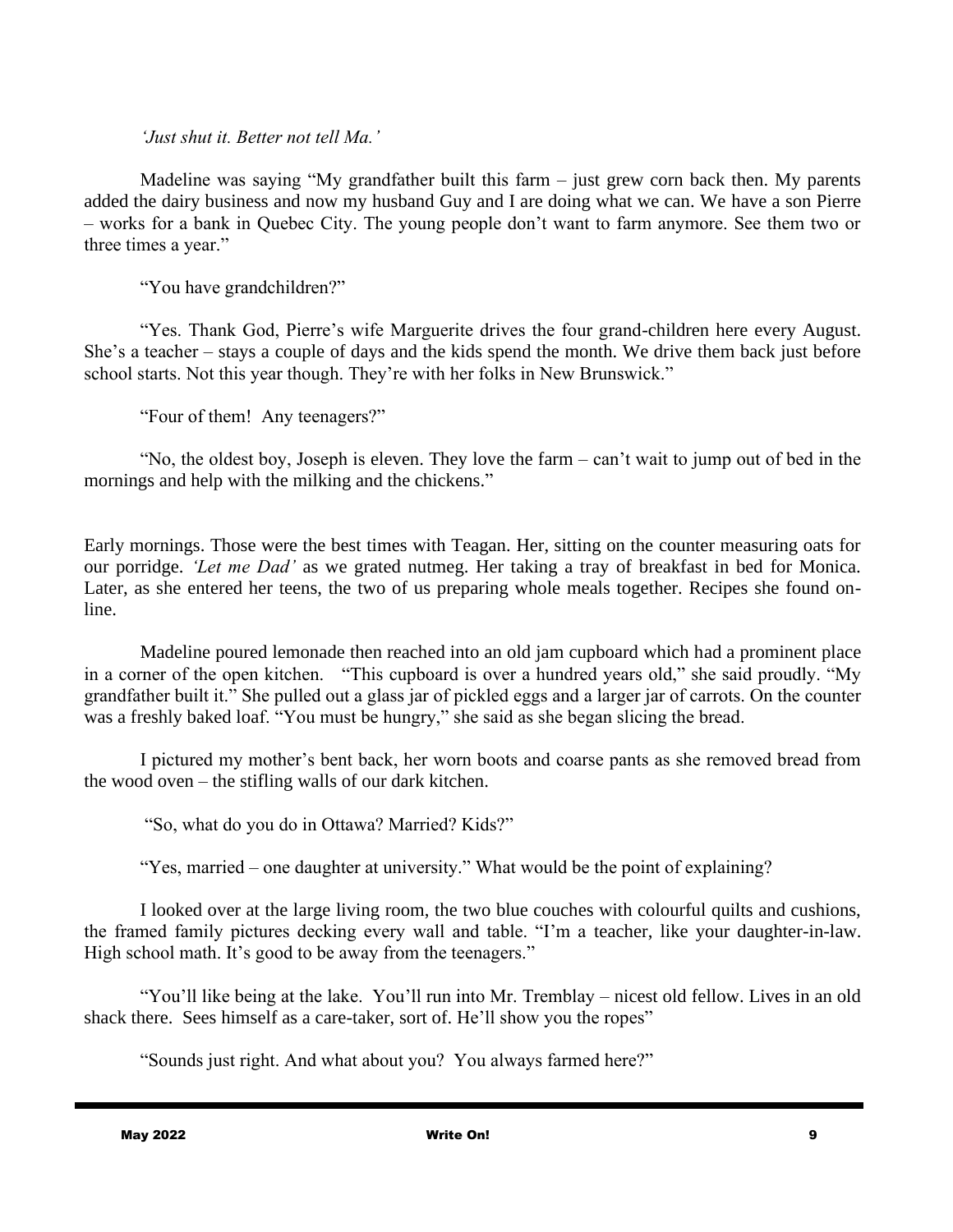"Yes, it's been my life. There's something about working with your hands"

Her hands lying next to her plate – the clusters of sun spots, the pronounced knuckles. Years of constant work. My mother's hands.

"It's the routine I love" she continued. Always knowing the shape of your days. The animals looking for you to tend them. The sowing and the harvests."

Her voice was as calming as a slow stream, as we lingered over the meal and she talked about when there was just corn – when she got lost in the fields as a small girl. When she went to a dance in the neighbouring village and fell in love with the man who became her husband, Guy.

She got pencil and paper from a drawer. "Not the best map but it will help."

I left the table and stood in the washroom looking into the mirror above the pine counter. What kind of father did she see – this old woman who greeted each day with such promise? Could she detect the grief in my eyes, behind my smile?

As I returned to the road, I thought I might have stayed longer, if she had asked me – perhaps to feed the chickens or to pick tomatoes for her canning.

The lake was exactly as Madeline described it. '*You can drink the water – fresh from the mountain.'* I cupped my hands and drank.

There was no one around. No wind to rustle the leaves or ripple the lake's dark surface. I swam hearing only the sound of my strokes and remembering Teagan's shouts as she dove ahead of me into the cold of the early mornings at our cottage. We used to swim until our skin crinkled then raced back to the cottage for hot cocoa with Monica.

My solitude didn't last long. I could hear voices before they came into view among the trees*,* two men wearing hip waders, each carrying a cluster of small fish.

They said a brief hello, Paul and Jacob. Paul quickly ran to a tent and came out with a first aid kit. Jacob removed his hip wader, sat on a rock and stretched out his bare legs. A large leech had somehow got inside his hip wader and attached itself to his calf. Paul crouched on the grass below him. With his left hand gripping Jacob's ankle to steady it, he removed the leech by sliding his fingernail under the sucker. He cleaned the wound with alcohol, applied Polysporin and bandaged it. "There." He smiled up at Jacob with his hand lightly covering the bandage.

Something about the hand on the bandage made me look away.

"When did you get here?" Paul asked me, his hand now on Jacob's knee. "Not the easiest lake to find, is it?" He laughed. But great fishing. We're roasting potatoes with eggplant and green peppers to go with the fish. You're welcome to eat with us."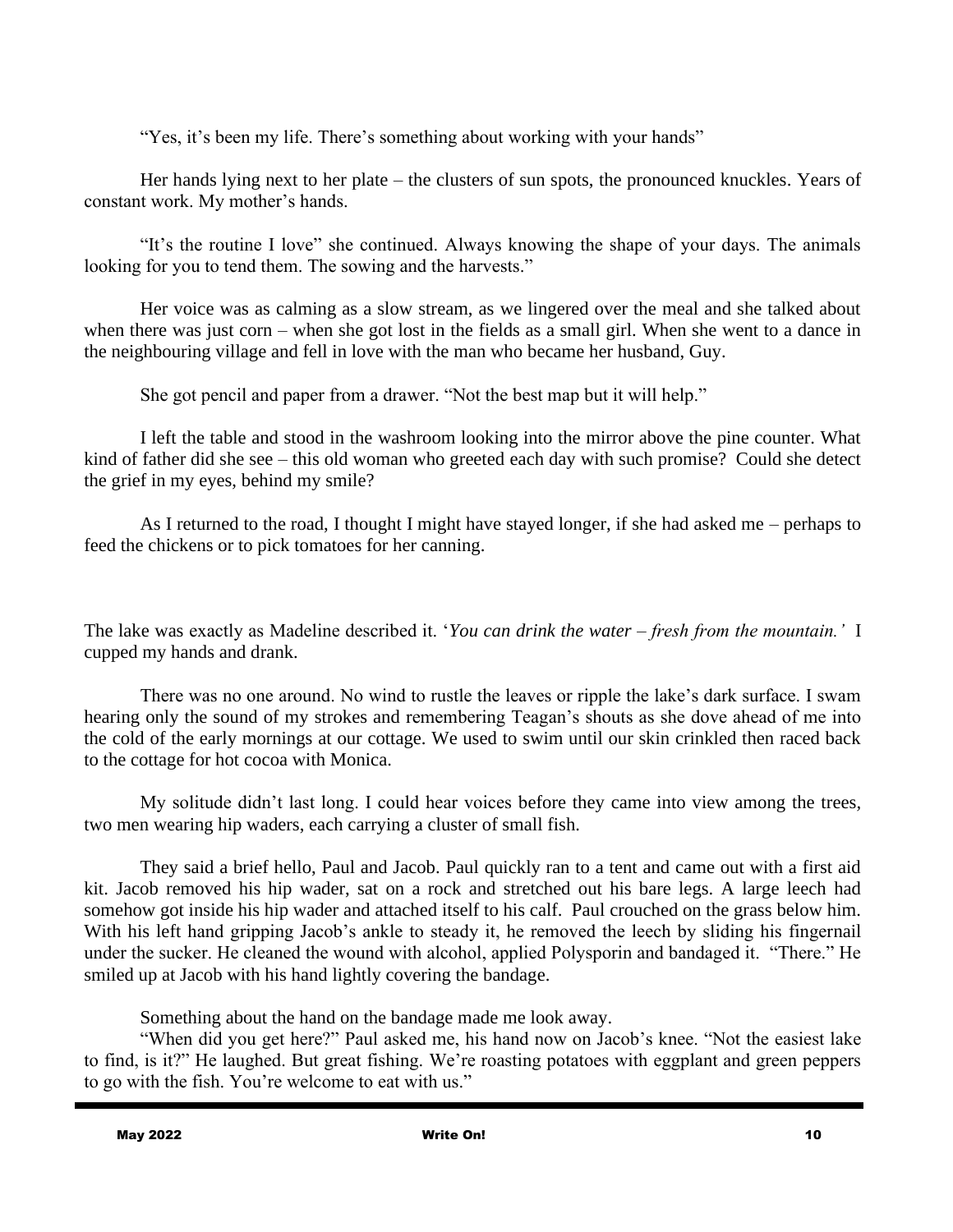"That won't be necessary."

"You don't want to eat alone. When you've tasted Paul's cooking you'll want to eat his trout every day."

"What I need right now is a nap."

I thought back to the calm routine of Madeline's farm.

The farmhouse was deserted when I returned an hour later. I stood in the large living area thinking how good it would feel to remove my shoes and ease my body into the soft folds of the couch. I looked around for the cat then headed to the barn, calling out for Madeline.

"You're back?" She looked up from the stool where she was shelling peas.

"Yes. Did I leave my hat here?"

"No. You weren't wearing one. Didn't you find the lake?"

"No."

"Oh well, it's getting late. Why don't you stay for dinner? Guy will be through milking soon. You could even stay the night if you're in no hurry to get home."

"That's very kind of you." My eyes moved through the barn – the scrupulously swept floor, the earthy smell of the vegetables and the animals. "I think I should get going. My wife called to say relatives arrived from out-of-town unexpectedly."

I passed by the coop where the chickens had been gathered for the night. They huddled together, some sitting, some standing with their beaks tucked into their feathers and their eyes shut.

I found a motel and some simple food. The muted voices of the TV and the distant traffic lulled me into an early sleep.

I was startled awake next morning by the brightness of the strong August sun, but more so by the tawdriness of the place where I had spent the night. The broken handles of the chest of drawers, the stains on the bathroom tiles, the lingering smell of air fresheners.

Still wearing the clothes I slept in, I headed straight for the car.

Images tugged at my eyes. Madeline's kitchen, fresh eggs in a pan…Teagan diving into the early morning lake… Paul's hand on Jacob's calf, *'There.'*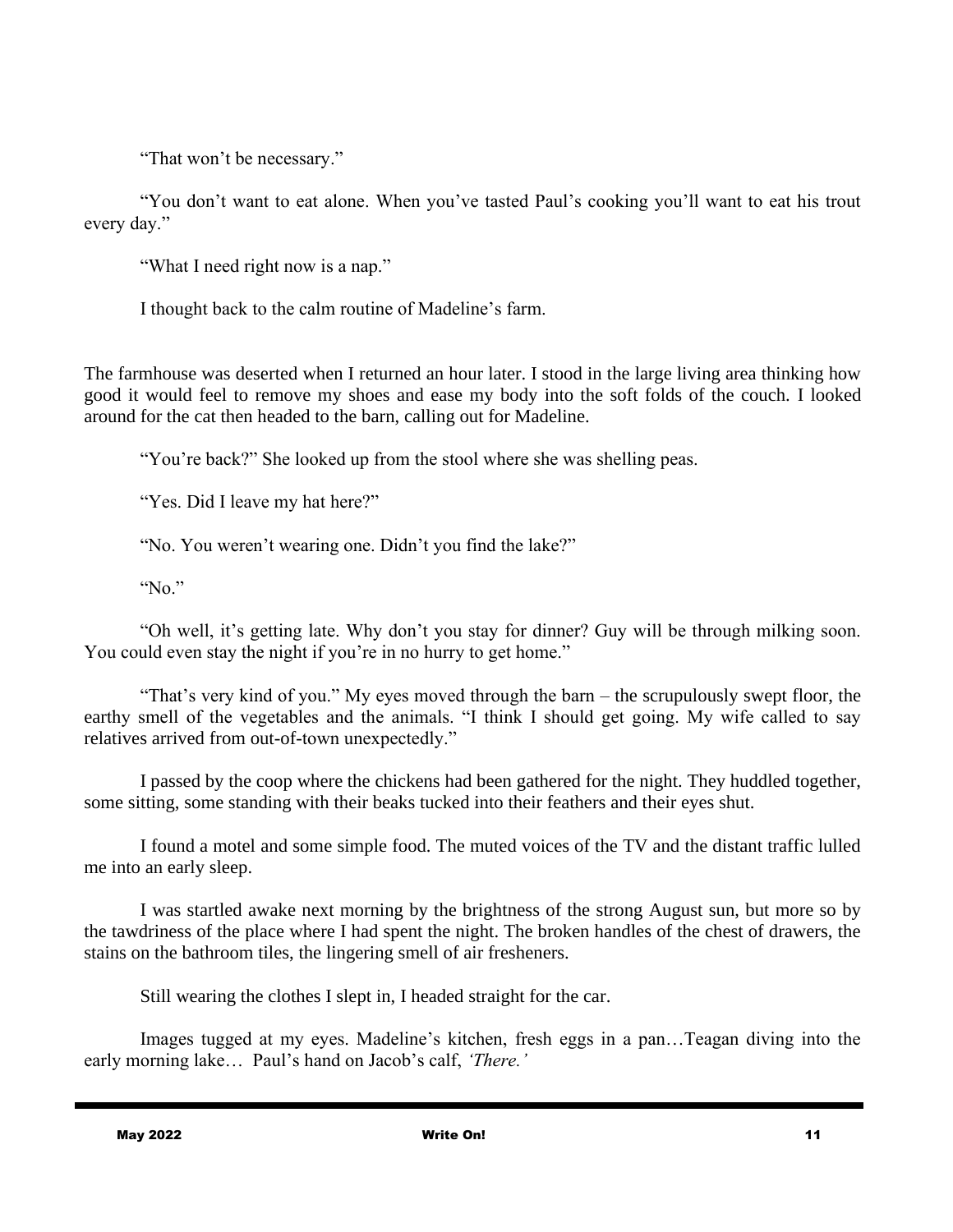

## *Fiction*

#### **Third Place**

**First Kiss** *Bill Koch*

When you're a considerable way down the road to the crematorium, like I am now, you think back to those moments that stand out in your memory. Not just the events that you've always ruminated about and wish had turned out differently, "if only … what if." This mental flagellation goes on forever from kindergarten to the nursing home. Don't tell me that you don't waste time on this merry-go-round of regrets and mental revisions of your own history. We're both old and worldly, not to mention friendly enough to be honest with each other.

But time also brings with it intermittent and illuminating flashbulb memories. These are taken from the smaller supply of powerful, surprising events in your life. The original scene is so impactful that it sits like a scar on your forehead just waiting to flare into neon red, drawing attention to your past joy, misery, or shame. Images, scents, and tastes from these past experiences crop up out of nowhere when you're driving a car, sitting at a bar, or quietly reading at night. But with increasing age, even these memories may change, and their meanings become less obvious. Was a particular life experience a good thing, bad thing, or just a thing? Not an inconsequential question, but not always easy to answer.

For the event in question in the mid-1960's, I was not yet fifteen, a tall, awkward boy with red crew cut, freckles, and thick-lensed glasses. Tall enough to have some use in athletics despite my clumsiness, but possessed of academic interests that set me apart from others and made me, along with all the other stuff above, a social outlier. I was avoiding home and my parents one weeknight for reasons irrelevant to this story. The only place to go on a cold, dark November evening in the remote Rocky Mountain Front was the local soda fountain and convenience store. This little shop, with a *Coca Cola* sign in the window, was situated between the liquor store and post office and across from the Texaco gas station. It was replete with laminate counter and table tops, booths and stools combining chrome and red plastic, a glistening black grill for burgers, and an extensive magazine rack in the back. A jukebox was tucked into the corner, its offerings dominated by the *Beach Boys*, *Beatles,* and *Buck*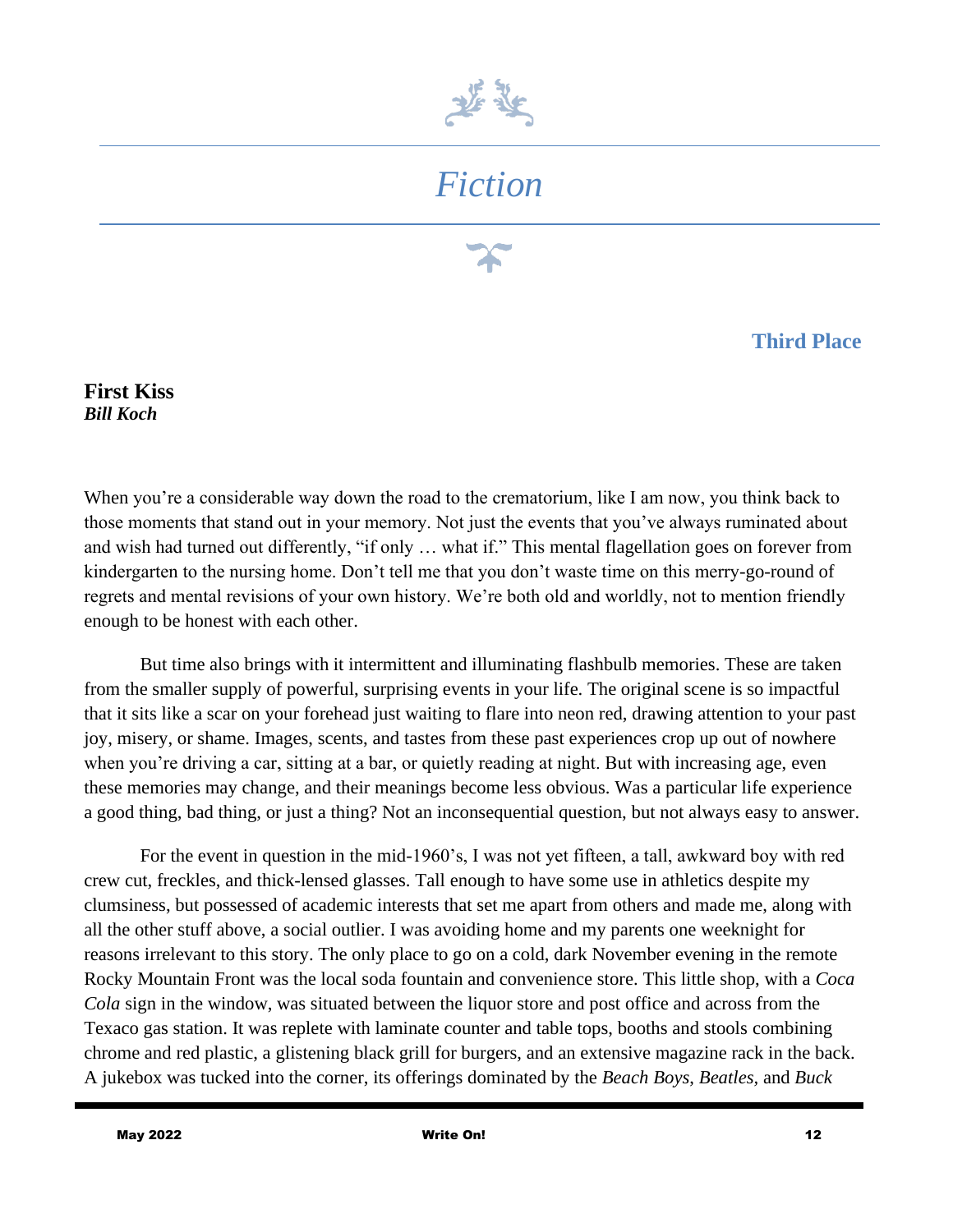*Owens and the Buckaroos*. I hear you asking "who are BO&B?" Well, you had to be there in cowboy country on the fringe of civilization. Of course, you weren't there. Most likely, you were sitting comfortably in some middle-class suburb far from country and western music. But don't worry, the rest of the story might still resonate with you.

When I was years younger, I bought comic books in this little shop, but by age fourteen I leafed through mostly *Sports Illustrated* and auto magazines. The small town had few other places where teenagers could hang out when they weren't driving endless loops of the six-block main street, or drinking weak beer from a keg in the foothills of the Rockies.

We all discover sex in our own way. Sometimes it's sweetly intimate and supportive. Sometimes, other emotions come to mind. Our first time often colors later experiences, whether with respect to alcohol – did you get sick, giddy, or morose; or intimacy – was it lustful, loving, or terrifying?

On the night in question, I was one of four people in the shop. Behind the counter, cleaning the grill and stocking bottles of *Coke* and other drinks in the fridge, was a middle-aged woman of stocky build and frizzy gun-metal grey hair. Helen was the cook, waitress, and janitor, all the roles that come with ownership. I was leafing through football news. The Green Bay Packers, a team with whom I had no concrete affiliation but the irrational attraction of a young sports fan, were having a great season and would win the first Super Bowl the following January.

Five stools away, flipping through their own magazines at the counter as they sipped sugary drinks, were Charlene and Maggie, two blondes at loose ends for Thursday night entertainment. They were beautiful in the way that seventeen-year-old girls always are to fourteen-year-old boys. The sultry sprouting of sensuality through swelling breasts, tight jeans, carefully-tended long locks, and pouting lips. Their laughter resembled the sound of church bells calling boys to worship, but with an implied threat underneath. Seductive yet frightening at the same time.

I sat there, re-reading sentences in the magazine as I was distracted by the sound of their laughter and swishing movement of their hair. I repeatedly forced my gaze back to the article about the Packers but my gaze was involuntarily drawn down the counter by some unfamiliar force. Maggie and Charlene blew bubbles through their straws and giggled. My stomach trembled and heart clenched in a manner that was new to me. Over the years, I have become better acquainted with this state of desire swirling in a pool of apprehension. The last time I was adrift in this way was in my middle thirties with the woman who has ever since been my wife. It is a compellingly erotic, yet frightening, state of anticipation.

Somehow, on that night in 1966, the two girls became aware of my presence. I was surprised by their attention. During that period of my life, and episodically since, I have felt invisible to those around me, standing on the periphery of conversations as if I were a peeping tom on a picture frame,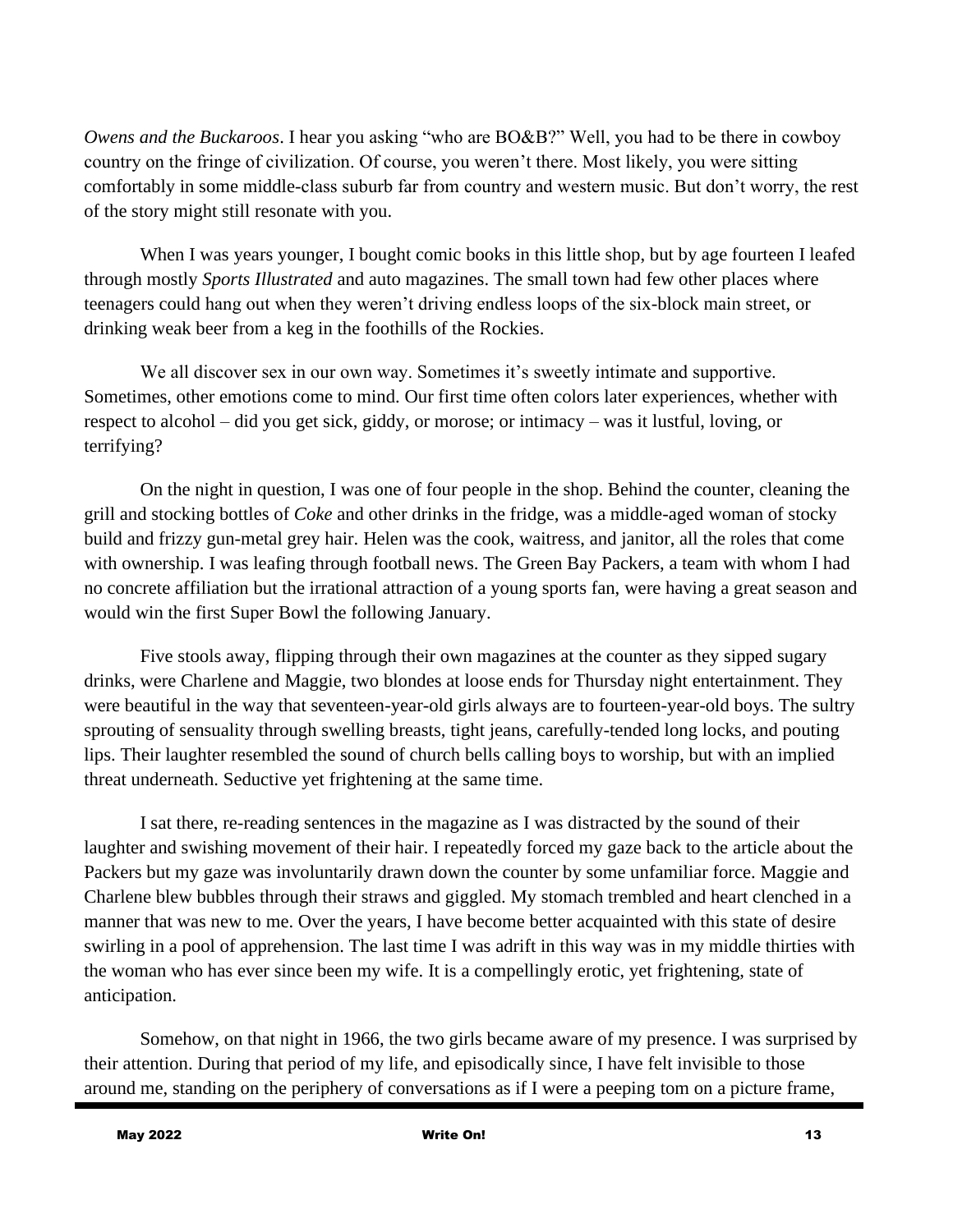around but not in the action. Using my well-practiced invisibility skills, I retreated into my magazine when the two of them walked down the fifteen feet of counter to sit either side of me with their drinks in hand. "Hi Jeffy, how are you? Watcha reading?" Maggie breathed into my left ear, her breast, in its clinging sweater, rubbing against my arm, while Charlene leaned on the counter with one elbow as her blue eyes searched inside me. Maggie's soft, cherry-scented breath washed over me.

I held the Sports Illustrated up. "Football," I choked out as Maggie lightly brushed the back of my hand with her fingernails. Charlene and a cloud of vanilla coated my right side.

"Oh." Maggie hesitated. "That's all?" Then she smiled, just a quick flash of perfect teeth as her gaze drifted down to the counter, blonde locks covering her cheek and jaw. "Nothing more interesting than football?" I was hypnotized by her eyelashes.

I struggled to answer. Looking back, I'm not sure my response was audible to them. I panicked and swiveled on my stool before I stepped uncertainly to the back of the store to return the magazine. I placed it on the rack as my insides quivered and legs ached to flee out the door. I turned to leave, but they stepped up to me, all of us hidden from the front by a tall shelf of chips, drinks, and canned goods. Fluorescent light shone down, turning complexions yellow. Their lipstick was red and menacing. Four hands with scarlet fingernails reached for me.

"Jeffy," Maggie whispered while Charlene turned to check on Helen's presence, "would you like to kiss me?" She leaned forward; moist lips parted.

I tried to escape but the two of them blocked the only way out. "I don't think so." I looked down at the white linoleum floor, warped and discoloured by years of foot traffic. My insides were a confused mess of lust and fear.

"C'mon, Jeffy." She leaned forward and her lips met mine. I pulled back, but her hand held the back of my neck as her tongue forced its way between my teeth. The sweetness of her cherry chewing gum and saliva-soaked flesh flooded my mouth. I surrendered. My neck muscles relaxed and I leaned forward, caught up in the experience. Suddenly, she jerked back, giggling and wiping her lips with her sleeve. "Charlene, your turn." I felt myself pulled around and the shorter girl pulled my head down and repeated the same ritual, including the giggle and wiping of her mouth. As she pulled away, there was a taunting look in Charlene's eyes. "Gee, Jeffy, we got you turned on, didn't we?" They pivoted back and returned to their *Cokes* on the counter. As I stood by the magazine rack in shock, Maggie turned and smiled at me as she flicked her long locks. "Relax, we won't tell anybody about this."

Which, of course, they did the very next day. I was the talk of the school by the afternoon and teased for weeks afterward. For months into the next spring when the snow melted, I avoided them in the hallways, and admittedly distrusted all young women for some time.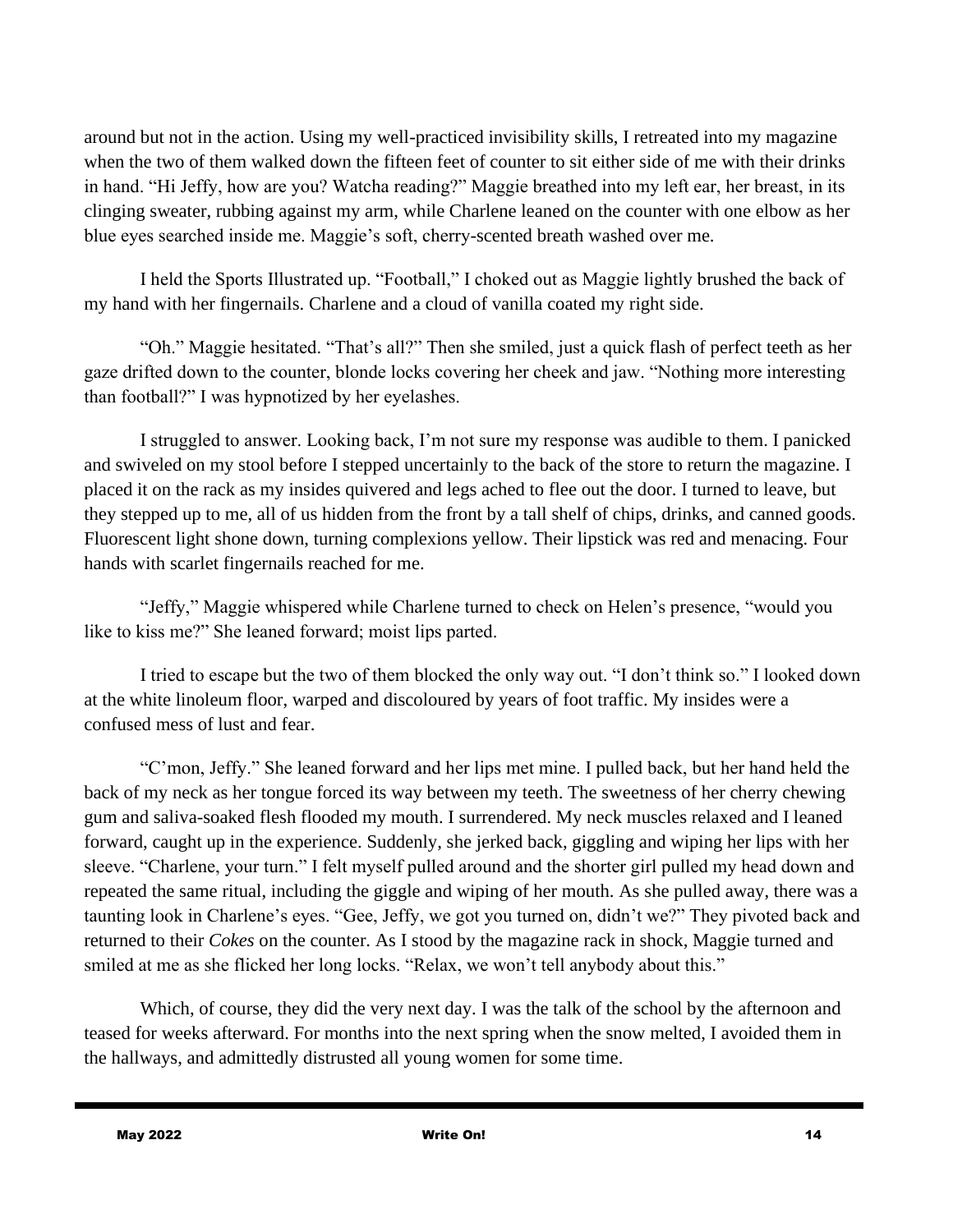A half century later, their scents, saliva, softness of their breasts, and coldness in their eyes still flood my mind without warning. I look back on this tiny sliver of my history and cannot classify it as good or bad. Certainly, their intention was to humiliate, or if I am being charitable, only to embarrass me. If we accept that some women – and men - use sexuality to express power, Maggie and Charlene certainly intimidated me in that brief moment. Was I a victim? That is difficult for me to say. Perhaps at that time, but a half century later, I recall my first kiss with wry amusement.

I contrast this experience with the times since then that I have kissed women with whom I felt no great affection. There have been blessedly few of those saliva-filled superficial moments. And don't tell me that you have only kissed your one true love. We're being honest here, you and I, aren't we? But I've also kissed those for whom I have felt deep, if not always enduring, love.

Despite its brevity, this little moment with Maggie and Charlene was not trivial for me. What was it for them? For how long did it amuse them? Did they ever feel guilty for this minor infraction? I have long since forgiven them and credit both for knowing what they wanted to do with their budding sexuality that cold November night in 1966. After all, certainty and action are their own rewards. Despite these kisses having together been a memorable first for me, I'm sure the event quickly left their thoughts. For many years, any mental traces of this event have likely been swept under the rug of their own life events, successful marriages and friendships, minor disappointments, betrayals, and their own humiliations. Although they probably forgot that brief moment in 1966, I have not forgotten, and continue to be amazed at the little bits of personal history that pursue and perplex me. Tell me now, and be honest, does something similar stick in your memory?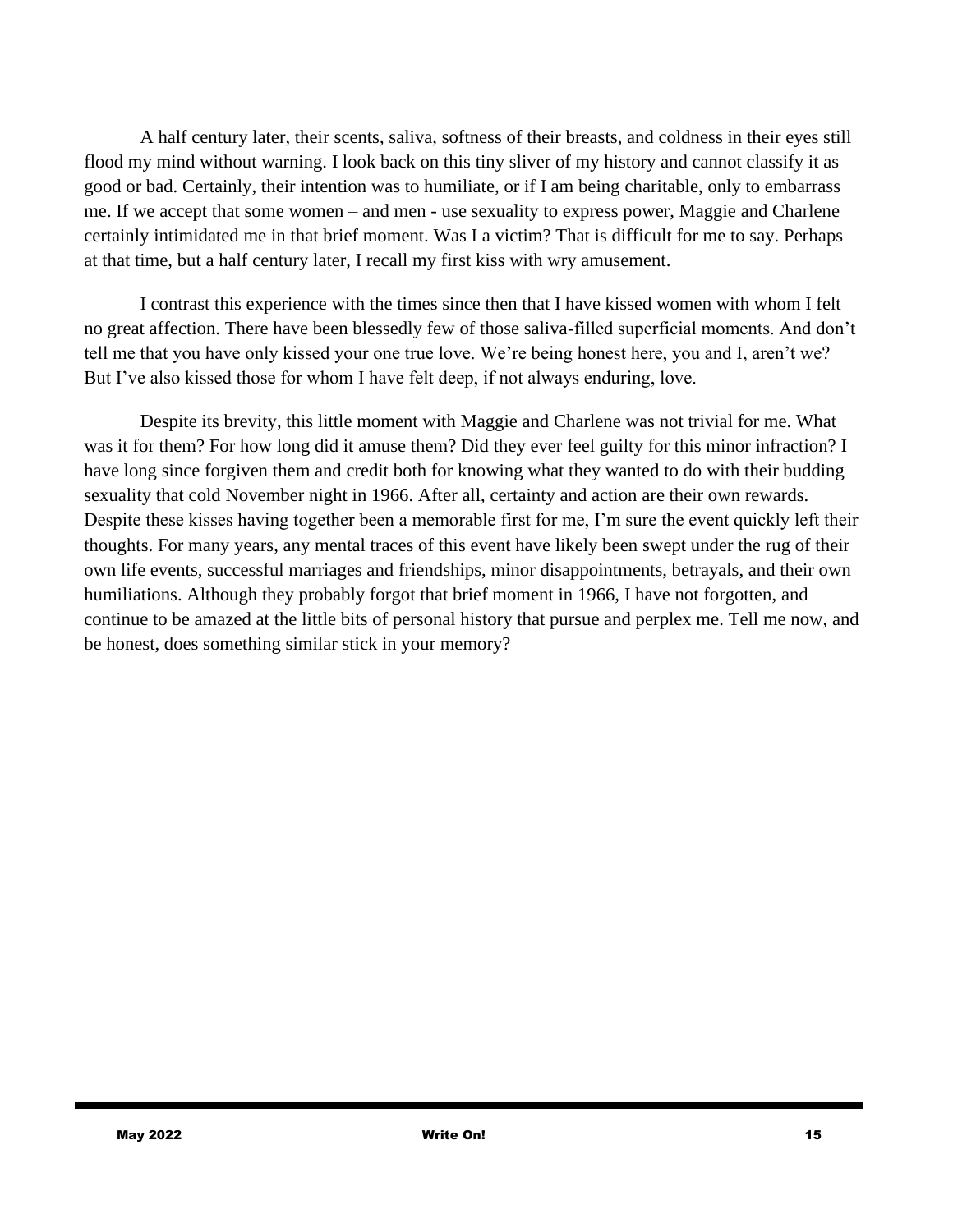

# *Fiction*

#### **Honourable Mention**

#### **You'll Never Be A Miss Havisham!** *Rose Dudley*

It was only late September, but a biting wind was whistling through the awnings, blowing brown, curled leaves across the patio, threatening a storm, so I didn't make my way into the garden where my mind can so easily escape from troubling thoughts.

I turned to a pursuit that always elicits that same calming effect, and I was just removing the last batch of cookies from the oven and breathing in the delicious aroma of chocolate when the phone rang.

Crossing the kitchen, unhurriedly, I picked up the phone with floury hands. "Hi there," I said, expecting it to be a friend who always called at that time of day, but all I heard were the shocking words, "Ben died this morning," before I slammed down the phone in a futile attempt to blot out the awful truth.

My knees buckled and the floor fell away beneath me. "No! no! no! it's not true, he can't be dead, I didn't want him to die, I needed to hear that voice once more; there was so much still to be discussed," I screamed to no one, as my heart was rent in pieces. Tears which normally flowed so readily failed me. My eyes remained as dry as coarse sand.

I had reacted in much the same way with the unexpected news of the cancer diagnosis three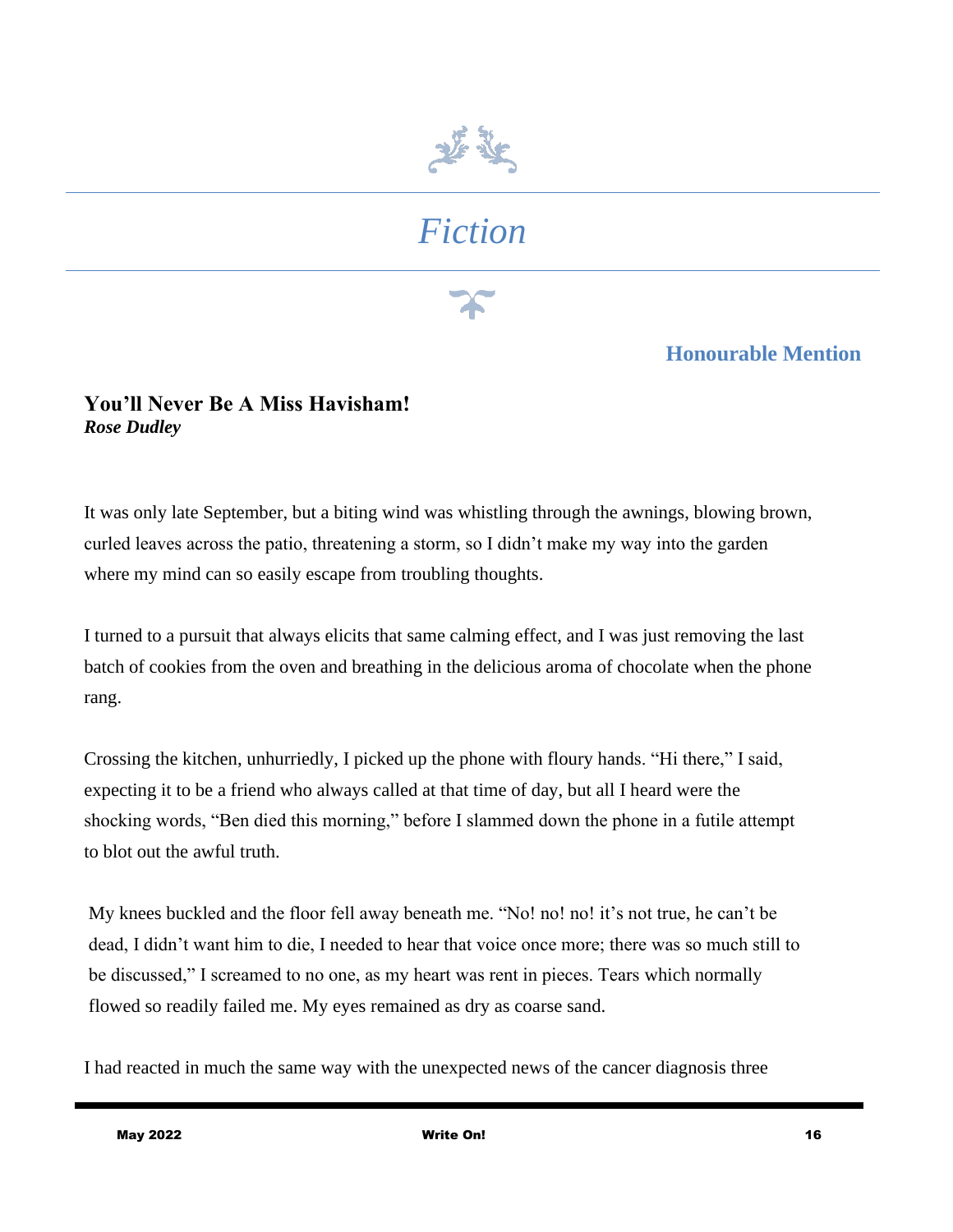months earlier, so I should have been prepared, but how does anyone adequately ready oneself for the darkness of life's final curtain as the footlights are dimmed?

I was brought back to the moment by my eldest grandson, Marcus, banging on the front door and bursting through it in one clamorous action. "I forgot my boots," he yelled, as I picked them up from the floor in the hall where he had left them the previous night.

"Something smells so good in here, Grandma," he sniffed, as I pressed three carefully wrapped cookies into his hand, having anticipated his arrival and been aware that it would likely be his only breakfast before the soccer practice.

"You don't look so good, Grandma—are you sure you're alright?" he asked with the same concern as his grandfather had always shown.

"I'm fine," I lied. I could not tell him the truth; he would find out soon enough.

"Well, look after yourself; tuck yourself up in bed, and don't forget to drink lots of fluids," he laughed, repeating the advice I had given him so many times.

As he tore off down the path in a bundled-together rather than dressed state, under a mop of unruly, dark curls, I was overcome by love for that boy, as I thought how much he resembled his grandfather in every way. He turned at the end of the path, flashing a smile which reminded me that he was only three years away from the age when his Grandfather and I had met and fallen in love.

The shocking news had reduced everything else in my life to nothingness, so taking my grandson's advice, I unplugged the phone and crept under the covers, trusting that sleep would take away the ache, and that I would awake believing it had all been a horrible dream.

I drifted into sleep, my thoughts lingering back to the time Ben and I had first met— memories set in stone.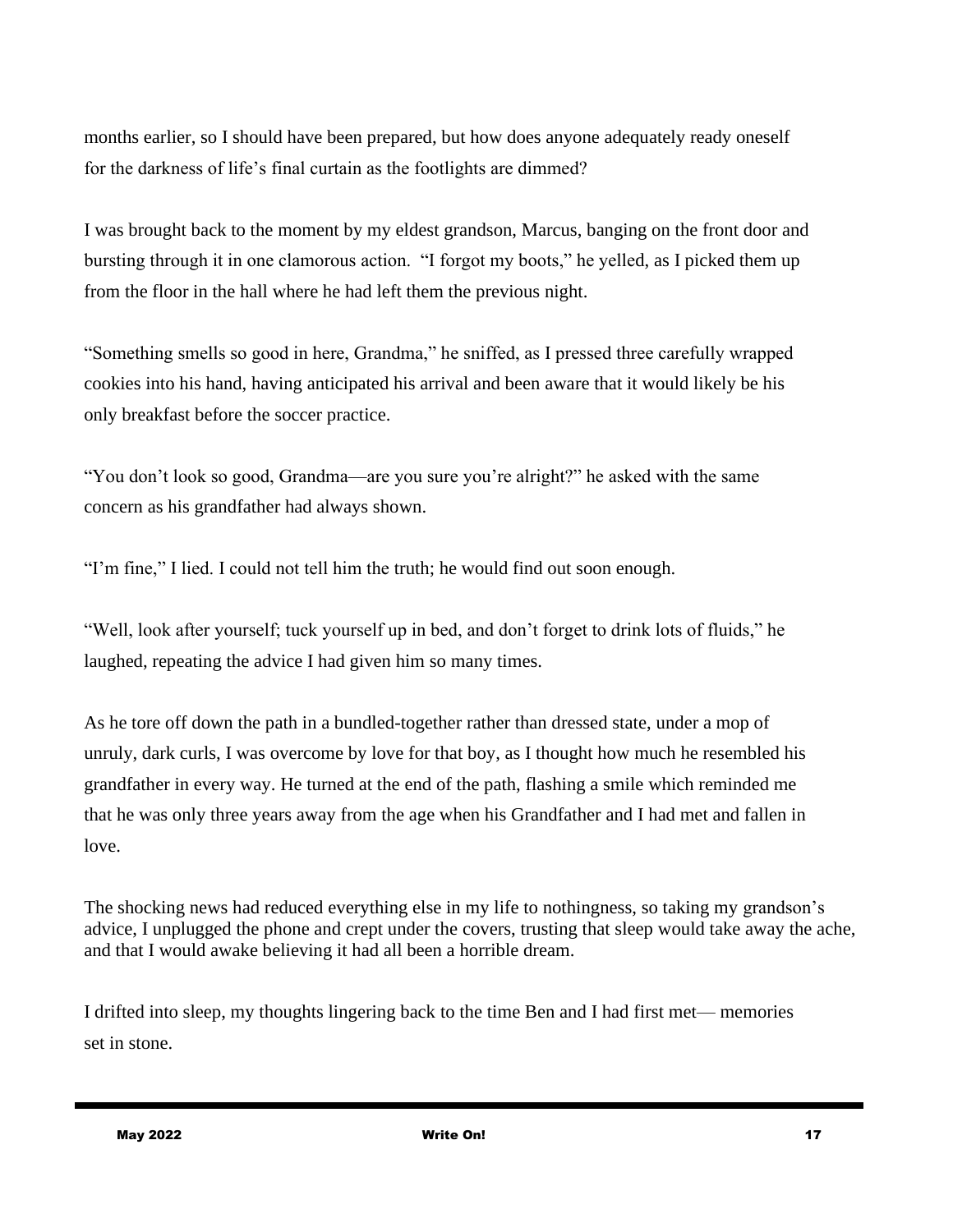That first unforgettable day, I had been fretting over an essay in the college library when I noticed a head of thick, dark, hair above a face hidden in a copy of *The Life of Charles Dickens* on the opposite side of the table. I thought it odd that I had not been conscious of anyone sitting there when I had arrived.

The young man, partially concealed by the book, suddenly became aware that he was being watched, and when he looked up our eyes met, and I felt an immediate connection that left me breathless.

"So, you are a lover of Dickens too," he whispered, indicating my copy of *Great Expectations* open on the table beside me.

"Oh no!, well no, but, but I mean yes," I stammered, "but I am struggling with this assignment about Miss Havisham, the character who, anyone familiar with Dickens will know, is out for revenge for having been jilted," I mumbled incoherently while staring into those smiling, blue eyes that held me so that I couldn't turn away, our souls seeming to speak to each other.

He got up then, flicking away the heavy wave of hair that fell over his suntanned forehead, and put his books neatly into a smart, leather bag. As he passed, his hand brushed gently against my bare arm, and my heart descended through the floor.

I returned to the same seat in the library for the next three days, praying that the object of my desire would reappear. During that time, in my mind he had taken on the persona of a Greek God, as I recalled every detail of that handsome face, the bare, bronzed arms, the soft, cultured voice and the casual, blue-checked shirt that enhanced his neat appearance.

I had been in such a state of turmoil since that brief encounter—I hadn't slept, I was unable to eat, and I hadn't had the will to concentrate on anything. "*If this is what falling in love is about, why should it be so painful?* I asked myself.

On the fourth day, I felt a gentle hand on my shoulder and that unmistakeable voice whispered,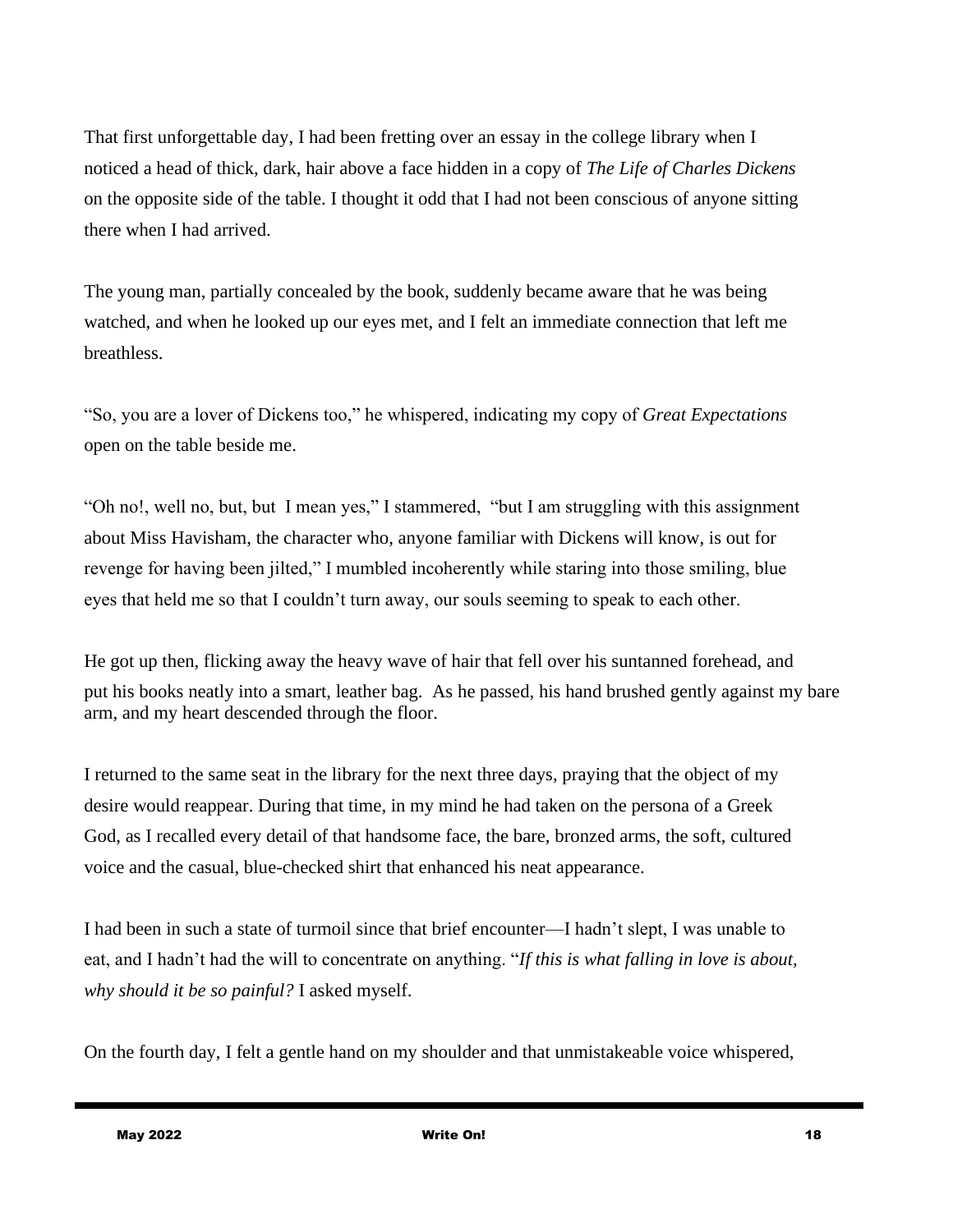"You'll never be a Miss Havisham!" My heart missed a beat, as I looked up into those dancing eyes that told me he had guessed exactly what I was feeling.

He sat down across from me, somewhat nervously. There was a long pause before he casually said, "If you are not doing anything on Saturday evening, would you do me the honour of accompanying me to the Law Faculty dance?" My breathing ceased, and my head began to spin. "I'd, I'd love to," I responded, attempting not to sound too eager.

"Well, that's settled," he said with a smile that displayed perfectly even teeth. "Don your finery, and I'll pick you up at your Hall of Residence at 6 o'clock," and he was gone, leaving a fragrance that I couldn't identify lingering in the air.

The next three days were turmoil as I flip-flopped from a state of insecurity to that blissful feeling that I had met the man who I would love for the rest of my life. Time seemed to stand still, and Saturday couldn't come soon enough, but I was filled with apprehension that I would not live up to his expectations.

At times, I pondered over the anomaly of a law student who actually found the time to read novels along with such demanding courses. It would be well into our relationship before he laughingly told me that he was no fan of Charles Dickens; it had been just his way of drawing me into conversation. I laughed with him but made a mental note.

When the day of the dance finally came, I spent hours fussing over my appearance but felt attractive enough after I had put on the blue, velvet gown that I had worn at my own college ball and for which I had received so many compliments. Nevertheless, I was ready hours too soon and found myself pacing the floor in anxiety.

It turned out to be an evening of which dreams are made. When my new love took me in his arms for that first dance, I felt as if we were one united body. It was 1964, and we moved so comfortably to that romantic song—Non Ho L'eta sung by the 16-year-old Italian girl who had won the Eurovision Song Contest that year. I had no clue what the words meant, but that sentimental melody lodged in my fluttering heart. When he leaned over and softly kissed me for the first time, there was no doubt in my mind that I would love this man forever.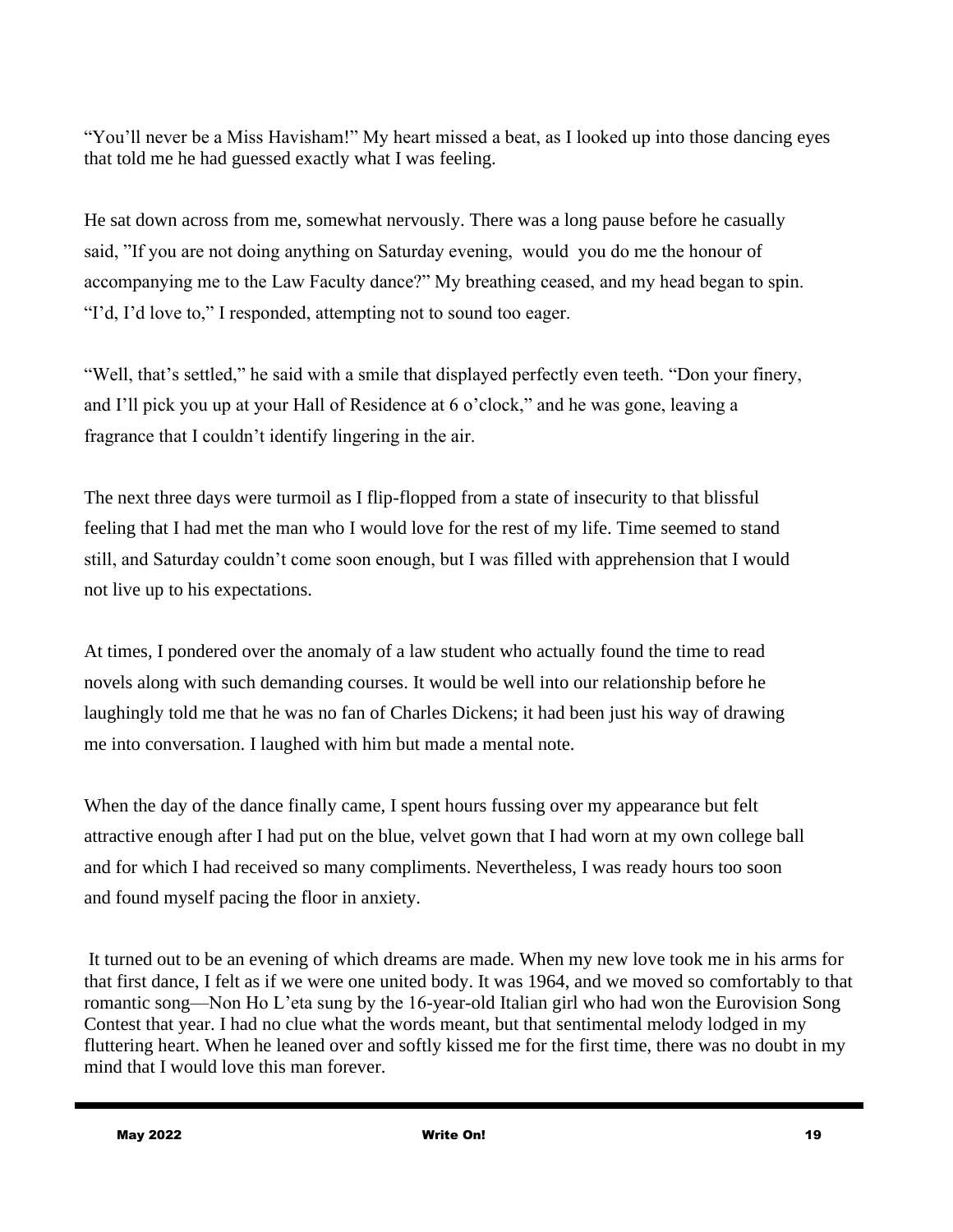Over the years, throughout my long marriage, I have reminisced about the joy, the pain and the madness of falling in love for the first time. Such thoughts have occasionally hit me like a thunderbolt and at other times drifted in gently, evoked by a beautiful sunset, the sound of waves lapping on the shore or the scent of gardens after rain. Such memories have become more vivid with time.

As the haze of sleep dissipated and I gradually returned to the cold, hard truth, despite the ache that gnawed away at the shards of my broken heart, I knew I had to pull myself together. Tears finally began to well up, and I dragged myself from the rumpled bed, took a long shower in an effort to wash away my grief, and in a robotic state managed to propel myself through the remainder of the day.

As I was setting the table for dinner, I heard the familiar sound of a car in the driveway. "I'm home," shouted the welcome voice that preceded the tired-looking old man who shuffled into the kitchen and gave me a hug and a warm peck on the cheek. "Anyone call?" he asked as he always did, throwing his jacket carelessly over the back of a chair. "No one of any importance," I lied, looking away.

"Something smells inviting," he said, lifting the lid of the pot to examine the dinner that I had made for him without any memory of doing so. "My favourite, Oh! thank you! Do I need that!" he sighed, taking me in his arms and hugging me close. "Well, you can stop worrying about your daughter," he went on. "I've solved all her problems, and I'll tell you everything so that you will be able to sleep again at night, but first, let's eat."

As he held my hand across the table, he noticed the pieces of broken china that had resulted from my nervousness following the fateful call. "How on earth did you manage to break your favourite cup?" he asked, as I fought back tears that had little to do with the question.

"I always knew there was a reason why I wanted to enrol in that Kintsugi course, even though you didn't exactly encourage me or show any interest yourself in the Japanese art of repairing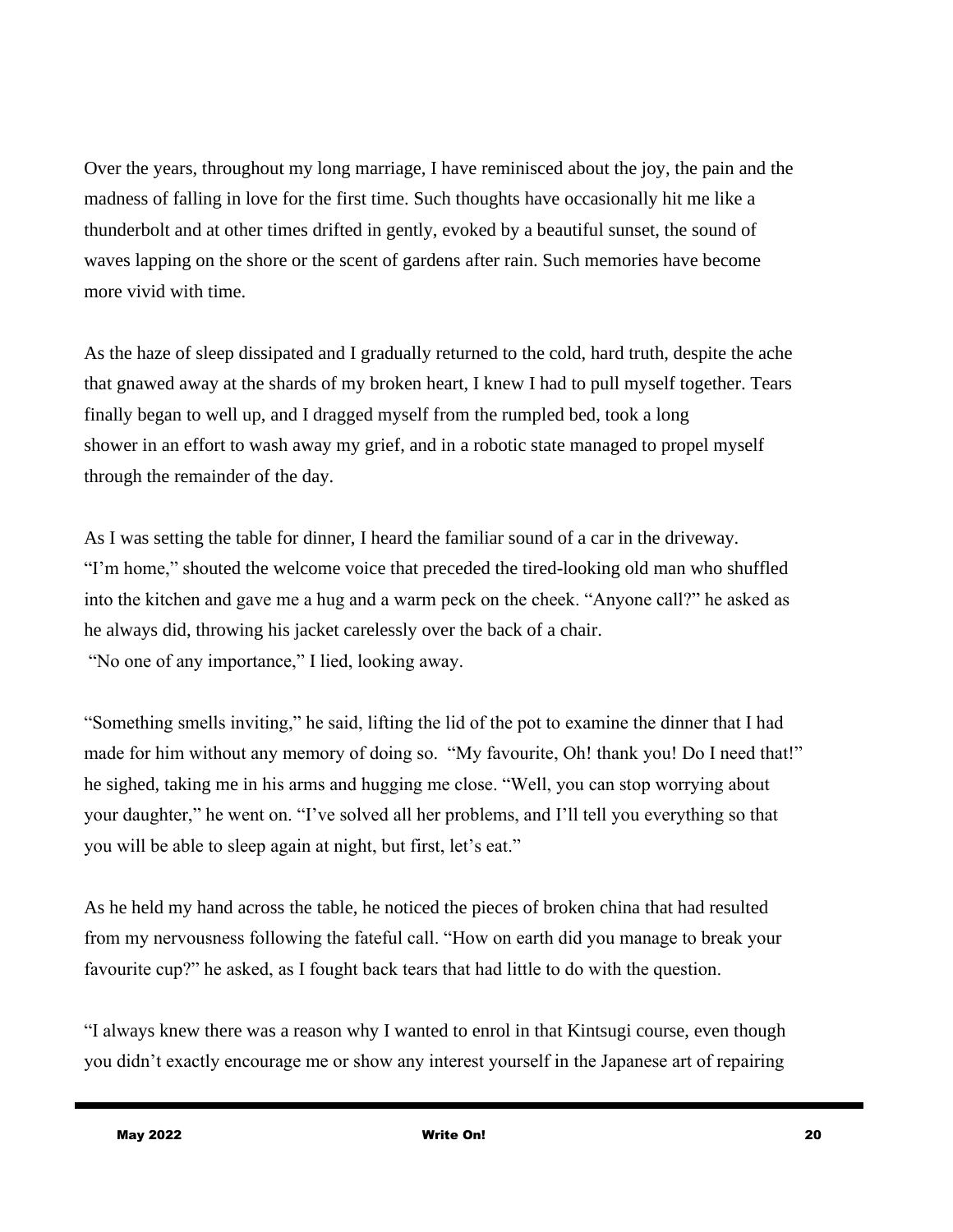porcelain with pure gold to make it stronger at the broken places," he laughed. "Now I'll join the class so that I can fix your cup for you, and it will last forever!"

The metaphorical significance of that statement hit me hard, the words echoing through my head, as he looked lovingly into my tear-filled eyes, and we clinked glasses. My wonderful husband, and father of our children, along with the shattered cup, would heal my broken heart with gold, for the second time, following the death, today, of my first love, Ben.

I have not seen Ben for over 60 years, since the day he cruelly abandoned me just like the smooth-talking, upper-class lover, Compeyson, had jilted Miss Havisham, and he will never know that he captured a part of my heart that even in death, he cannot set free.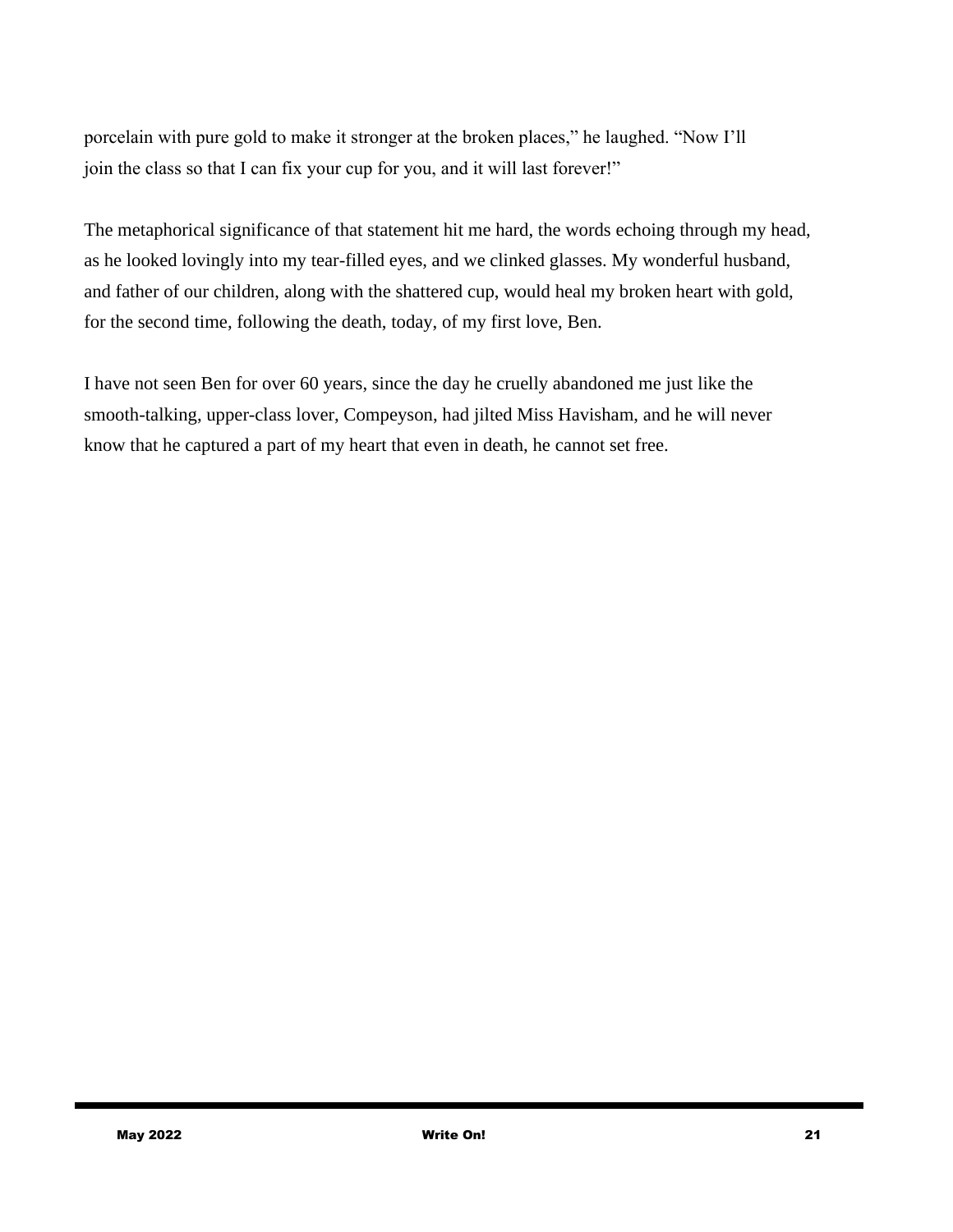

# *Non-fiction*

**First Place**

### **Confessions of a Covid Addict**

*Lisa Bagshaw*

At least I don't need to keep it together any more.

I am without the luxury of the coveted "bubble" of close friends and family designed to tether us to some sort of human connection so we don't fall through the shifting tectonic plates of reality during this pandemic. I have neither of Freud's "cornerstones of humanness," work, nor love. Instead, the abject lack of human interaction in my physical world has calcified into a shapeless encasement I call home.

The doctor puts me on anti anxiety meds when I tell her on Zoom that I am revving like a Porsche with nowhere to go. They dull the existential panic enough to make me not jump off my 18-story balcony, but not enough to stop tracking the virus 24-7 as it jettisons around the planet and calculating precisely when it will destroy the human race.

From the depths of my innate survival instincts, I have an impulse to control all that I can in my compact, white-walled space. Life beyond the windows and concrete might be fiery-orange with terror, according to CNN, but inside these walls, I decide it is going to be tickety boo. I scrub all those hardto-reach places that never made the Saturday cleaning routine. I heave out heavy appliances scraping inches of muck, stand on a stepladder to access high cabinets, stretch behind toilets, down on my knees with a toothbrush to the point that my place smells like sterilized hospital. I peel carrots, wash lettuce and chop broccoli for morning smoothies. I sleep from 10pm until 6am. I am doing pushups, sit ups, squats and holding a plank for one minute. I will be strong and healthy. If I don't control my environment, the tsunami of grief will surely over take me.

But as time drones on, the cracks start to form and I feel myself slipping into a cavernous space between two worlds, the outside world of which I am terrified, and my inner world, which I realize I have the ability to construct. After all, I can do what I want, living here by myself.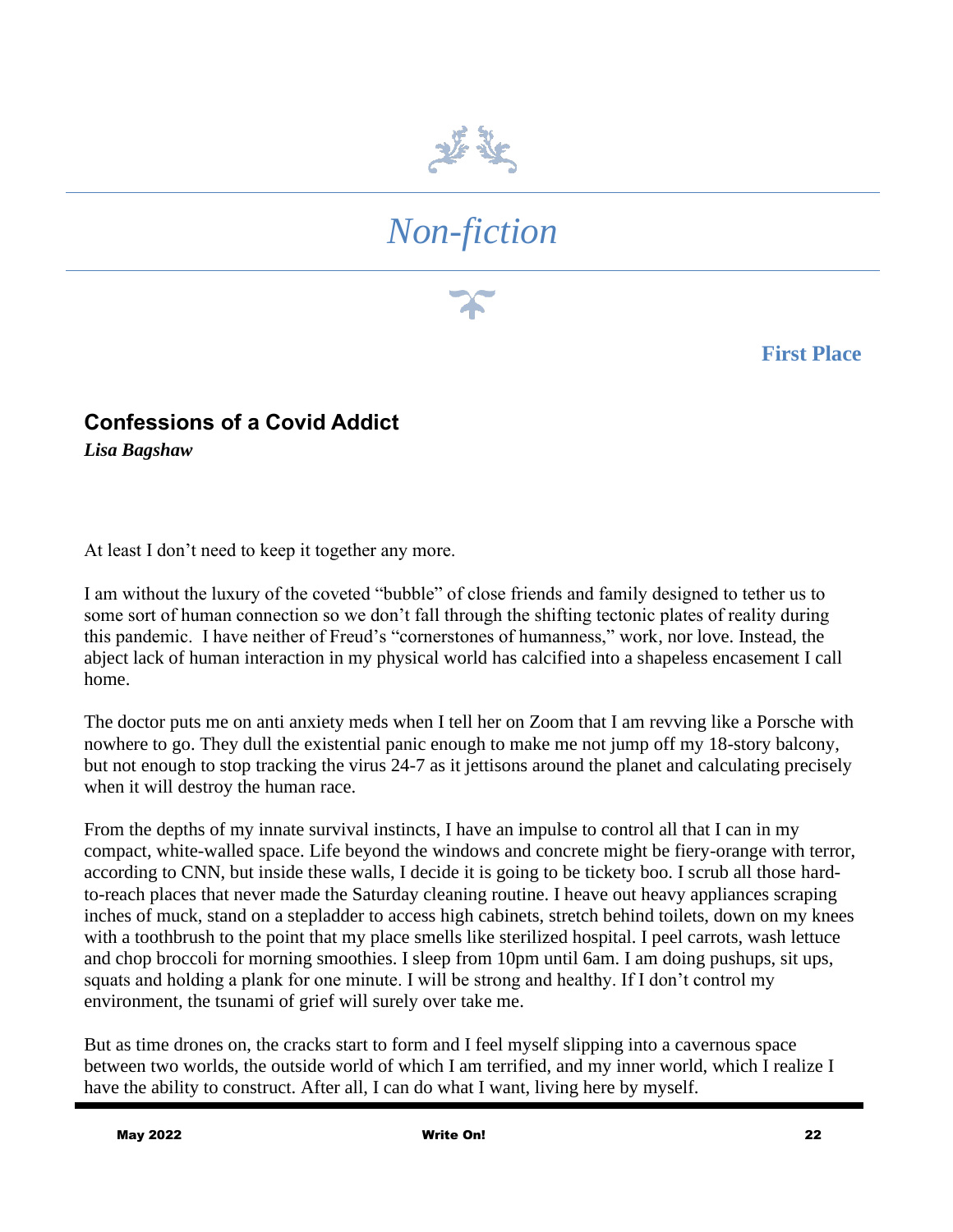I am unseen, and unheard, unaccountable and unsupervised. *I'm afraid of falling into nothingness.*

Before long, I take up residence on the couch. I didn't spend a lot of time on the couch, while living my bustling, glamorous previous life of working downtown, workouts at gyms, mid week martinis at swanky bars, but soon realize the benefits: TV, Instagram, emails and Google all at my fingertips; proximity to the bathroom and a well-stocked fridge, not to mention refuge from the treachery "out there." My expensive, seashell colored couch is more than long enough for my weary body to fully collapse into and is adorned with large, plush back and side pillows in which to cocoon. Several purple velvet throw pillows and buttery, taupe blankets fluff the perfect nest. If the world is ending, I am going to be comfy.

I let go of the reigns of discipline and productivity and settle in to my new routines. My couch and I become codependent. It is jealous, demanding and possessive. If I go to the grocery store, it demands I rush home to it. When I am home it lures me to sit on it. And when I sit on it, it insists I stay the night. It begs me to not leave like an insatiable lover. I relent to its demands, grateful to be wanted and ensconced in its arms.

After enough time on my couch, I discover the Matrix.

The Matrix is an elaborate, intertwined, highly addictive system of rabbit holes that emerge when normal housebound habits like Netflix, Google, social media and emails become an insatiable obsession with consumption. It mutates like the virus itself, twisting, expanding and multiplying like the complex underground root system of a forest.

The first crisp sip of Sauvignon Blanc unlocks the gates of the Matrix allowing me to effortlessly slide through the portals meeting enchanting people and visiting mystic places. I dump wrist-slitting CNN and pick a show on Netflix, Emily in Paris, a show targeting impressionable 13-year-old girls, not emotionally fragile 57-year-old women. I eat dinner (food that arrives at my door) in front of the TV, enthralled by Emily's life as a young, glamorous marketing executive living in Paris. I vividly imagine we are friends, sharing this charming world.

I finish the Emily in Paris season, grab another perfectly chilled bottle of wine from the well-stocked fridge and fill my yearning glass with gloriousness. I fall back into the arms of the couch, snuggling under the nurturing blankets and gleefully cascade down a rabbit hole of cyber-stalking the actress playing Emily for several hours. I discover she is Phil Collins' daughter and with a bit more stalking I find that her new husband is Mary Steenburgen's son. Such a small world. As the rabbit holes mutate, I go to her Instagram account to see more photos from her perfect life. I swipe through her posts in awe. I am desperate to know how she is living her best life while I am toggling between debilitating terror and sadness. Her Instagram account leads me to another rabbit hole, an account that lists the designer names of all the luxury brands on each episode. These Instagram people read my mind! Like an investigative reporter on a deadline, I go through every post from every episode from every season to find out what designer bag, shoes, jacket, skirt and belt the characters are wearing. Chanel, Louis Vuitton, Gucci. Gorgeous!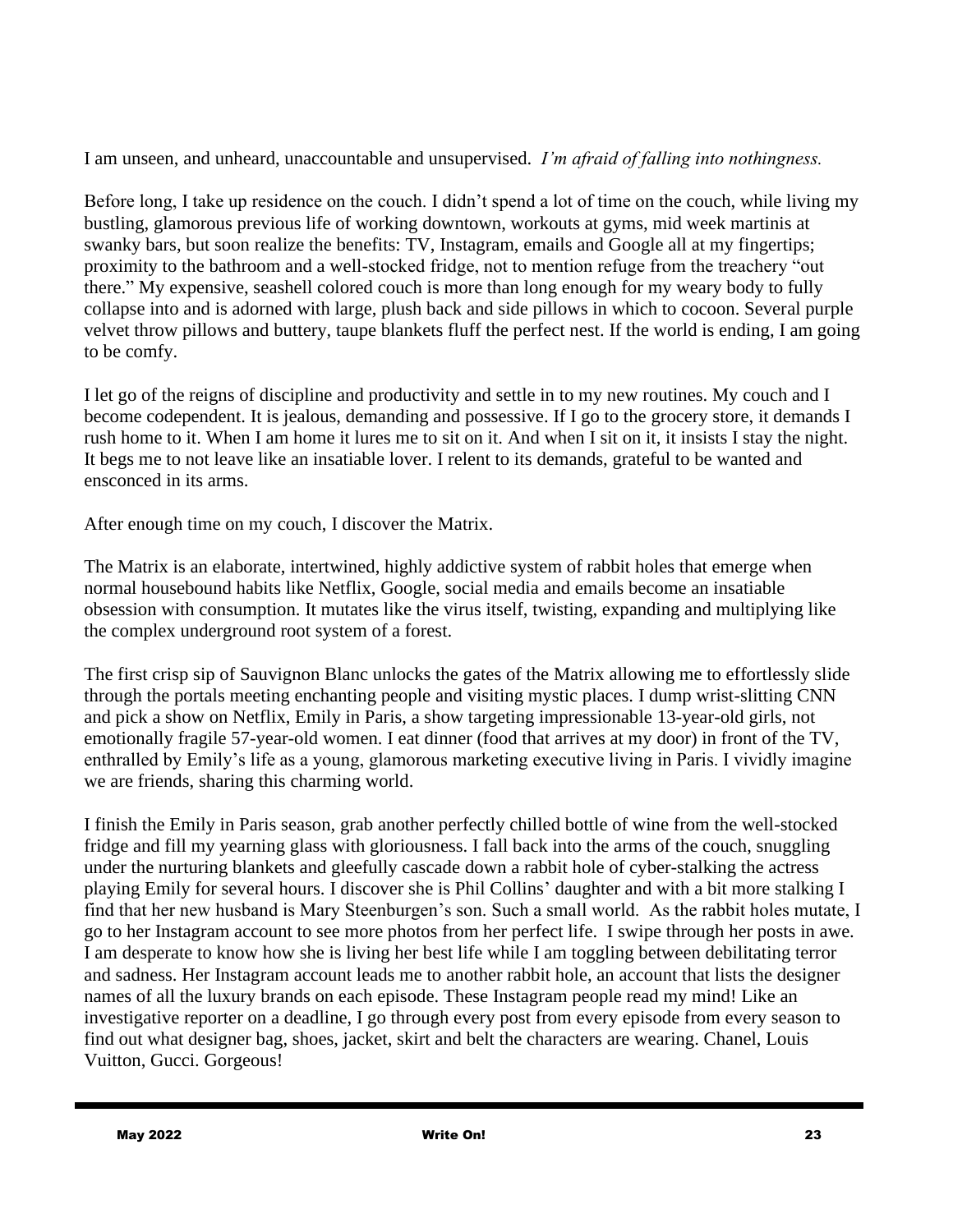My sugar cravings kick in and I make a batch of chocolate chip cookies and eat so much dough I feel sick and can't even eat a baked cookie. But then I think what is the perfect thing to go with cookies? Ice cream! I decide to walk across the street from my apartment building to Earnest Ice Cream. I drunkenly stumble into the store in my once oversized, now snug fitting sweat pants and UGGs from 15 years ago and ask for a jar of Cookies and Cream and a jar of Chunky Chocolate. I might be slurring. I am laughing for no reason as I fumble with the tap machine. The young woman who rings up my order, furrows her brows above her mask and looks worried or maybe disgusted. I could be her mother. I should feel ashamed, and maybe I will tomorrow, but right now I need to get home with this ice cream and back to the couch as if my life depended upon it.

I tumble into my apartment, leaving my coat inside-out on the floor and the Uggs askew in the hallway. In a butchered yoga pose, I simultaneously drop one jar into the freezer while grabbing a spoon from an adjacent drawer and land safely back in the nest on the couch. Relief of surviving the mission washes through me as if I've just survived crossing a war zone. I spoon feed myself one glorious jar of cool, comfort which sensuously slides down my throat, and immediately grab the second jar from the freezer. I devour most of it and then put it in the sink and pour water on it so I won't eat the last few spoonfuls.

The matrix is unlocking all its doors and I am swishing down the shopping rabbit hole. I google Nordstrom's, The Bay and Kate Spade to check if they have any good deals. I click on a little black dress, a cross body bag and Dolly Parton red paten knee high boots. I rush to enter my memorized credit card information before someone steals my size. The adrenalin is racing through my body like an elixir.

I feverishly check Instagram one last time before bed. JLo is at a basketball game with Ben. Wait, what bag is that? I zoom in on the picture to clearly see the bag. Coach. I google Coach, and find a similar looking bag. I buy it. It will arrive at my door in a few days. I breathe a sigh of relief. *Okay, okay, it's going to be okay.*

I wake on the couch to a delicious dream that Arod is hitting on me in a café in Paris. I lie there languishing in that long ago feeling of being wanted by a man. The thought of coffee gets me off the couch. In a few steps I press the magic button on the Nespresso machine. Steamy Nirvana pours into a cup. I am squinting to adjust to the light of the screen of the iPhone as I resume scrolling: How is Alec doing after he shot that poor woman and how is Hilaria handling it with all those kids? I resume my position on the couch with my coffee and investigate the story further. Every second post is a fashion advertisement.

I open the weather app because I can't just look out the window. It can't be trusted. Nothing out there can be trusted. No one knows what is real and what isn't. The app is peppered with images of little black dresses, cross body bags and red leather boots just like the ones I bought last night. If I click on them, they will tell me, "People who bought this, also bought this." I feel the pull towards the rabbit hole but decide to clear my head and go for a walk. I plug in my headphones and listen to a podcast, "We Can Do Hard Things" with Glennon Doyle. I don't want to talk to engage with real people. My panic can't handle their panic.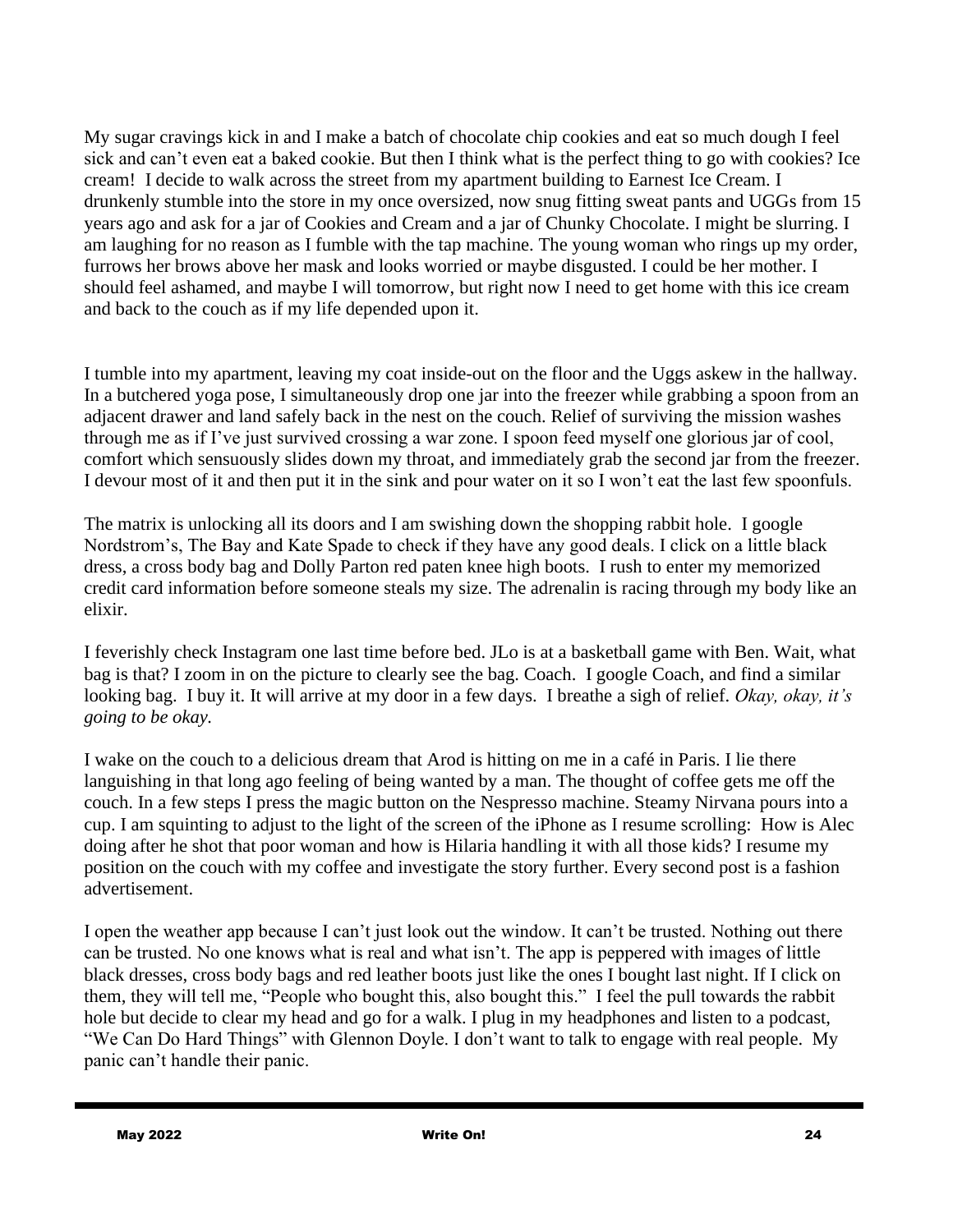When I get home, I hit the couch and cyber stalk Glennon who was formerly married to a man, and her new wife Abby, a rabbit hole that takes up hours of my empty time.

Later in the day, I Zoom with friends. I don't wear a bra or put on makeup. No one says anything even though I never would have left the house without bold lipstick, face shimmer and lash extensions. We drink copious amounts of alcohol, and swap intel on things that matter: show recommendations, information about characters in shows as if they are our close friends, and gossip about famous people as if they live next door. This is currency in the multiverse. We all love our rabbit holes.

I don't tell them I am slipping through the cracks of reality. Or share about the clothes I'll never wear hanging in my closet with the tags still on them, self help books I'll never read stacked on my bedside table or the luxury bags that will never see a cocktail party that sit demurely in ribbon-adorned boxes in the back of my closet. I don't tell them about the cookies, the ice cream or the bottles of wine. I don't tell them about the Tsunami of Grief, the fear of nothingness and the sheer helplessness of it all. My shame is the cost of my survival.

The Zoom call ends, my friends go back to their "bubbles" with people they may or may not like anymore, and I go back to my house of mirrors in which the reflections are becoming less and less recognizable.

I could go cold turkey on my new life, but then what? A puzzle? No. I prefer to live in a curated Multiverse toggling between reality and fantasy even if the lines get blurrier every day.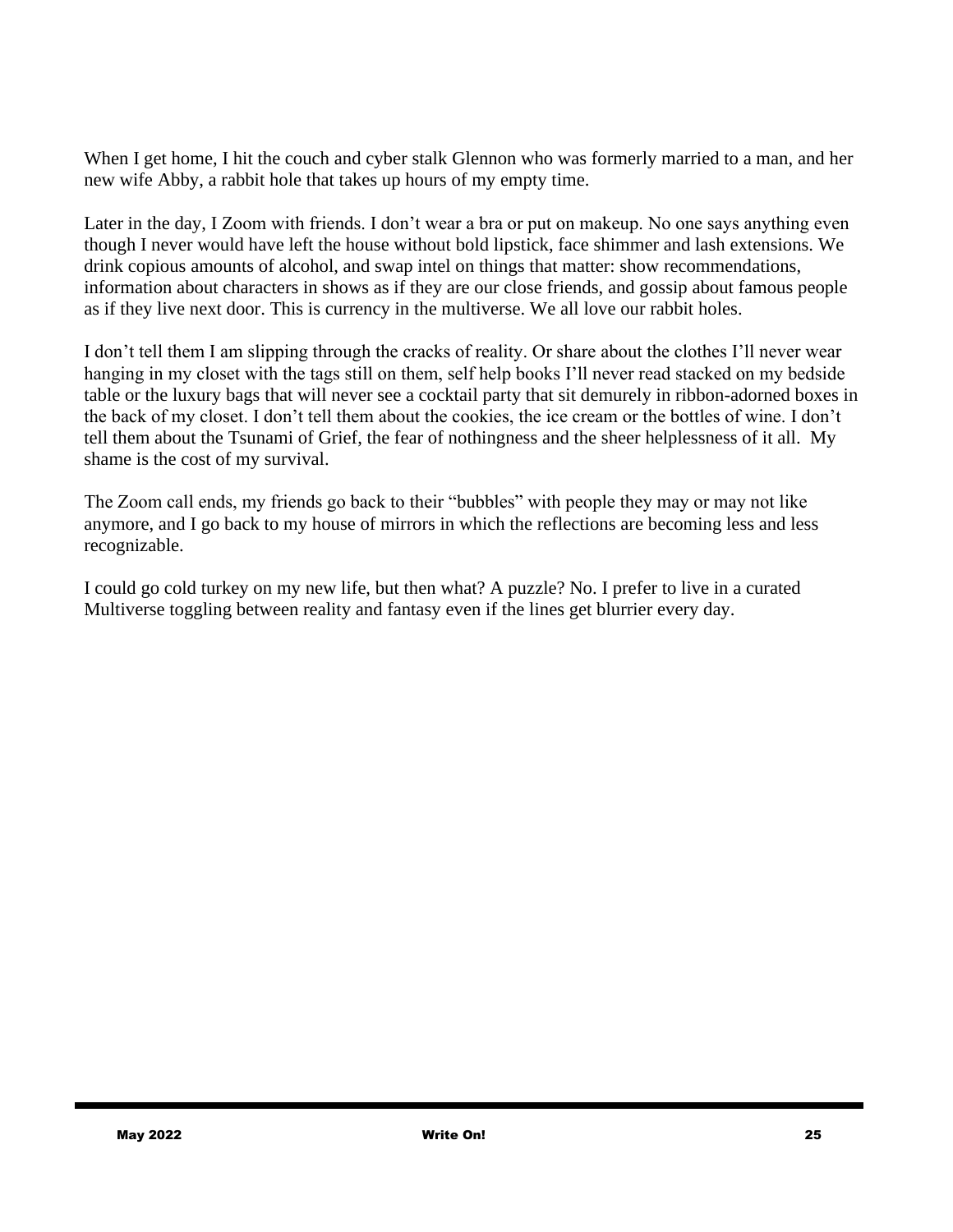

# *Non-fiction*

**Second Place**

**The Rosewater Sprinkler** *Trish Gauntlett*

#### *Item: Simple brass rosewater sprinkler from the old souk in Aleppo (now destroyed). Bids close December 12.*

It wasn't the picture that called to me, the delicate brass bowl topped with a slender column like a minaret, engraved with leaves and lilies; it wasn't the writing spiralling from base to top in Arabic. It was the words. *"From the old souk in Aleppo (now destroyed)."*

I placed my bid.

I thought about it all the time, checking the auction, ready to pay more. A ripple of triumph ran through me when the auction closed and the rosewater sprinkler was mine. Mine was the only bid, as if no-one else could see it or understand that it was priceless. *"The old souk in Aleppo (now destroyed)."*

I searched. The images were from the BBC, before and after. Before - the vast, meandering Souk al-Madina, more than two thousand years old, its stalls and secret corners full of a confusion of bright colours, shining brass, sacks of sweets and spices, pomegranates ranked in rows against the ancient market walls; the metalsmith, his eyes alight with pride, his hands outstretched in welcome and behind him in a tiny stall, bowls and jugs and pans and kettles, lamps and incense burners, copper, brass, tin, braziers stacked like layers of an archaeological dig with not an inch to spare from floor to ceiling, like the ante-chamber of Tutankhamun's tomb. I magnified this image, searching every pan and pixel for my rosewater sprinkler. Perhaps it had come from there, from this man (was he still alive?).

And after – the burned, shattered market with tangles of wire and twisted metal, bricks and rubble blocking the narrow hallways, vaulted ceiling cracked open to the elements and beneath it, in ruins, all that was left of two thousand years of history. Destroyed by fire. Destroyed by war.

When I brought the rosewater sprinkler home I put it in a corner window, against a view of the coastal mountains of British Columbia and the Pacific Ocean. It was dull and empty, out of place, asleep.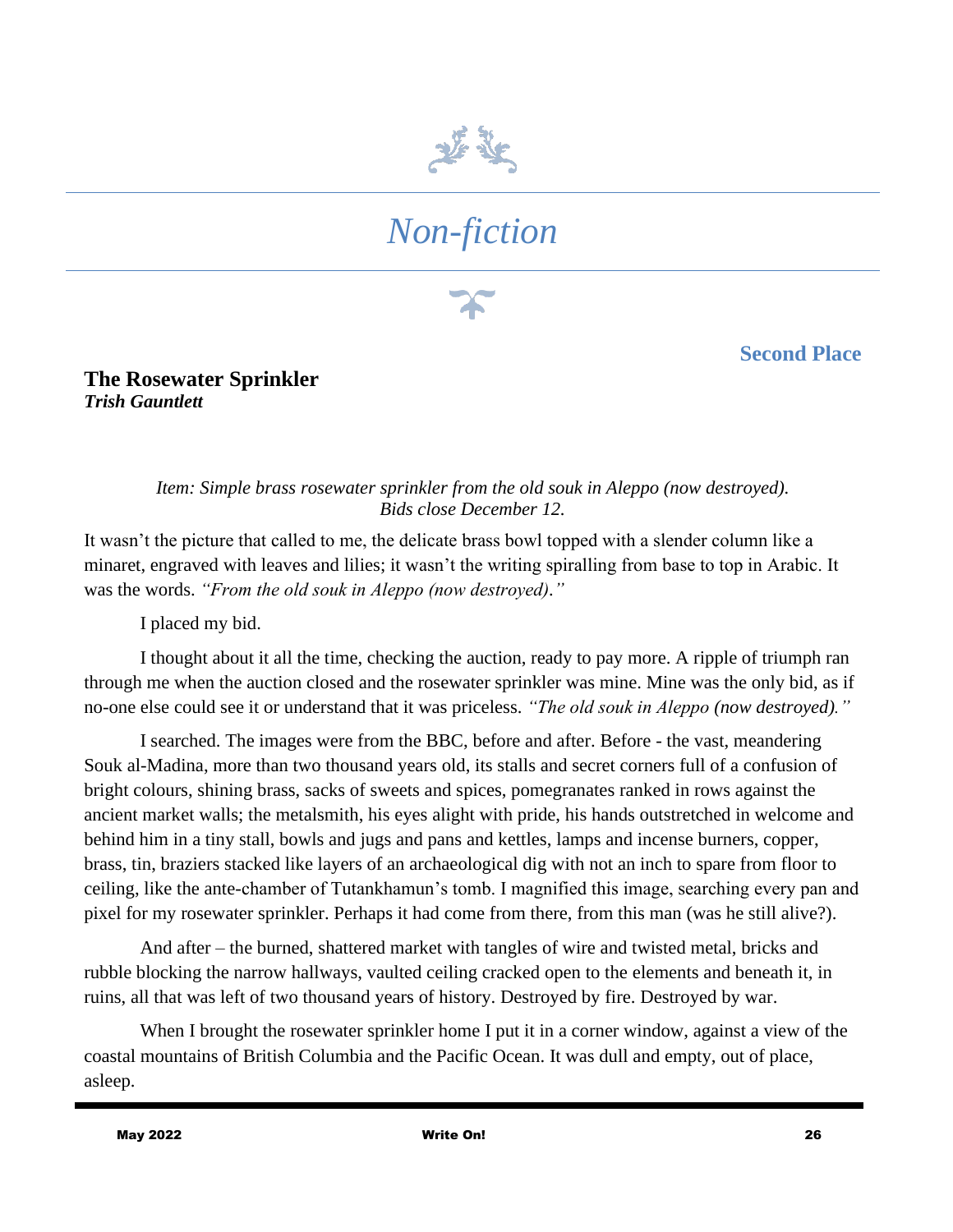It has never settled here. But I love it. I glance at it in the morning and evening light. I polish it with a soft cloth until the leaves and lilies glow like old gold.

I opened it one day. The top released reluctantly from the bowl. It had not been used for many years. Still, I thought there was a hint of roses in the air, a breath of the Rose of Damascus, although I cannot be sure.

We call it the Damask Rose now and it has given us our most beloved perfume, sacred and enduring. It is an old rose with many other names, tracing its ancestry back to wild roses which climbed and clung to the rocks of earth 35 million years ago. Humans would not arrive for another 30 million years. But wild roses survived climate change and cataclysm. Branches of this primeval line now fill the gardens and perfumeries of the world but the first Damask rose grew in Central Asia.

I picture water drawn in a clay pot from a sun-baked well five thousand years ago. Perhaps a woman crushed mint leaves in this water to refresh her house, to cool and soothe her children. Perhaps she sprinkled wild rose petals in the water. They grew in profusion there, roses at the beginnings of written history.

The Damask Rose came as a gift to the Seljuk Emperors, to flourish in the legendary gardens of the Persian Imperial family. Once, a prince had the palace watercourses and fountains filled with rose petals so his princess could smell their perfume as she wandered.

From the heart of Persia came distilled rosewater, capturing of the essence of the Damask Rose. Soon the empires of Egypt and Rome were trading this precious commodity. The Romans used it to scent their wine, their skin, their food. Cleopatra loved it, bathed in it, used it to perfume the air in her chambers. In *Antony and Cleopatra* Shakespeare wrote that when she came aboard her ships they were perfumed so heavily with rosewater that "the very winds were lovesick." Michelangelo drank a cup of it every morning.

But for all its perfection, the history of this rose is troubled. Some say it was carried away during the Siege of Damascus and brought, captive, to Europe. Others say the Romans took it with them to Britain, an invocation of home in the barbarian wilderness. There is a story that Henry VIII was given it as a gift. He would not have envisioned Persian gardens. He would have seen it as the red rose of Lancaster, drenched in blood and power, conquest, kingship - a heavy burden for such a small flower; more thorns than petals.

Here on the far side of the world my rosewater sprinkler stands quietly against the window. It does not fit in here. It is separate. In an attempt to connect with its past, I research, I learn.

For two thousand years, since the Souk al-Madina in Ḥalab was nothing more than a desert trading post, rosewater bottles have been created from glass, silver, gold and precious gems – for kings and queens, emperors, popes and pharaohs. Mine had more humble beginnings. It was not made for sovereigns or sultans in castles and citadels. It lived in simple houses but its purpose was no less courtly.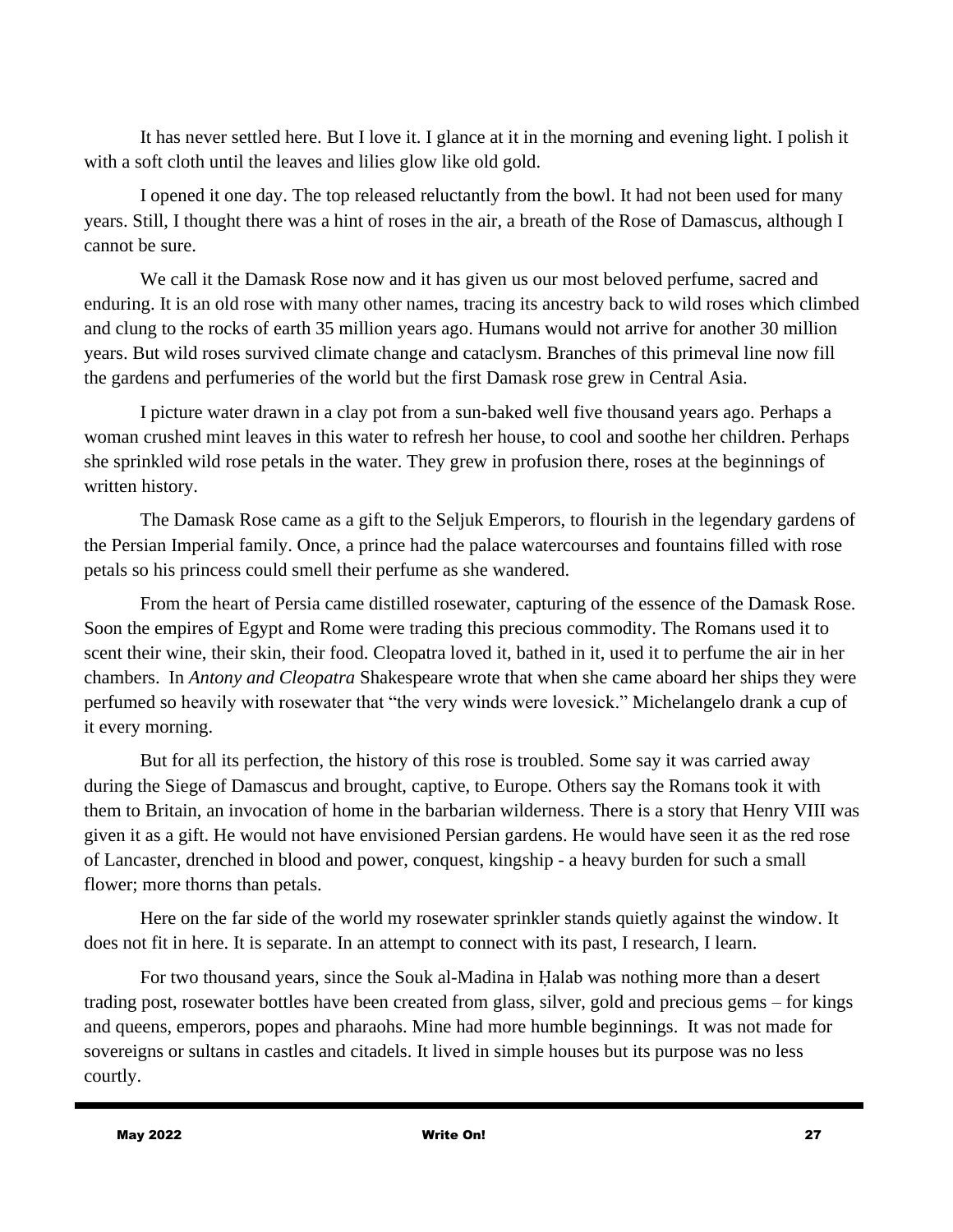I saw a photograph once of a rosewater sprinkler like mine made by a Moroccan metalsmith three hundred years ago. Morocco in those years was not the disparate group of Berbers and Bedouins our imaginations conjure, but a country of culture, art, trade, political influence. I like to think that my rosewater sprinkler was created in the corner of a Marrakesh workshop. This beginning grounds it in deep history, lessening the pain of loss and displacement. I see the craftsman seated on a low stool, hammer in hand, bent over a curve of brass, shaping it with his tools, engraving the leaves and lilies, carving a spell of protection around it, hanging it on a small hook in his open-air stall under the Moroccan sun. Its travels started there, at the crossroads of the great trading routes. It went east, by sailing ship or galley, past the legendary North African coast - Algeria, Tunisia, Libya, Egypt, coming at last to the place the Phoenicians named 'bī'rōt' for its access to precious fresh water wells. Beirut.

When the days are long and grey here in British Columbia and rain falls in great pewter sheets, blocking the peaks and the sight of the sea, I imagine my rosewater sprinkler at the heart of a family.

It is 1763 and Beirut is under Ottoman rule again. In a small house in the old city, guests arrive from Damascus. At the door they are offered a rosewater sprinkler, filled with the perfume of the Damask Rose, to refresh themselves after their long journey. They admire its beautiful engraving of leaves and lilies and remark on its lustre and grace. The host, moved with generosity, gives it to them as a gift as they depart for home. The rosewater sprinkler moves on.

In Damascus the sprinkler is much admired and often used to perfume the house and welcome guests. When the daughter of the family is promised to a young man from Aleppo, her father searches the Al-Buzuriyah Souq for a perfect match for the sprinkler, to make a pair to be given as his gift to the married couple. He finds another sprinkler from Morocco, the perfect shape and size, engraved with roses. At the wedding the rosewater sprinklers are used to bless the bride and groom as they leave for their new home in Aleppo.

For two hundred and fifty years the rosewater sprinklers pass from mother to daughter in Aleppo until the day when conflict and loss overwhelms the family. In the destruction of their home one sprinkler is lost, burned, buried. The other survives. Desperate, displaced, about to flee the city, a father takes it to the old souk and sells it for money to buy food. It hangs, tarnished, above an old wooden table in a stall beneath a vaulted ceiling. A traveller buys it.

During the death struggle for Aleppo, with the city bombed and besieged and the old souk in flames *(now destroyed)*, my rosewater sprinkler comes to Canada.

There is grief in knowing that an unbroken story stretching back three hundred years is extinguished now. My rosewater sprinkler will never grace another wedding, never welcome guests to Damascus, never fill the air in Aleppo with perfume. It does not belong here in my window looking out on the Pacific. It belongs in a place that is gone, in a city of mosques, synagogues and churches, castles and citadels, surrounded by olive and pistachio orchards, a city renowned for music, parks and gardens, a city lived in for 8,000 years. A city now destroyed.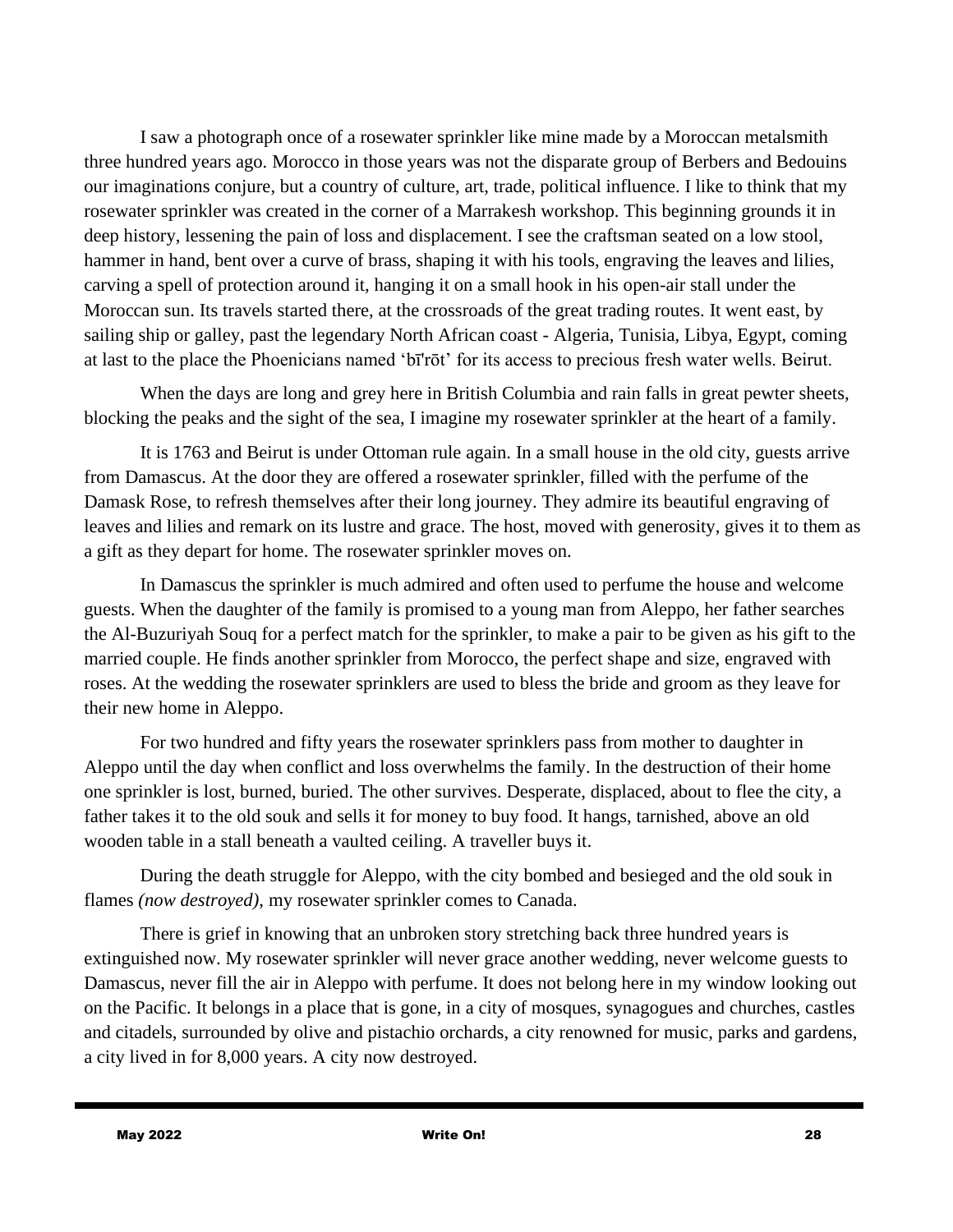But hope is a phoenix.

Mohammad Shawash was the first to come back. In December 2017 he stood in a tangle of concrete and rubble in the ruins of the old souk. For decades he'd sold his wares there from morning until dusk. He'd known everyone around him.

Brick by brick and stone by stone, week after week, Shawash pushed his small wheelbarrow through narrow streets blocked by rocks and debris and rebuilt his simple stall in the place where the old souk had been. He told a reporter from Agence France-Presse that he cried when he first came back. "I found total destruction all around me. The stores were destroyed, the streets covered in rubble and rocks, and the buildings collapsed. So I repaired it myself, to prove to the whole world that Aleppo's Old City still has a soul."

Others followed him. Today, the gates of the old souk in Aleppo are open again. It is restored, rebuilt, reclaimed, rising like a firebird out of the ashes, slowly, cautiously, painfully, with hope.

My rosewater sprinkler belongs there, at the beating heart of ancient stories.

Perhaps I will take it back.

Until then it stands on my windowsill in the shadow of foreign mountains, a world away from its beginnings. It is sleeping. Dreaming. Remembering the scent of roses.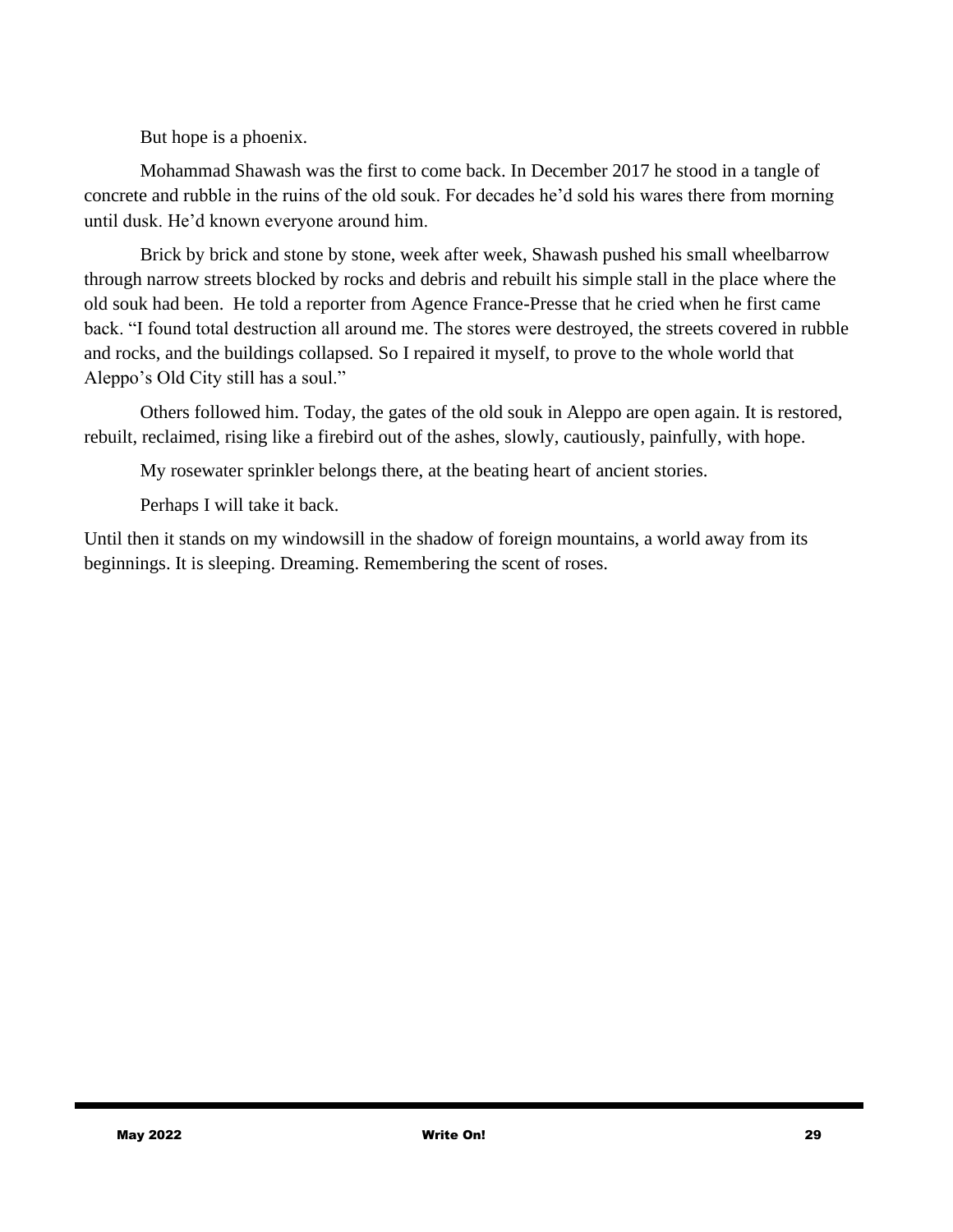

# *Non-fiction*

#### **Third Place**

**Let This Teach Me** *Erin Rochfort*

Principal Pritchard's face oozed confidence. I pushed myself back into the chair quickly analyzing if I could trust him, his words, his confidence. My mind swirled with questions: how do I teach Grade One materials to Grade Two students? What happened to their previous teacher? Mr. Pritchard kept talking in metaphors and platitudes. Ms. Washington broke his monologue with a suggestion.

"Why don't I give you a tour of the school, Ms. Rochfort. You can pick up some materials you might need for next week? We decided to keep the substitute in the room for the remainder of this week. You can use these few days to plan."

Gratitude swept my face as I nodded in agreement with Ms. Washington. She stood motioning me to follow her into the dim hallway brightened only by bubble gum painted walls, the bright colour feeling more ominous than cheery. As we walked down the hallway every few steps a wooden door appeared with a glass window netted in wire. I think I heard Ms. Washington mention a few teachers' names as we passed each door, but I didn't retain much of what she said. Her words flew around in a muted buzz. It was all I could do not to bat them away.

Looking at the doors, I was reminded of a story my roommate had told me recently of a fight between two girls in her science lab. During their brawl, one girl got her hand stuck in the glass and wire netting of their classroom door. The very same ones in this hallway. A painful consequence of a mislaid punch. The incident made worse the next day, when the mother of one of the girls showed up to grease her daughter's face before the start of class.

"Why would she do that?" I asked.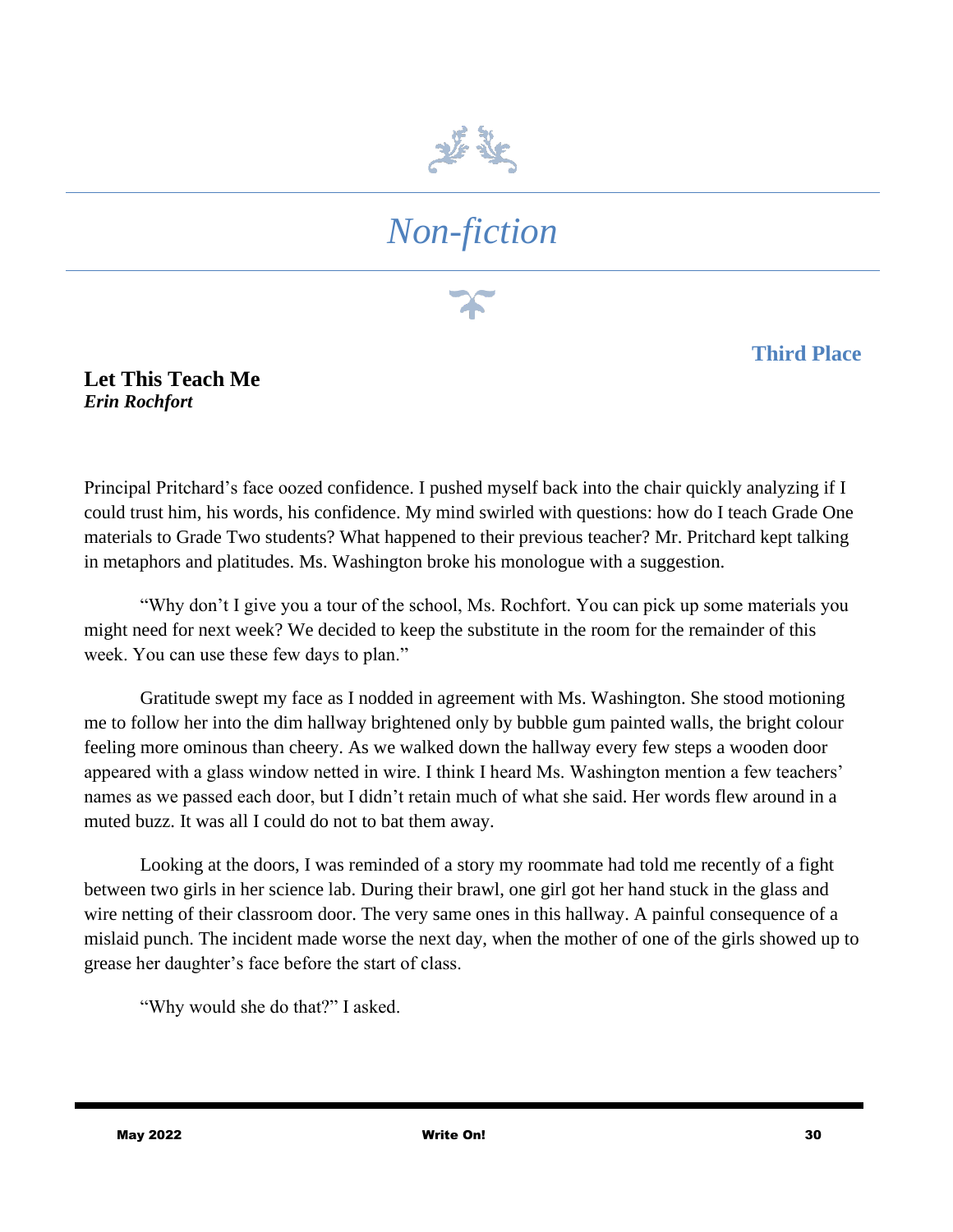"To make the punches slide," Toni answered.

The science of retaliation.

My mind returned to the hallway when I realized Ms. Washington was speaking to me.

\_\_\_\_\_\_\_\_\_\_\_\_\_\_\_\_\_\_\_\_\_\_\_\_\_\_\_\_\_\_\_\_\_\_\_\_\_\_\_\_\_\_\_\_\_\_\_\_\_\_\_\_\_

"Ms. Rochfort, you are being presented with an opportunity here. One that will have its challenges but offer you many chances to learn and grow. You needn't be afraid of that." I managed a feeble smile in response. The butterflies inside me preventing much more.

We made our way down the stairs to the basement storage area. Ms. Washington gestured for me to enter one of the rooms. I walked aimlessly for a moment or two finally selecting a couple of markers and a pad of chart paper. I couldn't think of what else I might need – just grabbing mindlessly. My uneasiness about this new position was growing exponentially inside me like my body was trying to let me in on a secret.

I clumsily gripped the paper and markers as I made my way back up the stairs following Ms. Washington's sturdy stride. Together we arrived back at the main office where my day had begun but instead of re-entering, Ms. Washington opened a door across the hall and again, with nothing more than a gesture and a smile, invited me in.

I braced for impact knowing now I was crossing the threshold of my new classroom. Prior to my interview other teachers had relegated story after story of the horrors of this room and these children. I expected bedlam. Hovering at the door clutching my paper I scanned the room for evidence of the chaos and violence I'd been warned about.

It was the sheer lack of students I noticed first. The students present were sitting at desks, quietly working, very few even looked up to acknowledge either Ms. Washington or myself. I ventured in further, feeling a bit like a timid deer, heart racing and ears piqued for danger. The room remained quiet, docile even.

There were clues however, that disorder existed in the room. Most of the desks were covered in a pale green paint grown crusty and picked at. The same celery green paint splattered across one wall arching out into a cruel haphazard rainbow. I looked for an uncluttered surface to put my paper down, it kept slipping in my hands. Inching further into the room I kicked something, drawing my eyes down broken pencils, bits of food, ripped paper scattered the floor. Little land mines everywhere. I turned my eyes towards the back corner of the classroom where there was a sink filled with brown, dank water and above it: pages stuck to the wall, barely coloured from some dated Disney colouring book. The sheets swayed limply, half fallen, resembling tattered flags of surrender.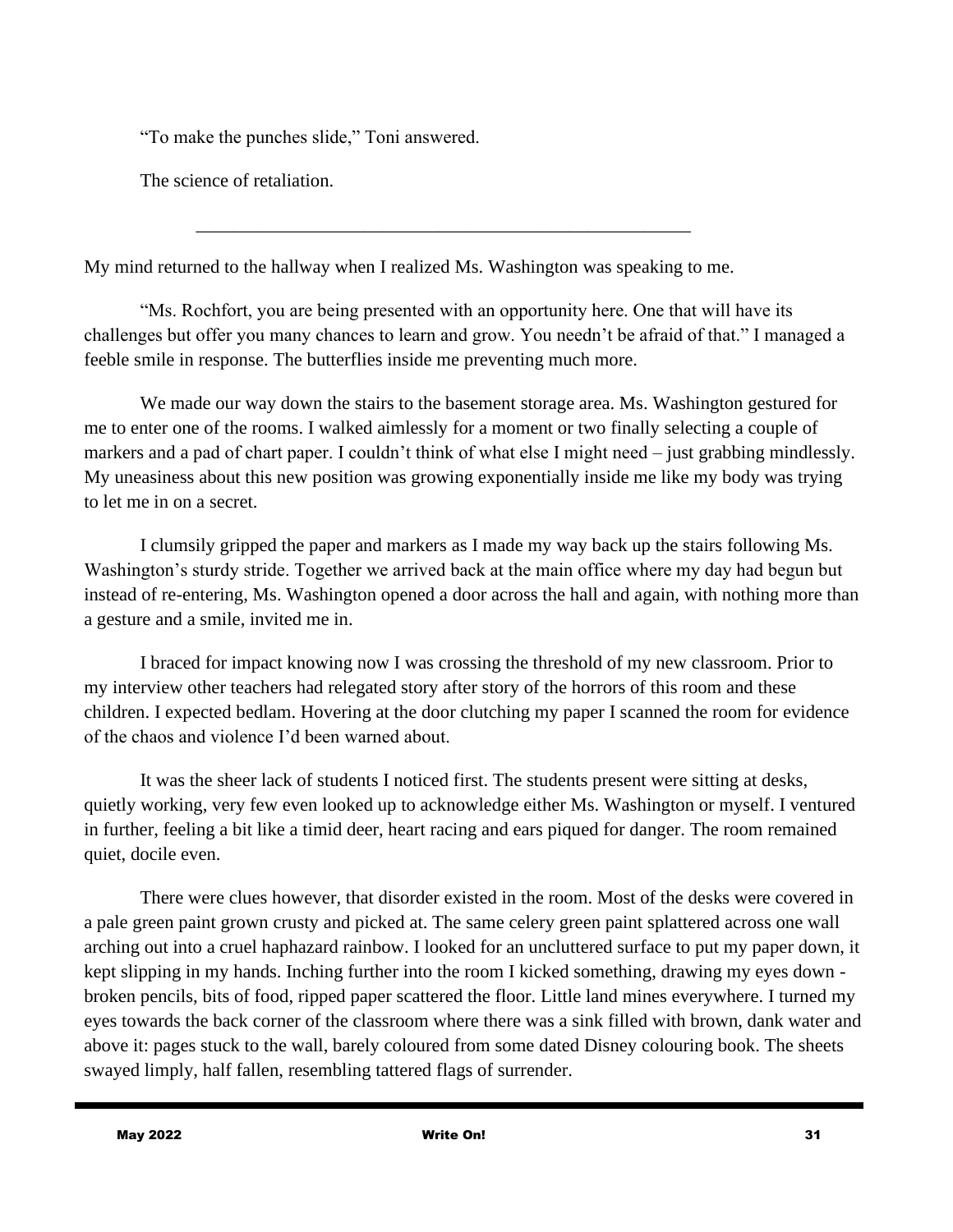Fear tightened inside me like a vice. I placed the paper on a table trying to orient myself in the space. Ms. Washington remained at the door exuding calm. She nodded slightly indicating it was time to go. I managed to make my way to the door hopeful no student would notice my increasing panic.

But one student did notice me. It was inevitable, really. A tall boy wearing an ill-buttoned dress shirt untucked over grey dress pants belted with some sort of rope or chord stood as I reached the door. "Ms. Washington, is this white lady going to be our new teacher?"

His eagerness softened my fear, if only briefly. I turned to look first noticing how his eyes twinkled inside their almond shaped lids. It seemed impossible he was in Grade Two, he towered over the other children. But his smile exuded warmth and excitement. I found myself captivated.

"You'll have to wait and see Sheppard. Just wait and see." Ms. Washington responded as she ushered me out the door. I wanted to turn back and smile at the boy, but I was too afraid I might notice something else inside that fearsome room.

Ms. Washington walked me outside and held the door for me as I exited the building. She announced cheerfully, "we'll see you Monday," then abruptly turned letting the door shut with a firm click.

Pulling my coat closed I started walking. The winter air bit at my face as if to wake me from a bad dream. I found my hat in my pocket and shoved it on my head. It took me hours to walk home. I don't remember any of my thoughts. I just remember the fear.

\_\_\_\_\_\_\_\_\_\_\_\_\_\_\_\_\_\_\_\_\_\_\_\_\_\_\_\_\_\_\_\_\_\_\_\_\_\_\_\_\_\_\_\_\_\_\_\_\_\_\_\_\_\_\_\_\_

The following Monday I arrived at P.S. 59 bleary eyed under the still blackened sky of early morning. I trudged toward the entrance grappling with several bags and a bucket. The school loomed larger than I remembered, glowering at me as I approached. I walked to my classroom while silence permeated my every step. The smell of an old tin can hit my face as soon as I opened the door. I dropped my bags (mostly cleaning products – cleaning the only goal for the day) and searched for something I could use for my 'teacher desk'. I rehabilitated a square table shoved into a corner as my own and noticed a carpet adorned with brightly coloured fish and numbers to ten placed on the floor near the windows. I hadn't noticed it on my earlier visit. The carpet's bright colours instantly grounded me, an essential piece to any primary classroom. I quickly noticed the sink had also been drained since my previous visit but remained coated in a thick brown sludge. I moved one large chair under my new 'desk' and found a folded lawn chair in the closet and put that on the carpet, for now, I told myself. There were a few picture books dotted along the otherwise sparse bookshelf. I added the few I'd brought with me, spreading them out like I'd seen in libraries.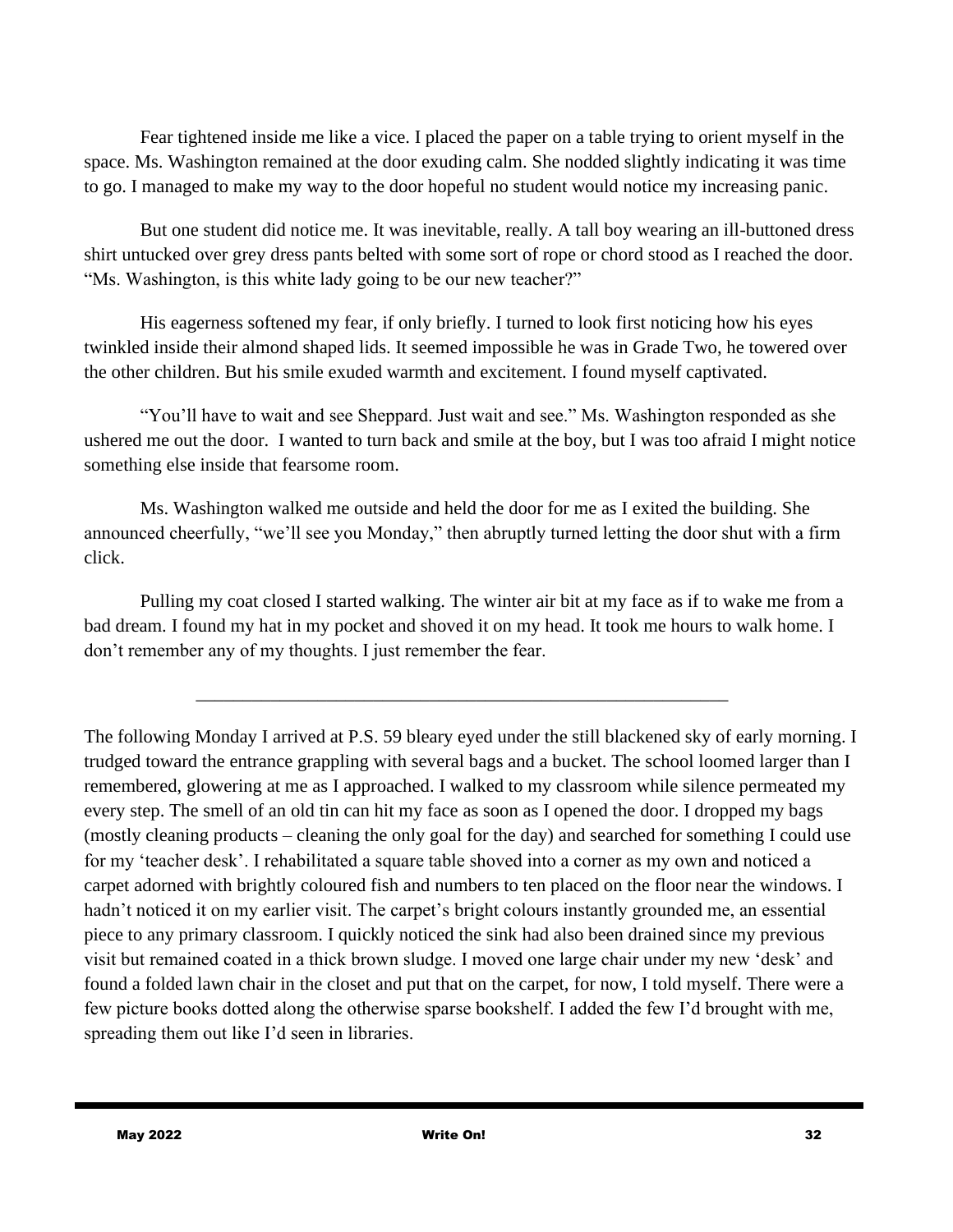As the hours ticked closer to 9:00 morning light pushed shadows back into their corners and the school started to come alive with teacher greetings, doors opening and closing. A Monday morning hum taking over the school. I sat at my desk fearing I'd made very poor use of my early arrival. After some early rearranging, I'd spent the remainder of my time staring at the grassy paint on the desks and wall wondering what ghastly event had resulted in such destruction. What could have gone so terribly wrong?

In the time I'd spend away from the room I'd determined my only goal was removing the paint. If I could accomplish this, I would declare day one victorious. A small step towards the larger battles I anticipated. In the final minutes remaining before the bell, I busied myself with mindless tasks; organizing and reorganizing spelling sheets, math review pages, reading over and over the class list ensuring I knew everyone's name, placing the book I wanted to read on the chair, then on the floor beside the chair, then back again on the chair. Suddenly there was a knock at the door. Ms. Washington opened the door softly. "I thought I'd come with you to the gym to pick up your class." I nodded and walked towards the door. As we walked, I copied her confident pace. She moved like a finely tuned machine, all cogs working in unemotional effortless rhythm.

The bell rang out as we entered the gym. Most groups were already lined up awaiting their teacher. A few boys were still playing basketball and several girls giggled while clumped in a corner. Ms. Washington cleared her throat with a firm invitation drawing these few stragglers to their lines. She escorted me to my line. It was a tiny group of only fourteen varied sizes and shapes but all wearing maturity misplaced on seven- and eight-year-olds. I made eye contact with each one feeling a smile form on my face despite my nervousness. Their eyes showed keen interest, I prayed mine hid my fear. At the end of my interview, Mr. Pritchard revealed their previous teacher had been a high school teacher who wore dreads and high tops. I wore a boxy, button-down shirt, wedges and reeked of naivete. I glanced at Ms. Washington. She smiled broadly and motioned for the door.

It was time.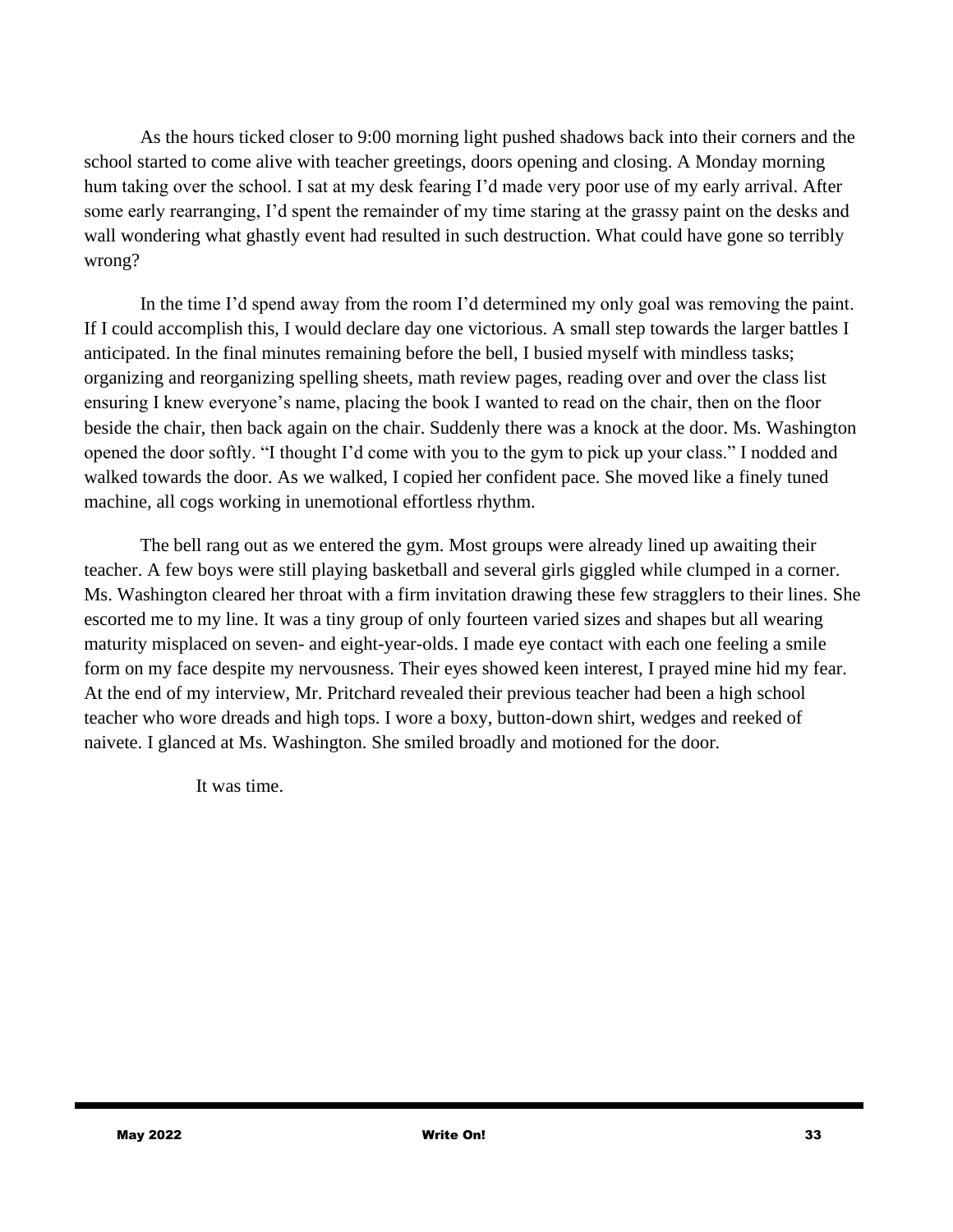

# *Non-fiction*

#### **Honourable Mention**

#### **The Last Voyage of the Solander** *Rod Baker*

I stand on my bunk and struggle to undo the lugs of the escape hatch in the foredeck. They're corroded and tough to turn. The tugboat has run aground and I'm scrambling to get out before the giant steel barge we are towing crushes us. Throwing the hatch open, I see the skipper and mate in the wheelhouse and yell, "Get out! Get out! The barge is going to run over us."

Staring at their bemused faces, I realise I've made a fool of myself. We haven't run aground. Since starting work on the tugboats six months ago, I've often awoken in a blind panic believing the tug I am working is about to be crushed by one of the huge barges we tow.

Closing the hatch, I make myself a coffee, and reflect how I came to be on this old wooden vessel, each day chugging further away from my new wife: I'd met Louise on a blind date in Horseshoe Bay when I was a deckhand working on British freighters. After a year of writing to one another, I'd moved to Vancouver, and married her. Unable to find work ashore, I'd taken this job as a tugboat deckhand.

Three weeks earlier, our fifty-foot wooden tugboat, *Solander,* left Vancouver towing a barge full of goods bound for remote communities and logging camps tucked into the folds of British Columbia's giant coastal rainforest.

The other crew members are Dennis, mid-20s, short in stature with a cocky attitude. Jim, the mate, is a tall, easy-going guy of about 35, who has worked on the tugs since he was 17. The skipper, Bill, is 50 with thinning red hair — a fish-boat skipper. This is his first trip working on tugboats. As the youngest at 21, and a tugboat novice, my status aboard is barely above the waterline.

We've left Prince Rupert and are crossing the turbulent Hecate Strait toward the Haida Gwaii. Each time our tug surfs down giant waves, the towline attached to the barge jerks us back. I slept little during the violent pitching, but now the waves are flattening out as we reach the inlet leading to Masset, our northernmost port of call.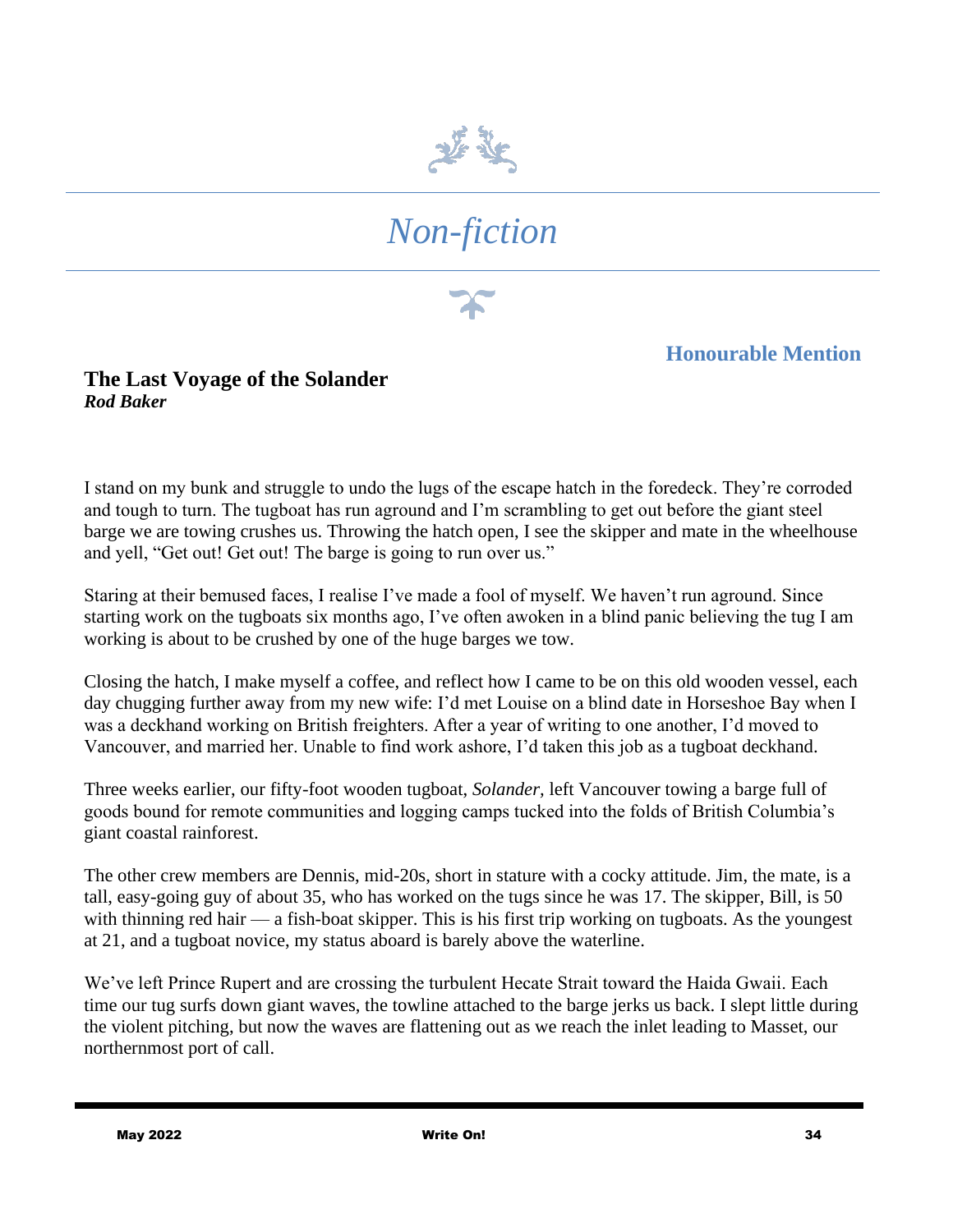The steel barge we are towing weighs 500 tons, is thirty feet wide and a hundred feet long. Its cargo tanks contain 18,000 gallons of gasoline. Lashed on deck are two bulldozers, a backhoe, and a small crane for delivery to Masset.

"Hey, Ray, it's midnight. You and Bill are up now," yells Jim. "She's blowing a blizzard out there." The skipper and I crawl out of our bunks and up through the hatch for our watch in the wheelhouse. Bill takes the wheel and I take Dennis' position by the radar as the other two head down to sleep.

We peer through the windows into the double darkness of a midnight blizzard. The engine roars like an angry lion as the ancient wooden craft ploughs up the inlet, straining to haul its heavy load against the outgoing tide. The draughty wheelhouse is cold and the high winds blow in whiffs of acrid diesel smoke.

"Keep us a quarter mile offshore," says Bill. I study the radar image and give him steering directions. The radar is fuzzy from the heavy snow as it reflects the outline of the surrounding channel. As visibility is down to 40 feet, I worry that we might miss Masset in the blizzard and pass right by. "Should we get Jim back up? He's been here a few times."

"No, any fool can follow the radar up the inlet to Masset." Bill barks back.

My eyes strain from staring at the glowing radar screen, flicking up to the windshield, and back to the radar. The slow scrape of the wipers can barely clear away the heavy gobs of snow blanketing the windshield. A tiny yellow blip appears on the radar. I wait for a couple of sweeps to make sure it doesn't disappear.

"There's a blip on the radar dead ahead."

"What kind of blip?"

"A small blip."

"How far away."

"A quarter mile. Why don't we get Jim up?"

Bill remains silent. As we close on the blip, I flip on the searchlight. We're blinded by stark white light reflecting back from the blizzard. As our eyes adjust, we make out a wooden piling thirty feet off the port bow.

"I guess that's the blip," says Bill. "Stupid place to put a piling in the middle of the goddamned channel." We ease past it, just ten feet off our port bow.

"The barge is going to run over it."

"Can't do much about that now," replies Bill. "That old chunk of wood won't damage the barge any."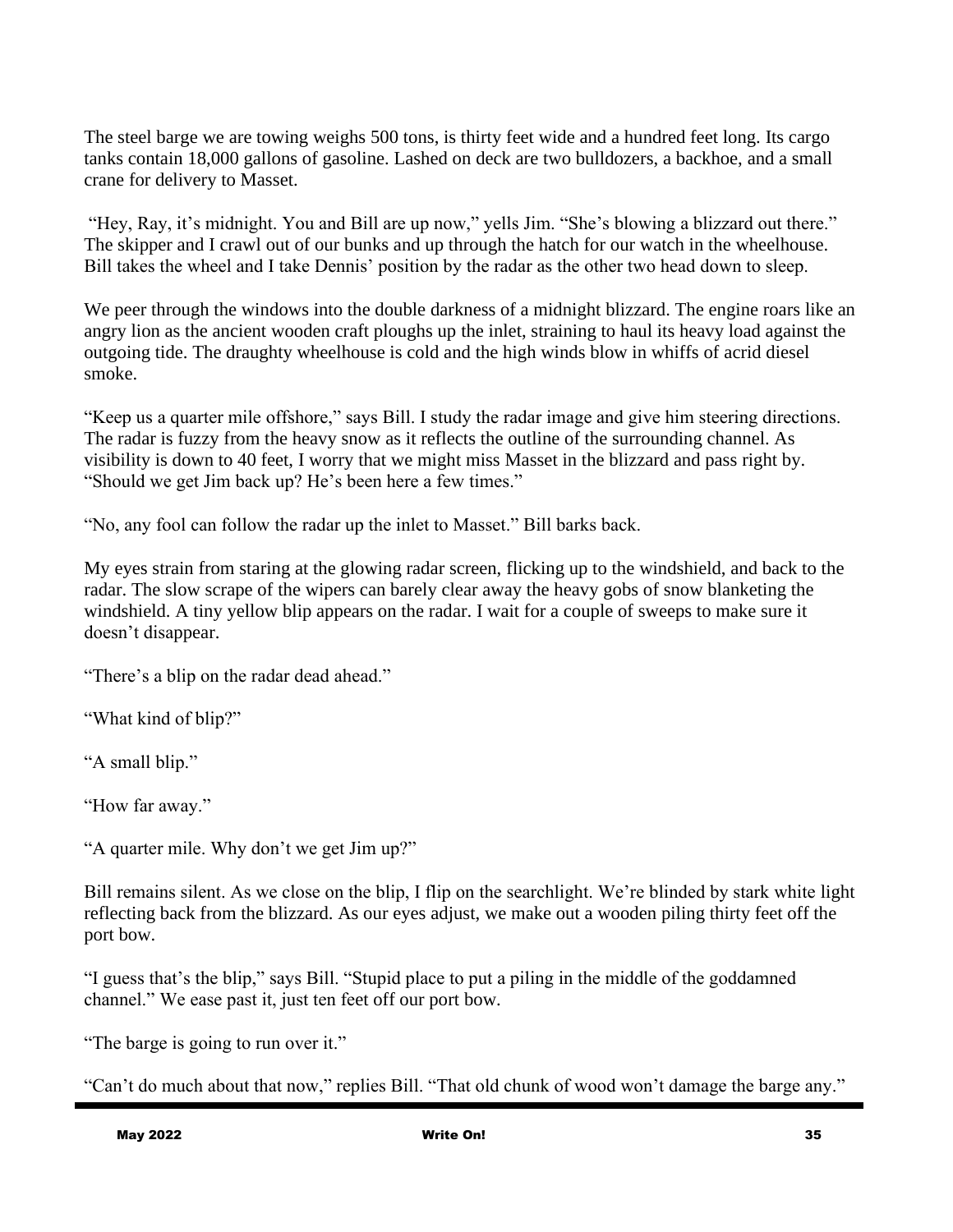A tremendous crunch rocks the tug and its bow bucks upwards as though punched by a giant fist. I'm thrown forward and my chest hits the radar screen. Smashing and splintering sounds echo from the bowels of the tug as rocks tear into the hull planks. The tug shudders to a halt with the bow tilted upward. The engine coughs and dies. I taste blood on my lip. Silence.

The hatch in the wheelhouse floor springs open as Dennis and Jim pop up like Jack-in-the-boxes.

"What the fuck's going on?" yells Jim. No one answers.

Seawater swamps the batteries and plunges us into darkness. The tug has run aground, but the barge we were towing will continue surging through the water until it smashes into us. My stomach turns into a cold, heavy stone. My worst nightmare is coming true. I find a life jacket and slip it on. It may keep my head above water if I'm knocked unconscious. My breath comes in short sharp bursts, like bellows as I feel my way out of the wheelhouse. Tripping on the coaming of the side door, I stumble outside into a world of chill darkness and grab the guard rail to stop myself falling overboard. *Must get to the bow as far as possible from the impending impact*. I edge forward gripping the side rail for guidance. Big snowflakes make cold, wet dabs on my face.

As the massive steel barge loaded with gasoline and heavy equipment storms ever closer, I reach the bow and cling onto the rail with both hands. If the barge is punctured and the gas explodes, I'll be blown into the water. If there's no explosion, I'll jump into the water just before it crushes us.

The barge is so close I hear it hissing through the water and pull on my hood so my hair won't get burned off if there's an explosion. *Will I be able to swim if I get blown into the water?* I start to shake: *I'm too young to die. I've just emigrated, got married. My life's just beginning!"*

A gigantic impact rocks the tug as the barge smashes into our stern. I yell in pain as the rail smacks into my thighs and am almost tossed into the water. Horrendous splintering and crunching sounds penetrate the night as the barge flattens the tug's towing winch, crushes the rear cabin and mounts the back of the wheelhouse. A massive dark presence looms up behind me. I flex my legs and take a deep breath, ready to launch myself into the dark depths below. The barge grinds to a halt overhanging the wheelhouse. Erie stillness. Gigantic screeching and squealing noises pierce the night as the barge slides slowly back over the broken tug into the water.

A faint odour of crushed mussels scraped off its bottom lingers in the air. Soft wet snow continues to fall on my face as though nothing happened. I breathe warm air into my icy hands and run them over my tingling scalp. Alive, not burned, blown up or swimming for my life in freezing water, I'm safe, out of danger.

Maybe not! When the current catches the barge, and it reaches the end of the towline, it could have enough momentum to jerk the tug back off the rocks. With our smashed hull, we'd sink in a minute. I walk back, holding the rail, and feel for the small dinghy on top of the wheelhouse, hoping it's undamaged. Hearing footsteps clumping on the deck is reassuring. I worried the other guys had been crushed.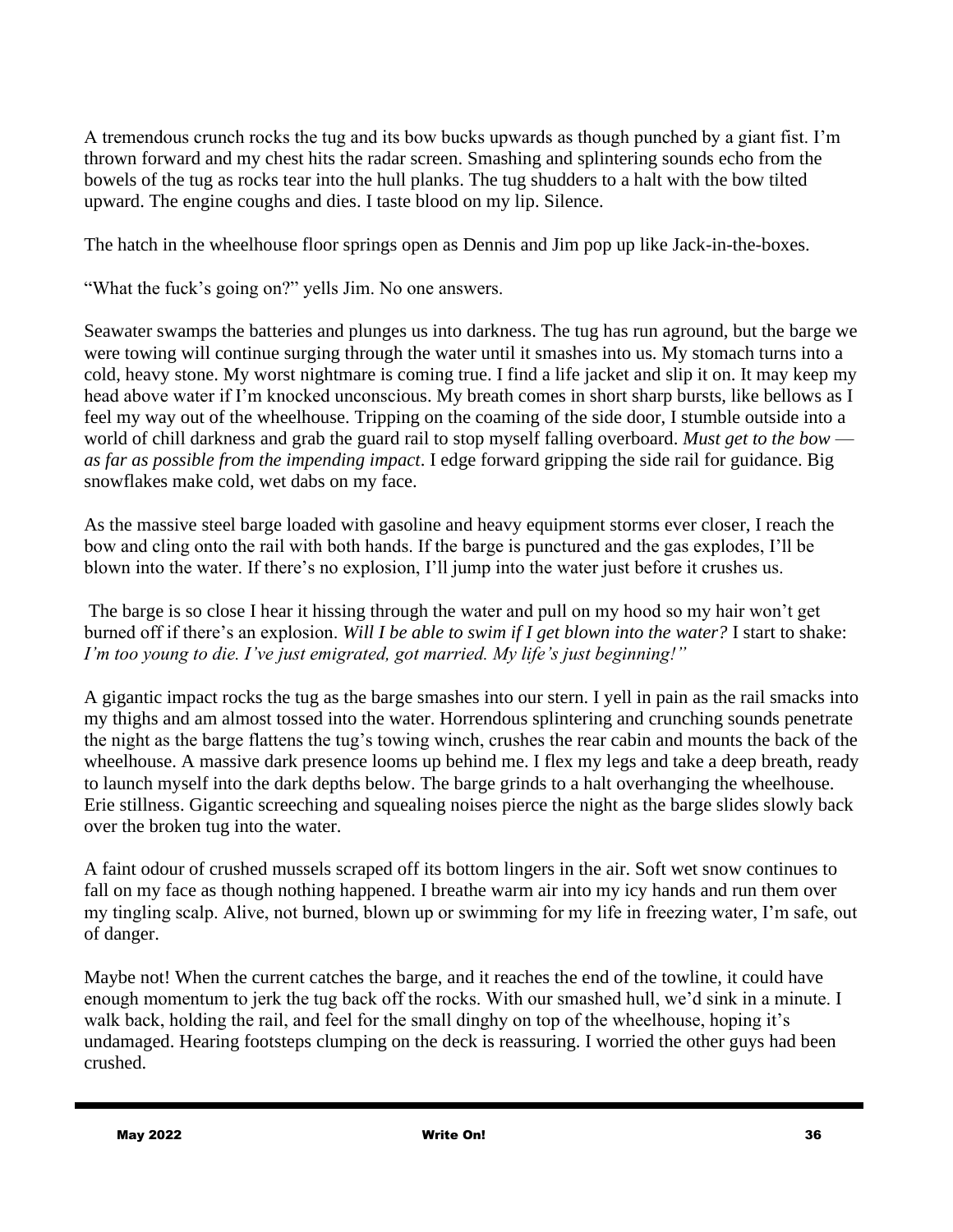"Everyone okay?" says Jim. "Sing out your names."

"Dennis here."

"Ray here."

"Bill here. Oh my God, what a mess we're in," he says in a shaky voice. We bump against each other in the coal-black night.

A few minutes before, we were safe and warm in our living quarters with heat and light. Now we're survivors aboard a crushed, cold wreck that may soon sink beneath the frigid waters of Masset Inlet.

"Jesus Christ, I thought we were a goner," says Jim, his voice breaking. "Let's get the dingy ready in case we need it." We manhandle the small boat onto the foredeck. Dennis passes smokes around. We light up, glad of a little comfort. The flickering flame reveals the gaunt faces of four shaken guys with fresh snow on their hair and jackets.

"We're stuck on this reef pretty good," says Jim, guessing what's on our minds. "We should be okay." He flicks his butt up into the air. It arcs through the night like a firefly.

"Hey, there's car headlights lining up on the shore," yells Bill."

Barely visible through the blizzard, four sets of headlights let us know we've been spotted. Encouraged, we stamp our feet and rub our hands together to keep warm as the wet snow soaks us and the temperature drops. After the second cigarette, we hear the clatter of a diesel engine approaching. Through the big white flakes, we spot the welcome sight a fishing vessel beaming its searchlight towards us. It draws parallel about fifty feet off the starboard side.

"You guys need help?" A voice yells.

"Damn right we do," shouts Jim.

"Paddle over. We'll pick you up."

We drop the dinghy into the water. With four of us, it's overloaded. Water slops over the gunnel as the wind pushes against us. I bail and Jim paddles. Two Haida fishermen reach down and help us clamber aboard. We turn and stare at the remains of the *Solander* — a forlorn, crushed wreck in the swirling snow caught in the fish-boat's yellow searchlight. There's something dismal about a shipwreck — like a fresh corpse. Bill starts to sob.

"Don't worry — they build one every day," says the Haida skipper in a soft voice, laying a hand on Bill's shoulder. I'm guessing Bill's upset for the loss of the tug *and* his job.

"There should be a warning marker for that goddamned reef we hit," says Bill.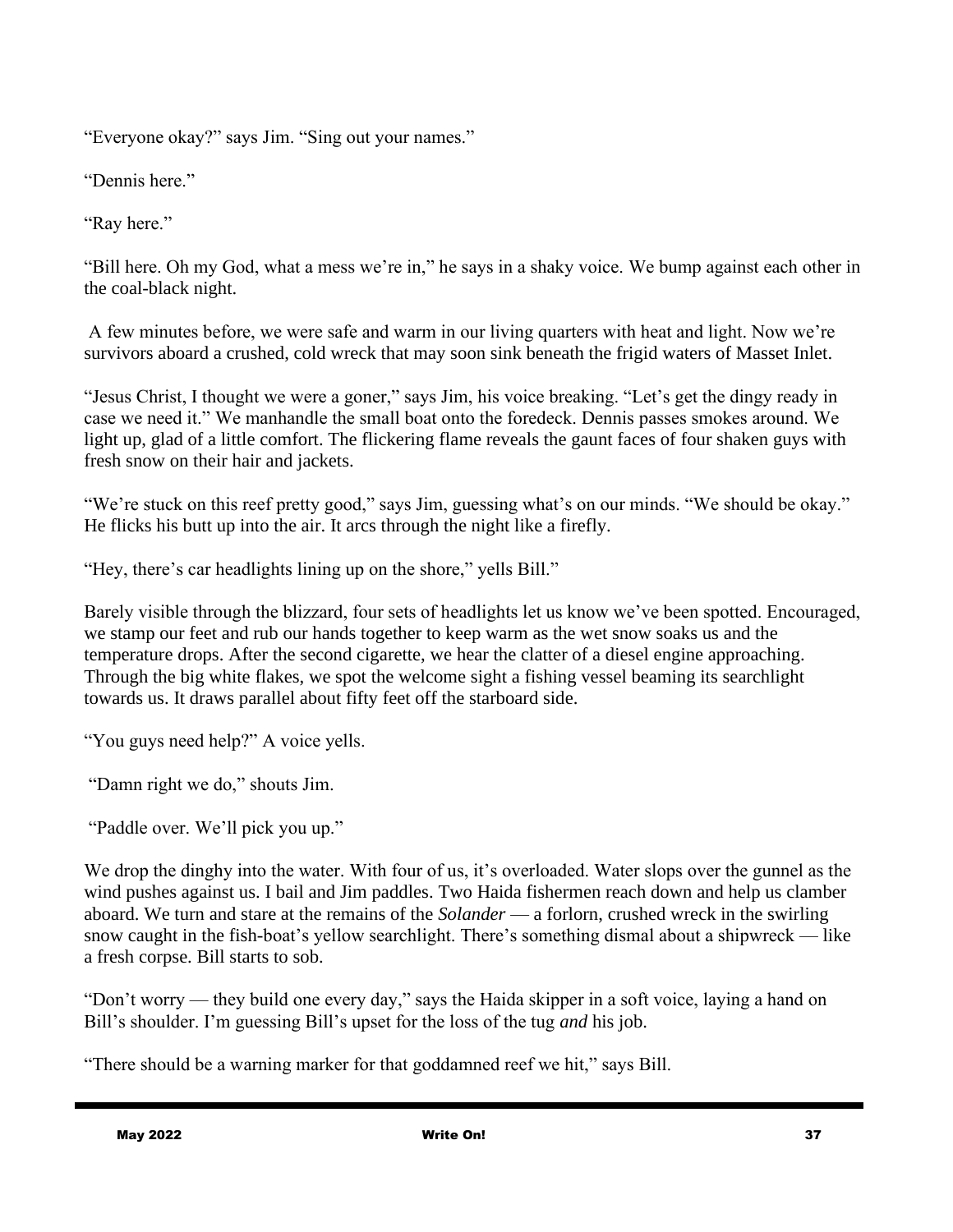"It was that wooden piling you knocked down," replies the fish-boat skipper.

By the time we reach the dock at Masset, it's two in the morning. The younger fisherman offers to help find us accommodation, and we pile into his station wagon. After trying two local bunkhouses, no one responded to his knocks. He's run out of options and brings us to the police station. A Mountie answers the door in his underpants. He wears a sour expression at being woken so early, but agrees to let us sleep in the cells.

As I lie down on the bunk and pull the blankets over myself, the Mounty locks my door. I remember panicky thoughts before the barge hit and allow myself a wry smile. I've survived, and locked behind bars — couldn't be safer!

The next morning, the four of us fly out on a float-plane to Skidegate, where we board a jet to Vancouver. Staring down at the snowy mountains of Vancouver Island, from my comfortable seat on the plane, I feel a flood of elation to be alive and going home — to spend my first Christmas with my wife.

I vowed the last voyage of the *Solander* would also be my *own* last voyage.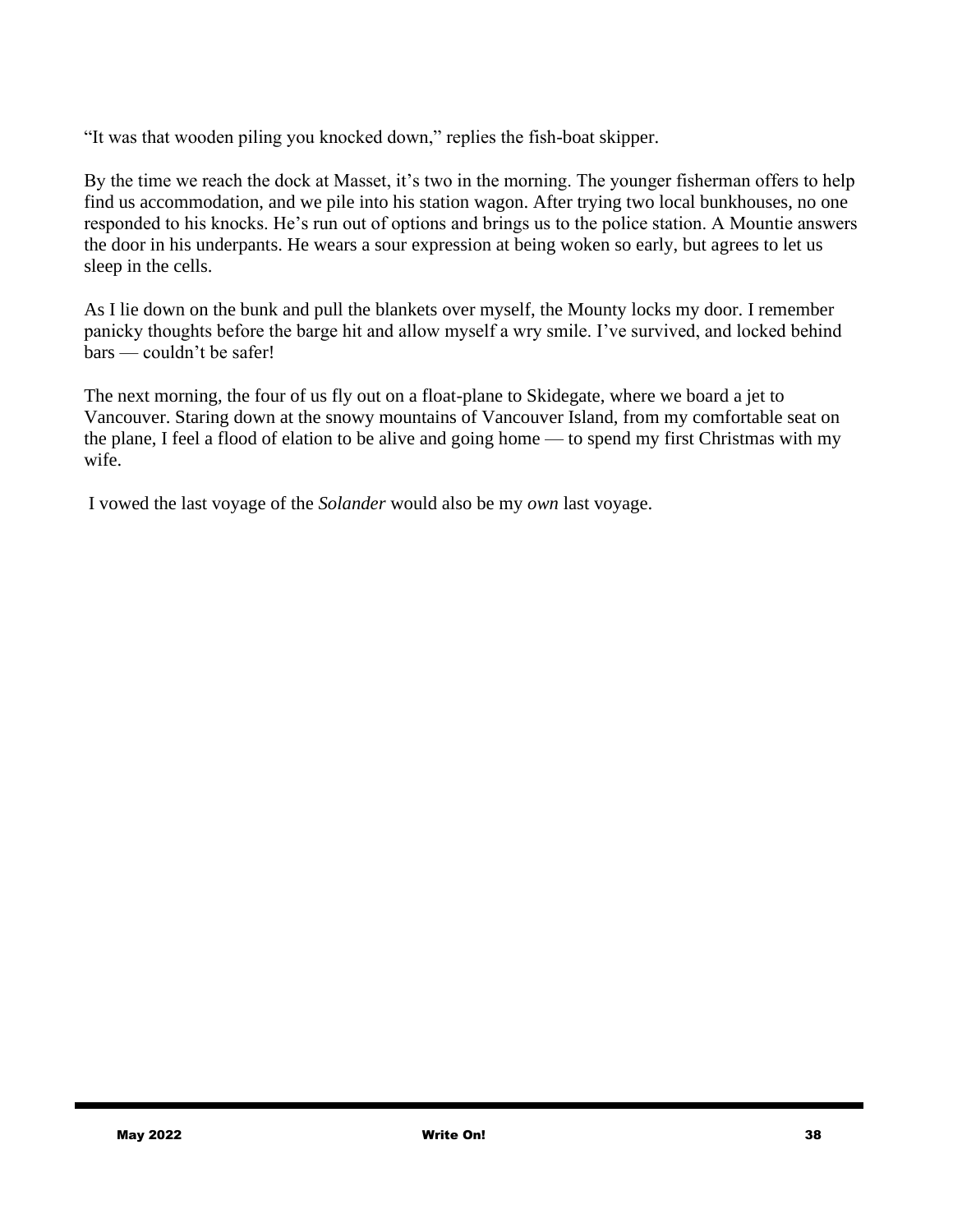



**First Place**

#### **Paintbox** *Trish Gauntlett*

I gave her a paintbox filled with all the colours of her life, the greens and blues of summer on the islands, the golds and scarlets of the leaves in fall, white like the fog and ice that captures us in winter and best of all, the soft new violets and buttercups of spring. I hoped she would lift the brush and paint away her sadness. At least some of it. Some small part of it. I hoped she would paint a sanctuary and take refuge there, painting herself in with cool, smooth stones to keep the world away. I hoped she would paint a perfect curve of wings and fly unseen into the rain. And she began. She tried. But tears fell on her canvas and the colours, so safely separated, ran together, merged, transformed until there was no sanctuary, no retreat and no escape, until the image she had framed, so sweet and full of hope blurred into something old and dark and could not hold, could not hold back the night.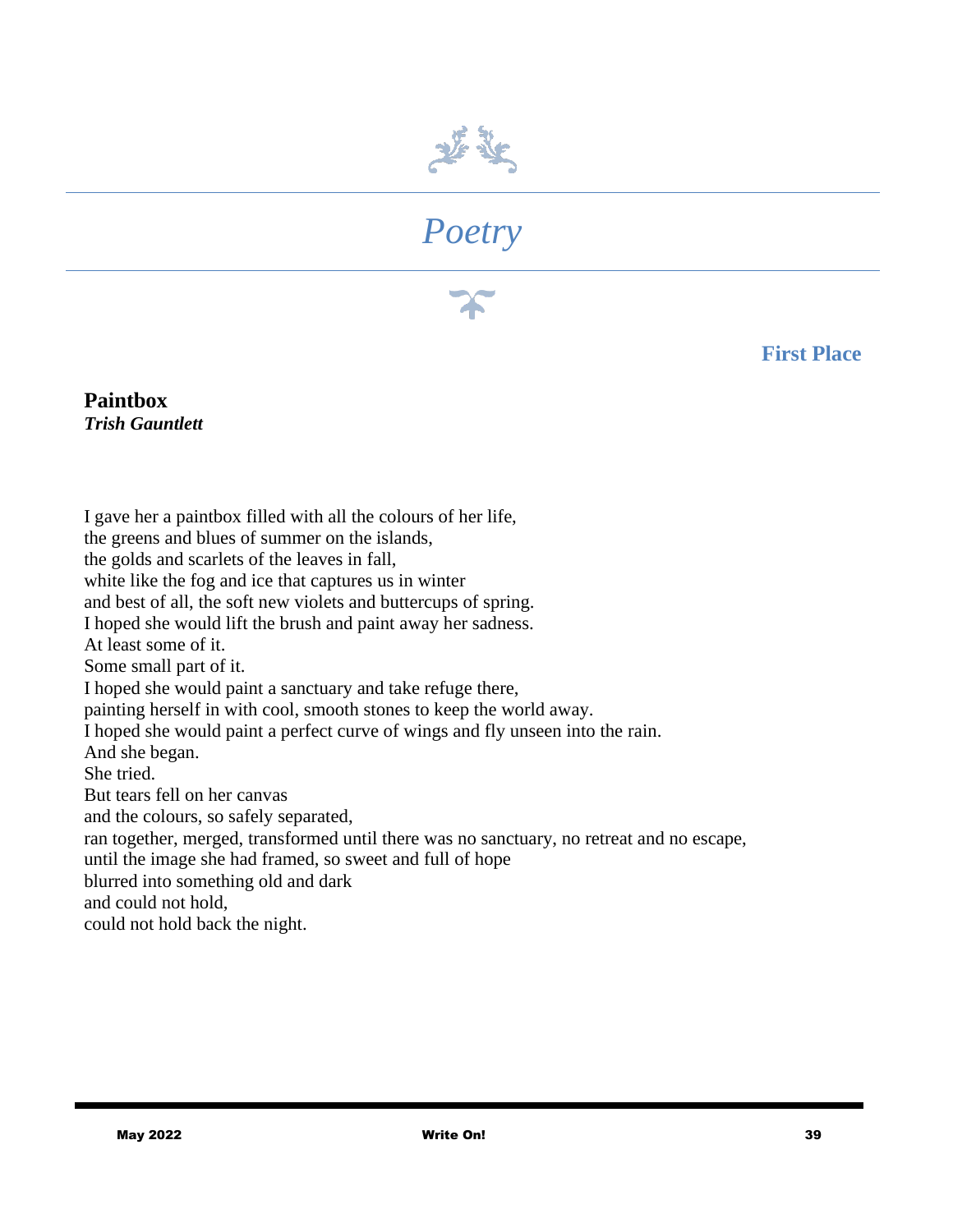

#### **Second Place**

#### **Autumn along the Mamquam** *Cathy Sosnowsky*

Under trees turning yellow, their dropped dry leaves crunching underfoot, we walk the path between river and channel hearing new sounds, not just the usual gurgle of water over rocks but sounds of slapping, sounds of splashing.

At the trail's bend we see them: male humpback salmon vying for positions eager to spray their milt over fresh-buried eggs their battles stirring the water into a roil.

The female salmon make softer waves as they flounder upstream, exhausted from their journey their noses bruised from digging nests in the river's gravel.

Along the banks, some lie dead already their silver flesh an autumn offering to waiting eagles.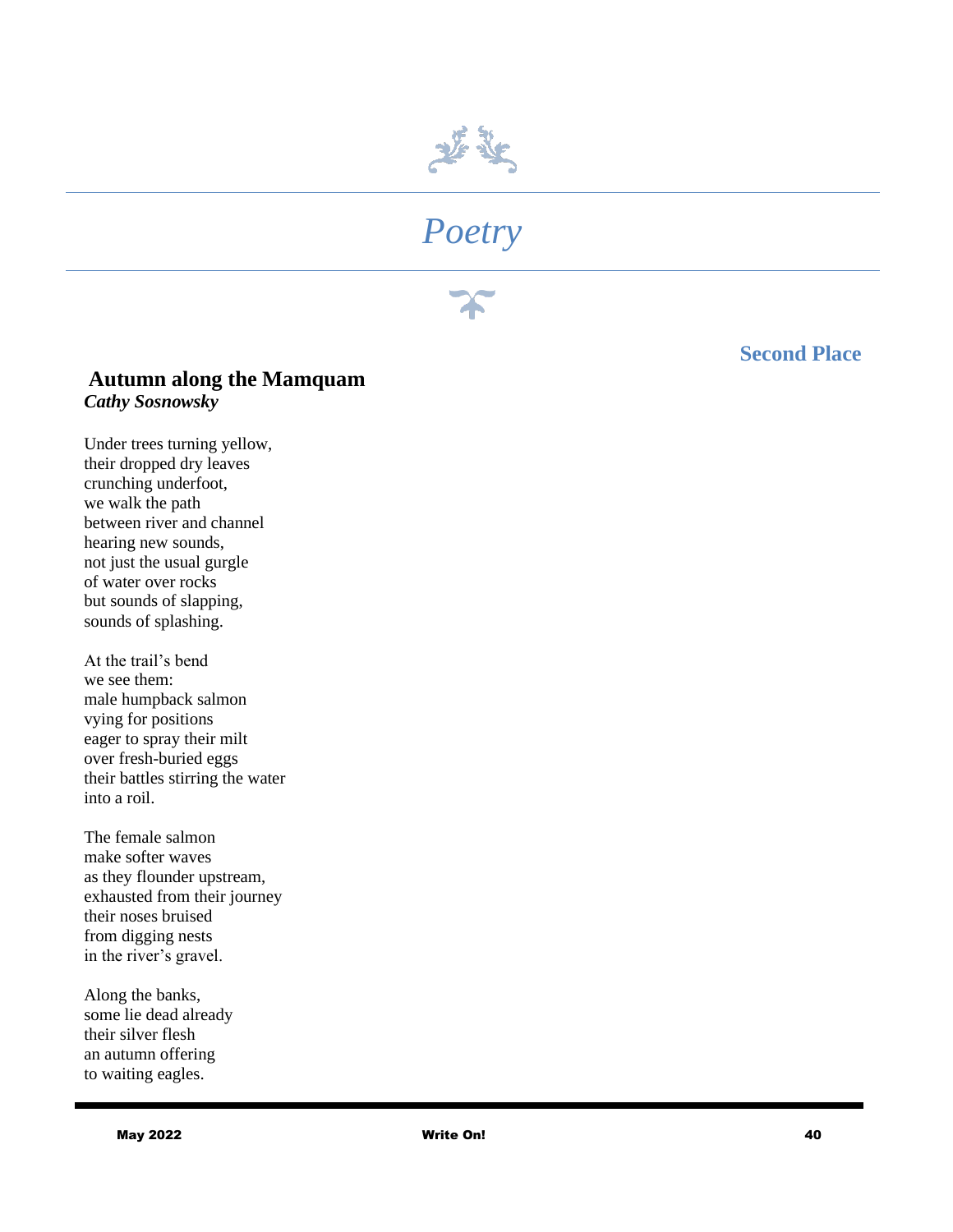

# *Poetry*



#### **Covid Conditions** *Rosemary Gretton*

Social distancing masking unprecedented isolation Coronavirus curve flattening Shops closing Streets emptying

New normal, not normal Home working Quarantine quarantinis quarantunes Prime ministerial pronouncements on the CBC

Puzzling pandemic Patients, patience Disease, death Vaccine vacuum

Unprecedented uncertain outcome Insta addiction, Facebook fatigue Zooming and messaging Percussing pots for frontline workers

Strolling six feet apart Sweet magnolias signalling spring Surveying the horizon Spectacular sunsets inducing short-lived serenity

Constantly craving connection Acclimating incrementally to existence as a Hermit, hermetically sealed eight floors up Missing faraway family and friends

Reading but not writing because too I'm too damned restless Reminiscing photographing procrastinating editing my life Sleep disturbed and oddly dreaming Wondering if I'll accomplish anything consequential ever again.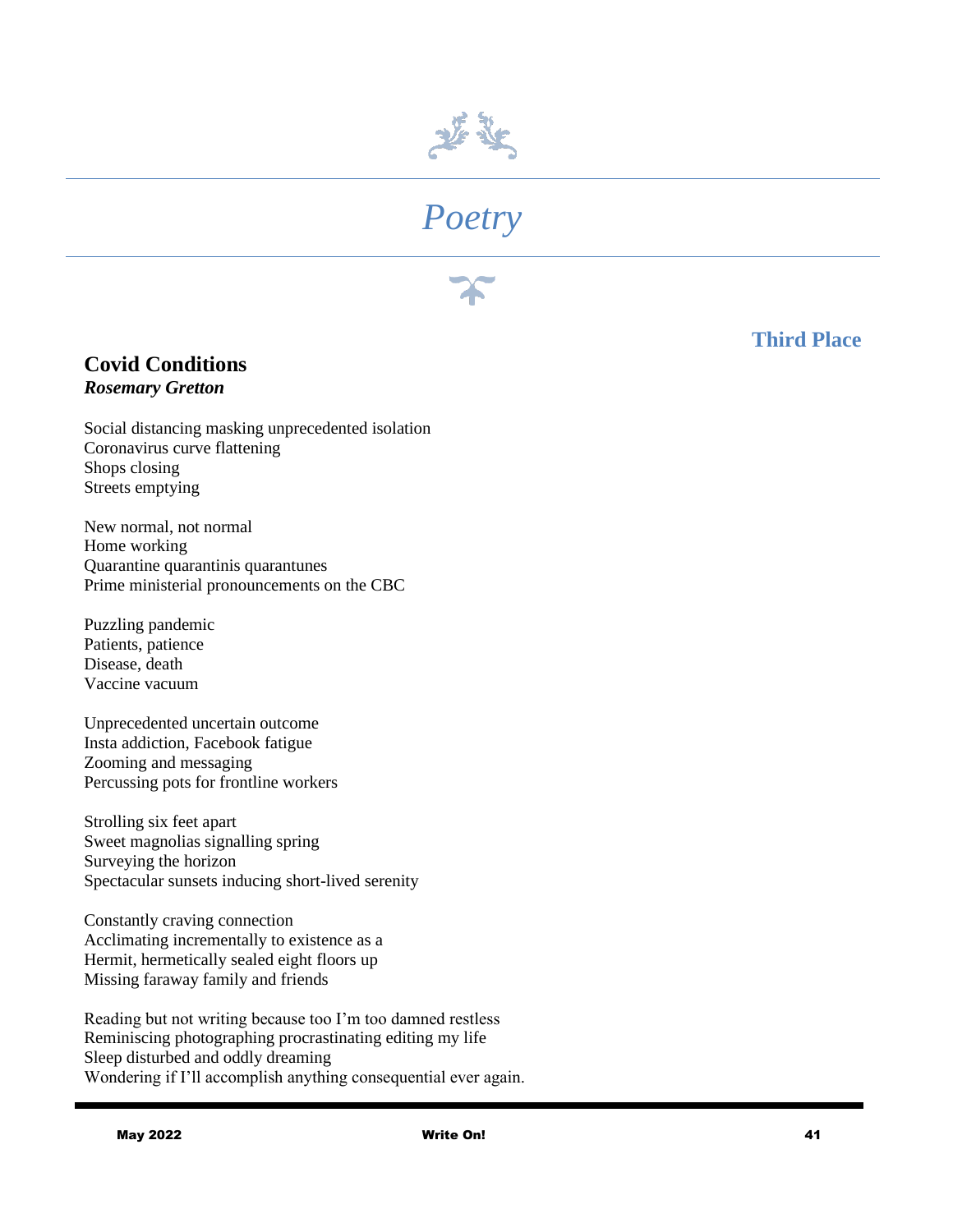

## *Poetry*

#### **Honourable Mention**

**Sparks** *Jannette Edmonds*

Sparks, flying across the cracks. Your universe, my universe, The intensity always threatening To burst into flames And destroy everything.

Do we narrow the crack? Caulk it up with civility And things crucial to survival? Or do we just kill the sparks, That energy reminding us we're opposites?

You like to lob the ball Of controversy back and forth, Inflame the situation, wreak havoc, And I, in my universe, scurry forth Putting out flames, smoothing things over.

We are both mesmerized By the riveting rightness of our beliefs, Hypnotized by the hypothesis of hope We cling to like a lifeboat, at the ready, Lest we fall into the abyss.

And the sparks flare bright blue, illuminating the cracks In the story of who we are, and who we are to become.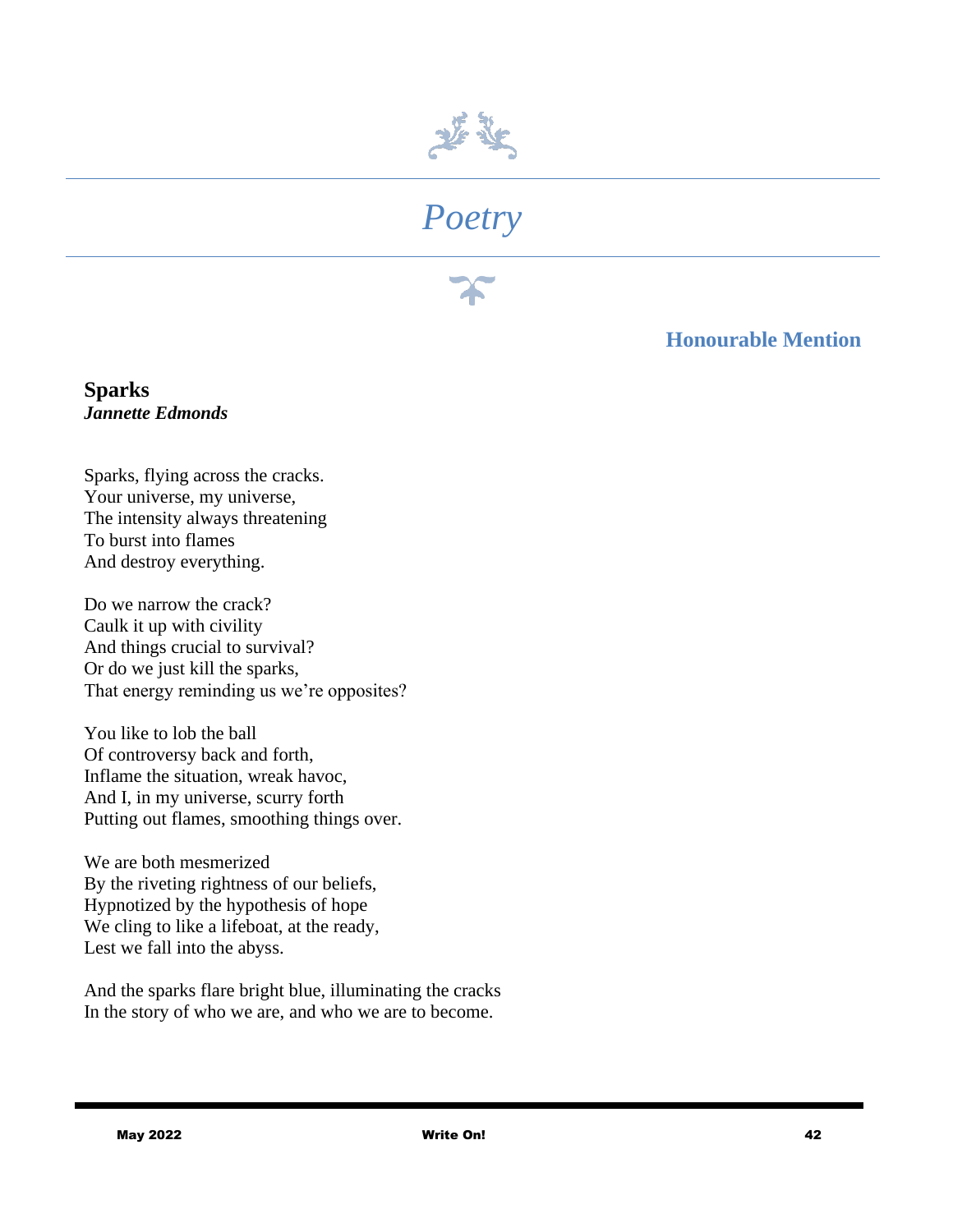

## *Youth Winners*

**Poetry**

#### **Woodpecker** *Rose Fitzgerald*

A woodpecker is like a hollow-sounding, quiet, beautiful hammer. A burst of flame out of the corner of your eye. Sudden bunny hops down a favourite tree. Spirits lift when you hear the woodpecker. Insides open in time to the beat. They bring to focus what the woodpecker is saying, As if calling for spring. Flowers rise in agreement, coming alive at the woodpecker's taps, As if the sound was a signal. Woodpeckers silence the forest. Only their soothing sound breaking the quiet. Tapping out their morse-code alphabet.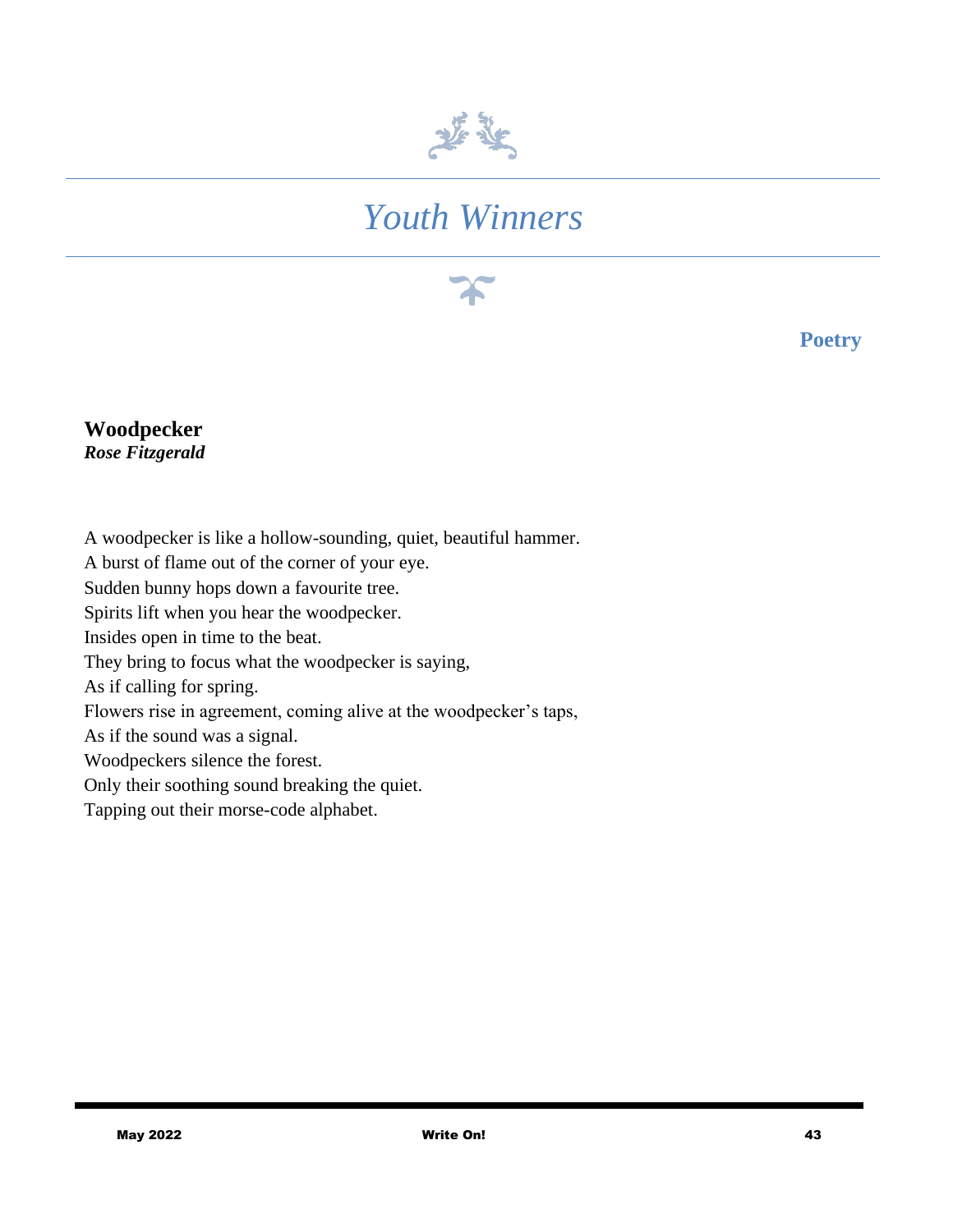#### **Touching the Sky**  *Tyler McIntosh*

The acorn lay wistfully on the forest floor imagining all the possibilities, if only they were brave enough to grow. They look up at all the trees counting each intricate branch and leaf. The acorn was severely lonely, they wished they still had a family or at least some close friends that they could look up to.

One evening, a chilling gust of wind blew by the acorn, causing them to dramatically tumble down the hill away from the forest and into a busy street in the city. All the trees there were contaminated and sick. They did not seem like they would make a loving family, let alone friends. The acorn lay on the street bawling their eyes out. They were scared and just wanted to go back to their safe bed of moss in the forest. Drowning in the sorrow of their tears, they drifted off to sleep.

When the acorn woke up, they were traveling in the coat pocket of a boy. The pocket was dirty and there were all sorts of wrappers, rocks, dirt, and hundreds of other things the acorn had never seen before. The acorn felt like they were trapped and being controlled, and they could not do anything about it. The boy then threw his coat on the ground, leaving the acorn to tragically roll on to the street. Cars whooshed past the acorn. Loud sounds were piercing their ears, and the acorn was rolling side to side dodging every deadly vehicle. They were distressed, tired, and longed for the safety of home.

By the end of the day, the acorn gave up and lay there staring at the stars. Out of the corner of their eye, they saw something shooting across the night sky. "Could it be?!", the acorn thought to themself. They closed their eyes and made a wish. They wished they were back in the forest, that they had a family, and that they had the guts to grow. They wished they would turn into the tallest, and most beautiful, and perfect tree in the entire forest.

Suddenly, they heard a voice, but they could not find out where it was coming from. "Listen to me and I will help you get through the dark and frightening times in life. You won't get everything or maybe even anything you asked for, but life always turns out.", the voice advised. The acorn didn't know how to respond, "Who are you?", they asked. The voice replied, "It doesn't matter who I am; it matters that I am." Then the voice disappeared. The acorn found themself strangely connected to the voice. They felt as if they had known it for a long time. They felt as if it was an old friend.

Another long day passed, but this time, it was different. This time, the acorn had hope that the voice would soon come back, and they would have the wonderful, connected feeling once again. That night, just as the acorn expected, the voice came back. However, when the voice was speaking it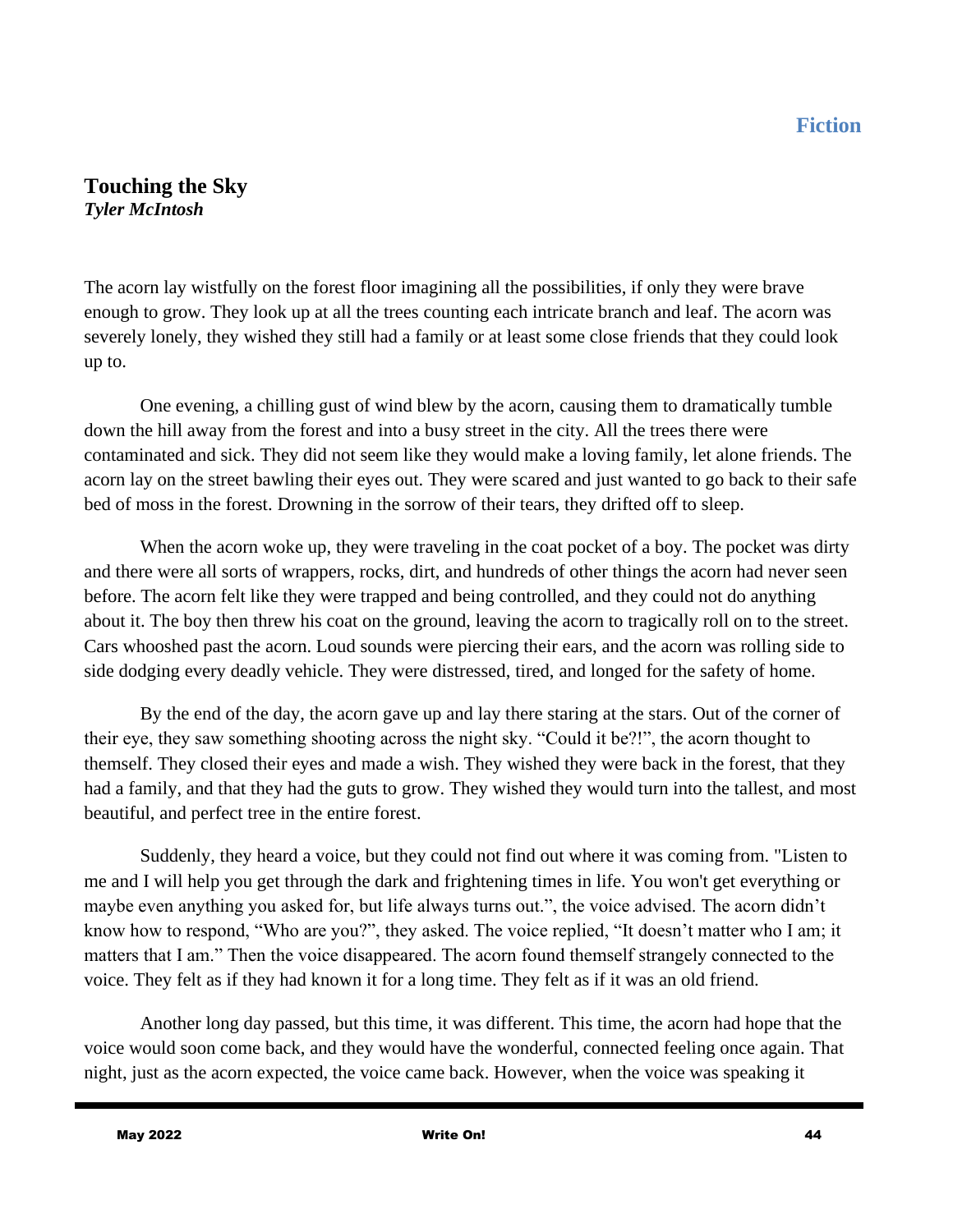sounded extremely distressed. "You're in great danger my young acorn," pleaded the voice. "What do you mean?" cried the acorn. "It's hard to say this, but if you do not choose to grow soon, I'm afraid you won't ever be able to touch the sky," sighed the voice. It then disappeared.

The next day, the voice's warning was trapped inside the acorn's mind. At the end of the day, the voice returned. The acorn bawled, "I want to grow, I really do. But I'm too scared to show my inner self to the world. All my life I've been living in this safe little shell with the dream that someday I will grow into a big and perfect tree. But I put too much pressure on myself. I don't want to be seen. I want to stay small!" The voice had a very different response than the acorn expected, "Focus on the step in front of you, not the whole staircase." The acorn then cried themself to sleep. Even if they did decide to grow, they were still in the middle of the road with no soil to nourish their roots.

When they woke up in the morning, they were alarmed to find that they had been moved to the side of the road onto a patch of dirt. It wasn't necessarily the freshest dirt in the world, but it made the acorn feel most at home, and that was a feeling anyone would kill for. Anything or anyone could have kindly moved them, but they had a feeling deep down that the voice had done it. Knowing this, the acorn could not find words to express their gratitude.

The acorn had come so far since their time in the forest. Now it was time for the biggest decision any acorn could make. They had no choice but to grow. Like the voice had said, "Life always turns out." The voice then popped up and whispered, "We can't direct the wind, but we can adjust the sails." With that, the acorn began to grow.

A hundred and one years later, the acorn was finally touching the sky. Although they weren't big or beautiful, or as perfect as they wanted to be, they had plenty of resources, more friends than ever, and had inspired countless acorns to grow. From time to time, the voice returns, and they share each other's journeys. "May you be proud of the work you do, the person you are, and the difference you make."